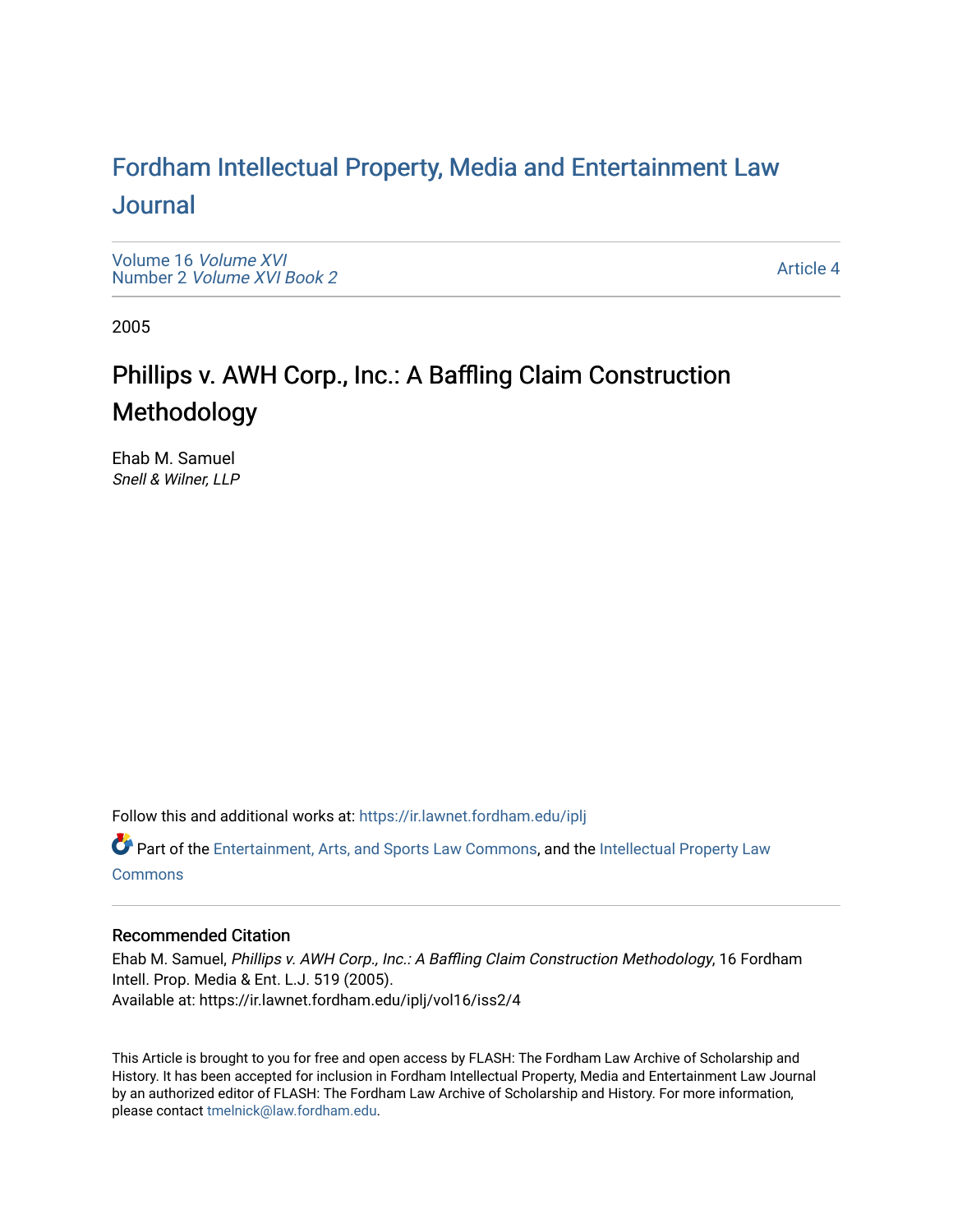## Phillips v. AWH Corp., Inc.: A Baffling Claim Construction Methodology

Cover Page Footnote Jack Barufka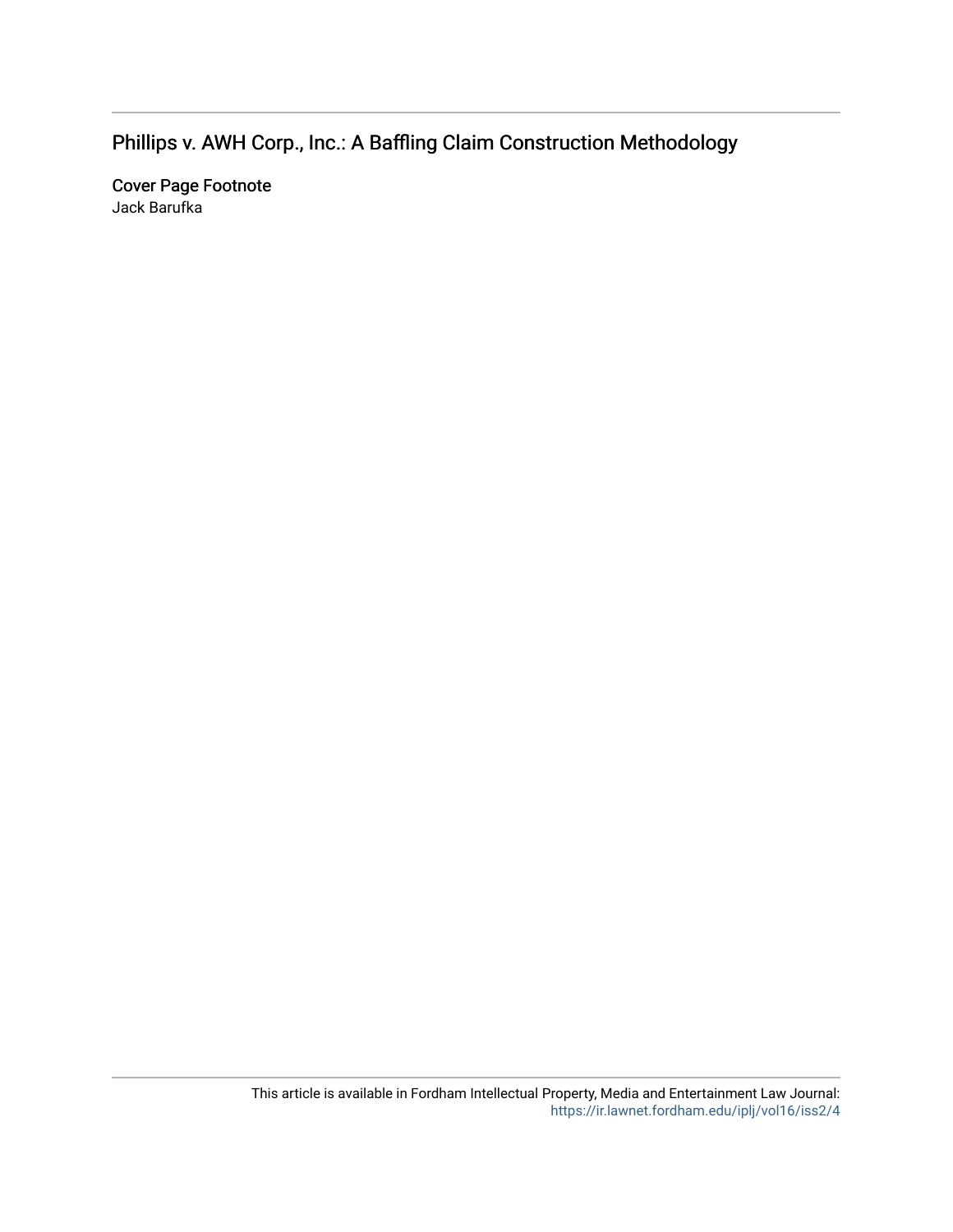# PHILLIPS v. AWH CORP., INC.: A BAFFLING CLAIM CONSTRUCTION METHODOLGY

Ehab M. Samuel\*

| I. | <b>IDEOLOGY OF THE TWO APPROACHES TO CLAIM</b> |                                                                                                    |     |  |  |
|----|------------------------------------------------|----------------------------------------------------------------------------------------------------|-----|--|--|
|    | $\mathcal{A}_{-}$                              | CONTEXT AS PRIMARY SOURCE OF CLAIM                                                                 |     |  |  |
|    | $B_{-}$                                        | DEFINING CLAIMS IN THE SPECIFICATION BY                                                            |     |  |  |
|    |                                                |                                                                                                    | 526 |  |  |
|    | $\mathcal{C}$                                  | THE PRESUMPTION OF ORDINARY AND ACCUSTOMED<br><b>MEANING AND THE COURT'S INCREASED RELIANCE ON</b> |     |  |  |
|    |                                                |                                                                                                    |     |  |  |
|    | D.                                             | OVERCOMING THE "HEAVY PRESUMPTION" OF A                                                            |     |  |  |
|    |                                                |                                                                                                    |     |  |  |
|    | E.                                             |                                                                                                    |     |  |  |
|    | $F_{\cdot}$                                    | THE RISE OF THE SUGGESTION TEST IN CLAIM                                                           |     |  |  |
|    |                                                |                                                                                                    |     |  |  |
|    | G.                                             | <b>INHERENT PROBLEMS ASSOCIATED WITH SPECIFICATION-</b>                                            |     |  |  |
|    |                                                |                                                                                                    |     |  |  |
|    |                                                | II. THE ROLE OF EXTRINSIC EVIDENCE IN CLAIM                                                        |     |  |  |
|    |                                                |                                                                                                    | 549 |  |  |
|    |                                                |                                                                                                    |     |  |  |

<sup>\*</sup> Ehab M. Samuel is an associate at Snell & Wilmer LLP. He has a B.S. in Civil Engineering from the University of Windsor (1999), an M.S. in Chemical Engineering from the University of Illinois at Chicago (2002), a J.D. from Chicago-Kent College of Law-IIT (2002), an LL.M. and an M.S. in Electrical Engineering, both from The George Washington University (2005). An earlier version of this article won first place in the 2005 George Hutchinson Writing Competition, sponsored by The Federal Circuit Bar Association. The author thanks Jack Barufka, partner at Pillsbury Winthrop Shaw Pittman LLP, for his insightful comments and suggestions on this article.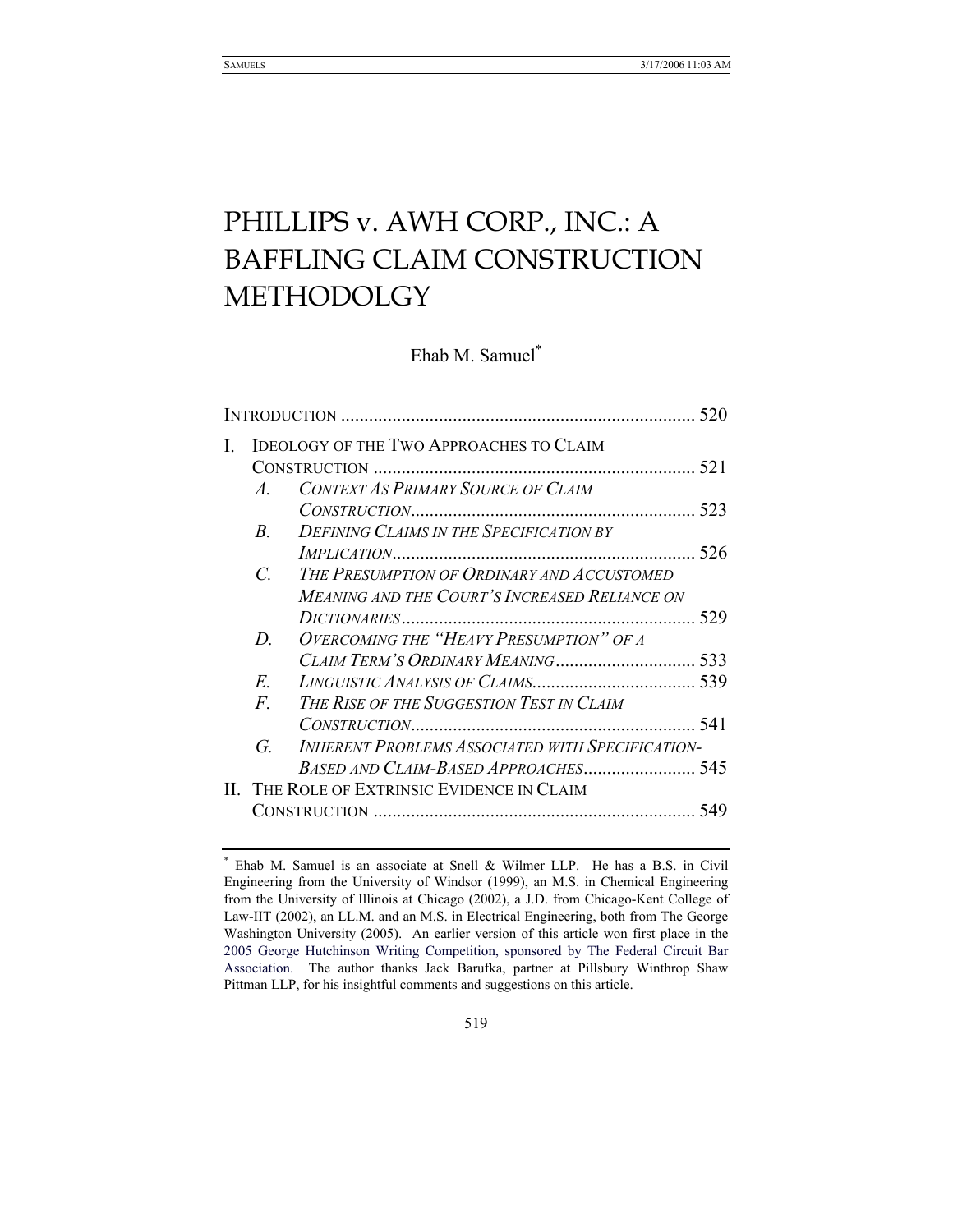| 520                                        | FORDHAM INTELL. PROP. MEDIA & ENT. L.J. [Vol. 16:519] |  |  |  |  |
|--------------------------------------------|-------------------------------------------------------|--|--|--|--|
| <b>III. OVERLAPPING CLAIM CONSTRUCTION</b> |                                                       |  |  |  |  |
| IV. PHILLIPS: AN ATTEMPT TO RESOLVE THE    |                                                       |  |  |  |  |
| <b>TENSION BETWEEN SPECIFICATION-BASED</b> |                                                       |  |  |  |  |
|                                            |                                                       |  |  |  |  |
|                                            | A. THE TRIAL COURT AND FEDERAL CIRCUIT PANEL          |  |  |  |  |
|                                            |                                                       |  |  |  |  |
|                                            | $\mathcal{B}$                                         |  |  |  |  |
|                                            |                                                       |  |  |  |  |

#### **INTRODUCTION**

Construing patent claims has been a daunting task for judges, litigators, and competitors because of the ideological split between Federal Circuit judges. Some Federal Circuit judges follow a "specification-based approach" by relying on the written description and the prosecution history to limit the scope of the claims to what was disclosed. Other Federal Circuit judges follow a "claim-based approach" by referring to dictionaries to determine the ordinary meaning of a disputed claim term. This continuing debate has prompted the Federal Circuit to grant a petition to rehear *en banc* the case of *Phillips v. AWH Corp.*<sup>1</sup>

To appreciate the consequences of this decision, this Note explores the advantages and disadvantages of the claim-based and specification-based approaches. The Note emphasizes that courts should not get distracted with determining a concretized meaning of disputed claim words using dictionaries alone. "A word is not a crystal, transparent and unchanged; it is the skin of a living thought and may vary greatly in color and content according to the circumstances and the time in which it is used."2 Relying on dictionaries alone encourages superficial claim construction with

<sup>1</sup> Phillips v. AWH Corp*.*, 363 F.3d 1207 (Fed. Cir. 2004), *reh'g en banc granted*, 376 F.3d 1382 (Fed. Cir. 2004).

<sup>2</sup> Jennifer R. Johnson, *Out of Context: Texas Digital*, *the Indefiniteness of Language*, *and the Search for Ordinary Meaning*, 44 IDEA 521, 532 (2004) (quoting Towne v. Eisner, 245 U.S. 418, 425 (1918)).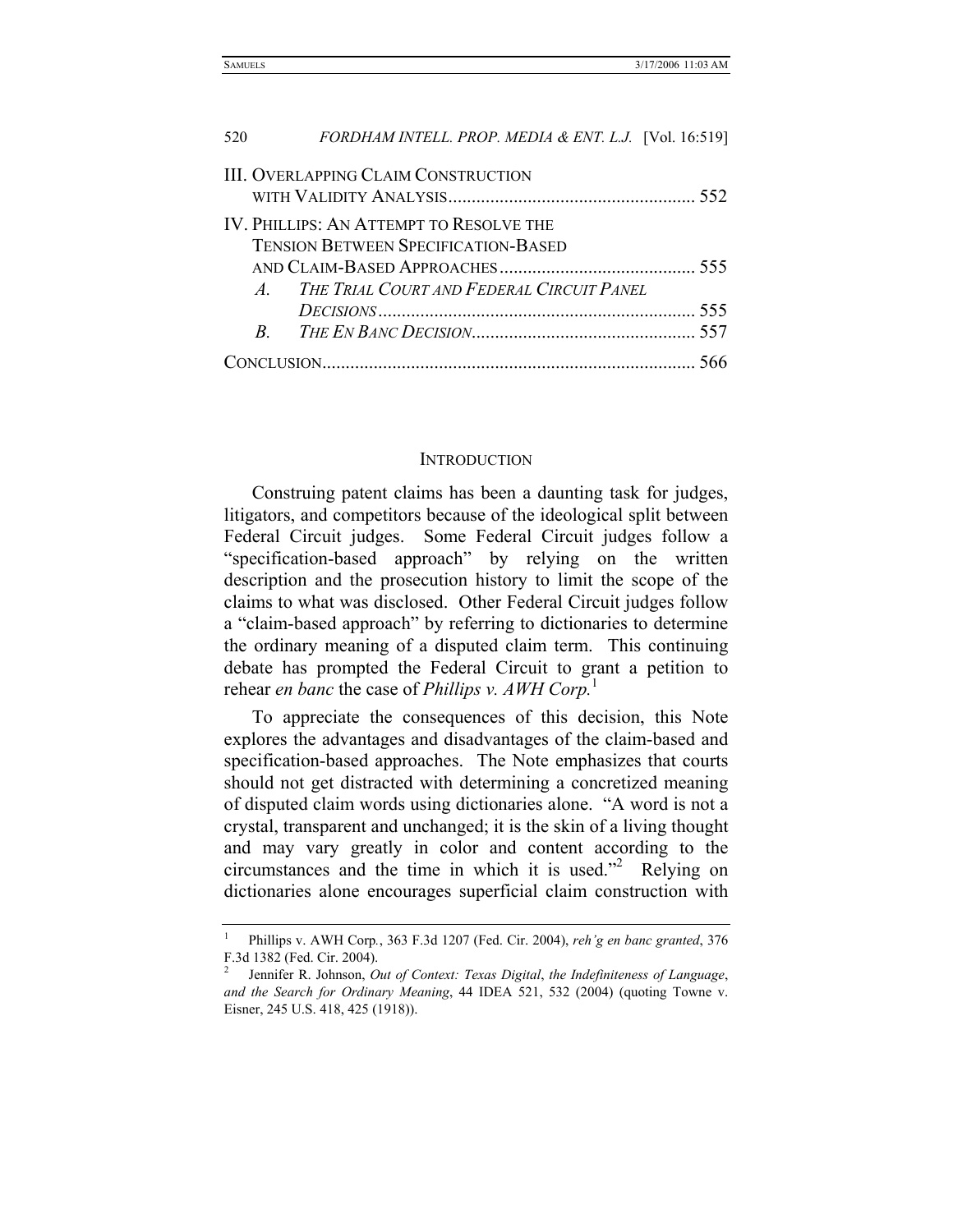inadequate technical understanding of the invention. By reviewing the specification and the prosecution history with an eye to a person skilled in the pertinent art, only then can a judge ascertain the proper meaning of a claim term.<sup>3</sup> But the question still lingers, even past the *Phillips en banc* decision, on what constitutes an improper narrowing of a claim caused by importing a limitation from the specification into the claim, and what constitutes a proper reading of a claim in light of the specification.

Part I of this Note presents the analytical framework of the specification-based and claim-based approaches.<sup>4</sup> It examines the methods by which one can overcome the "heavy presumption" that a claim term carries its ordinary and customary meaning. Part I also points out that the Federal Circuit, in employing the claimbased approach, refused to narrow multiple dictionary definitions based on a rising threshold, referred to in this Note as the Suggestion Test. $5$  Part II explores the role of extrinsic evidence in claim construction<sup>6</sup> and Part III evaluates the Federal Circuit's controversial commingling of claim validity analysis with claim construction.<sup>7</sup> Finally, Part IV demonstrates how the two approaches to claim construction conflict in *Phillips v. AWH Corp.*, and presents the eagerly anticipated *en banc* decision that provided little guidance to the patent community.<sup>8</sup>

#### I. IDEOLOGY OF THE TWO APPROACHES TO CLAIM CONSTRUCTION

Since the inception of the Federal Circuit in 1982, the underlying principles of claim construction have changed. In the past, the Federal Circuit applied the "specification-based approach" by relying on the context of a claim term used in the written description and the prosecution history to determine its

<sup>3</sup>  *See* Renishaw PLC v. Marposs Societa' per Azioni, 158 F.3d 1243, 1250 (Fed. Cir. 1998) ("the patent disclosure serves to point away from the improper meanings and toward the proper meaning.").

<sup>4</sup> *See infra* notes 9–219 and accompanying text

*See infra* notes 158–86 and accompanying text

*See infra* notes 220–41 and accompanying text

*See infra* notes 242–58 and accompanying text

*See infra* notes 259–345 and accompanying text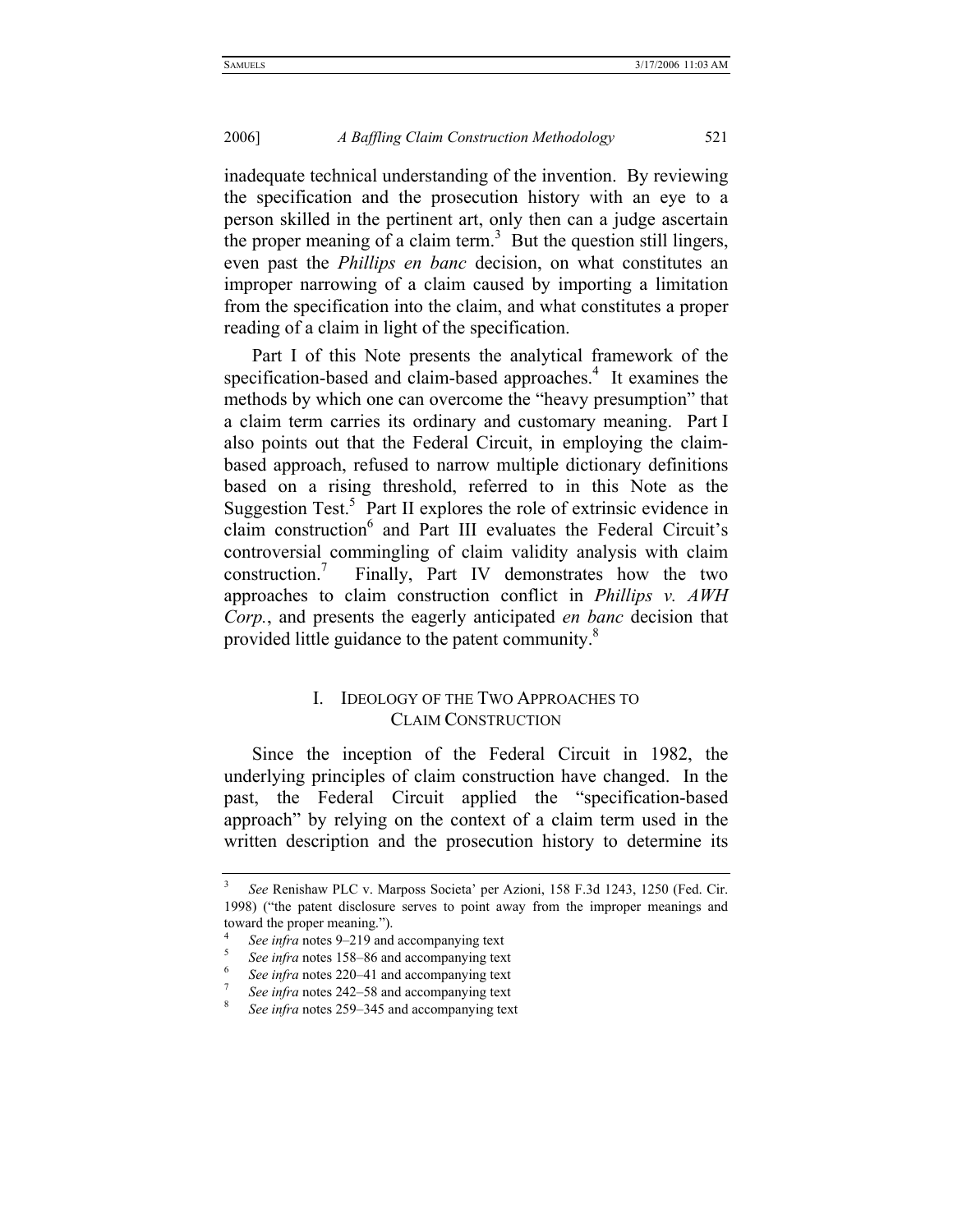meaning.<sup>9</sup> However, today, some Federal Circuit judges prefer dictionaries as the primary source for determining the ordinary meaning of the claims.<sup>10</sup> This disparity is due to the application of the twin canons of claim construction: (1) "one may not read a limitation into a claim from the written description", but (2) "one may look to the written description to define a term already in a claim limitation, for a claim must be read in view of the specification which it is a part."<sup>11</sup>

These canons provide competing principles in claim construction. While the first canon prohibits importing a limitation from the specification into the claims, the second canon permits defining a claim term based on what is disclosed in the specification, which inevitably leads to importing the definition from the specification into the claims.<sup>12</sup> The Federal Circuit recognized that "there is sometimes a fine line between reading a claim in light of the specification, and reading a limitation into the claim from the specification."<sup>13</sup> However, the court did not explain to what extent its reading "in view of" the written description constitutes importing a limitation into the claim.

Typically, proponents of the specification-based approach characterize their narrow interpretation of claims as being "read in light of the specification."<sup>14</sup> They justify their claim construction by suggesting that "[c]laims are not interpreted in a vacuum, but are part of . . . the specification." 15 Conversely, proponents of the claim-based approach interpret the claims broadly so that

<sup>9</sup> Markman v. Westview Instruments, Inc*.*, 52 F.3d 967, 976–88 (Fed. Cir. 1995) (en banc).

<sup>&</sup>lt;sup>10</sup> Texas Digital Sys. v. Telegenix, Inc., 308 F.3d 1193, 1202 (Fed. Cir. 2002).<br><sup>11</sup> Renishaw PLC v. Marposs Societa' per Azioni, 158 F.3d 1243, 1248 (Fed. Cir. 1998).

 $\frac{12}{13}$  *See id.* 

<sup>13</sup> Comark Communications, Inc. v. Harris Corp*.*, 156 F.3d 1182, 1186 (Fed. Cir. 1998).

<sup>14</sup> Phillips v. AWH Corp*.*, 363 F.3d 1207, 1213 (Fed. Cir. 2004), *reh'g en banc* 

*grand Life Sys., Inc. v. Advanced Cardiovascular Sys., Inc., 242 F.3d 1337, 1341* (Fed. Cir. 2001) (quoting Slimfold Mfg. Co. v. Kinkead Indus., Inc*.*, 810 F.2d 1113, 1116 (Fed. Cir. 1987)).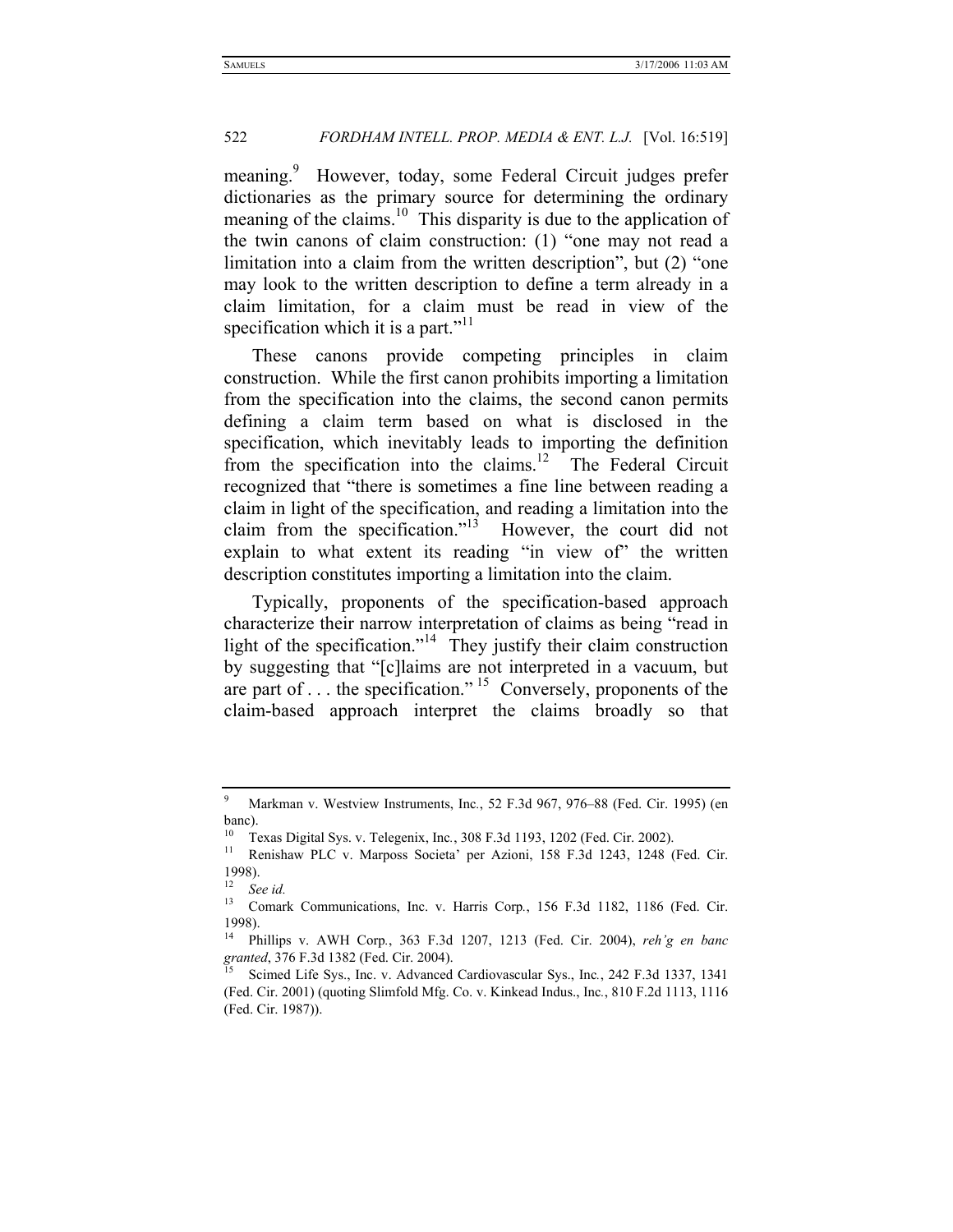limitations "are not to be read into the claim."<sup>16</sup> They emphasize that "while . . .claims are to be interpreted in light of the specification and with a view to ascertaining the invention, it does not follow that limitations from the specification may be read into the claims."<sup>17</sup> These diverging views in applying the twin canons of claim construction have been the subject of debate for many years.

#### *A. Context As Primary Source Of Claim Construction*

One of the early cases that applied the specification-based approach was the *Markman en banc* decision.<sup>18</sup> The patent was directed to a dry-cleaning inventory-control system for tracking the progress of clothing items.19 At issue was the meaning of the claim term "inventory."<sup>20</sup> The patentee argued that inventory meant articles of clothing or dollars, while the accused infringer alleged that the claim term referred only to clothing.<sup>21</sup>

To determine the meaning of the disputed claim term, the Federal Circuit considered three sources: the claims, the specification, and the prosecution history.<sup>22</sup> The court emphasized that "[c]laims must be read in view of the specification, of which they are a part."<sup>23</sup> Further, the court explained that the written

<sup>16</sup> *Comark*, 156 F.3d at 1186 (quoting E.I. du Pont de Nemours & Co. v. Phillips Petroleum Co., 849 F.2d 1430, 1433 (Fed. Cir. 1988)).<br>
<sup>17</sup> Id (quoting Sjolund v. Musland, 847 F.2d 1573, 1581 (Fed. Cir. 1988)).<br>
<sup>18</sup> Markman v. Westview Instruments, Inc., 52 F.3d 967, 976–88 (Fed. Cir. 1995) (en

banc). Aside from applying the specification-based approach, the Federal Circuit addressed whether claim interpretation is an issue of law or fact, which was ultimately resolved by the Supreme Court. *See* Markman v. Westview Instruments, Inc., 517 U.S. 370, 388–89 (1996) (suggesting that claim construction is a "special occupation" that requires "special training and practice," and that judges are "more likely to be right, in performing such a duty, than a jury can be expected to be."). For the sake of "uniformity," the Supreme Court allocated all issues of claim construction to the court. *Id.* at 390. *See also* Cyber Corp. v. FAS Techs., Inc*.*, 138 F.3d 1446, 1454–57 (Fed Cir. 1998) (en banc) (confirming that claim construction is a matter of law, that the Federal Circuit reviews *de novo* on appeal).

<sup>19</sup> Markman (en banc), 52 F.3d at 971.<br>
<sup>20</sup> *Id.* at 973.<br>
<sup>21</sup> *Id.* at 974–75.<br>
<sup>22</sup> *Id.* at 979–80. Collectively, these three sources (the claims, the specification, and the prosecution history) are referred to as the intrinsic record.

*Id* at 979.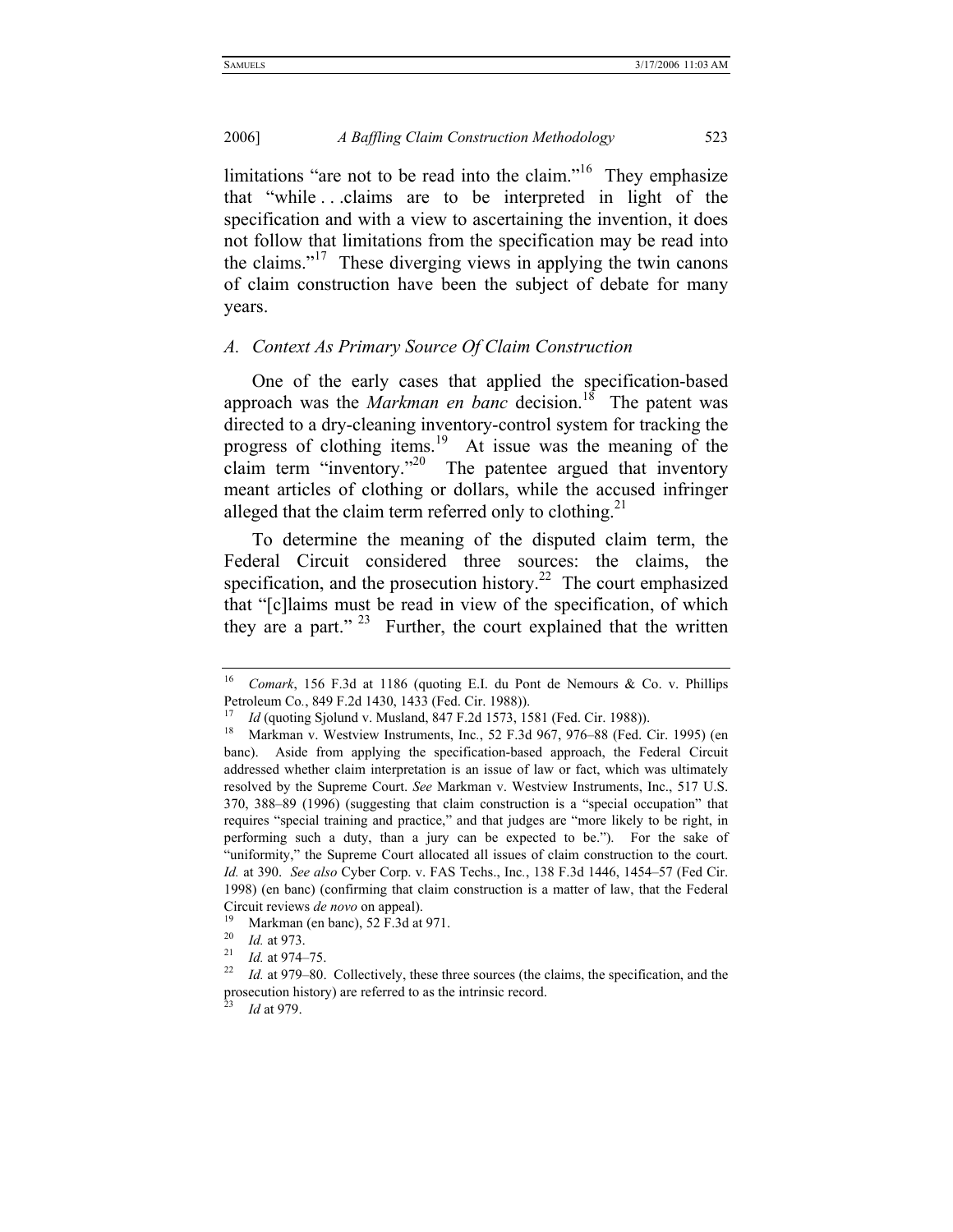description "may act as a sort of dictionary, which explains the invention and may define terms used in the claims,"<sup>24</sup> and that the prosecution history should also be considered if it is in evidence.<sup>25</sup>

In addition to the intrinsic record, the Federal Circuit noted that extrinsic evidence can "be used for the court's understanding of the patent, [and] not for the purpose of varying or contradicting the terms of the claims."26 It "may be helpful to explain scientific principles, the meaning of technical terms, and terms of art that appear in the patent and prosecution history. $n^{27}$  The court identified extrinsic evidence as "all evidence external to the patent and prosecution history, including expert and inventor testimony, dictionaries, and learned treatises."<sup>28</sup>

Applying its analytical framework to the facts of the case, the Federal Circuit concluded that the disputed claim term "inventory" refers to articles of clothing.<sup>29</sup> While the disputed claim term could mean cash or money, the court focused on the *context* in which the term was used in the claim, the specification, and the prosecution history.30 The court noted that the specification "is pervasive in using the term 'inventory' to consist of 'articles of clothing'" and that the prosecution history supported its claim construction.<sup>31</sup>

In another Federal Circuit opinion, the court applied the specification-based approach to construe the disputed claim term.<sup>32</sup> The patent was directed to balloon dilation catheters used in coronary angioplasty procedures for removing restrictions in the coronary arteries.<sup>33</sup> The patentee argued that the disputed claim

<sup>&</sup>lt;sup>24</sup> *Id* at 980 ("The caveat is that any special definition given to a word must be clearly defined in the specification.").

 $\frac{25}{26}$  *Id.* 

<sup>26</sup> *Id.* at 981. 27 *Id.*

<sup>&</sup>lt;sup>28</sup> *Id.* at 980. Note that dictionaries were considered extrinsic evidence, and accordingly, may not vary or contradict the terms of the claims.

<sup>29</sup> *Id.* at 982–83. 30 *Id.*

<sup>&</sup>lt;sup>31</sup> *Id.* at 982.<br><sup>32</sup> Scimed Life Sys., Inc. v. Advanced Cardiovascular Sys., Inc., 242 F.3d 1337 (Fed. Cir. 2001).

<sup>33</sup> *Id.* at 1339.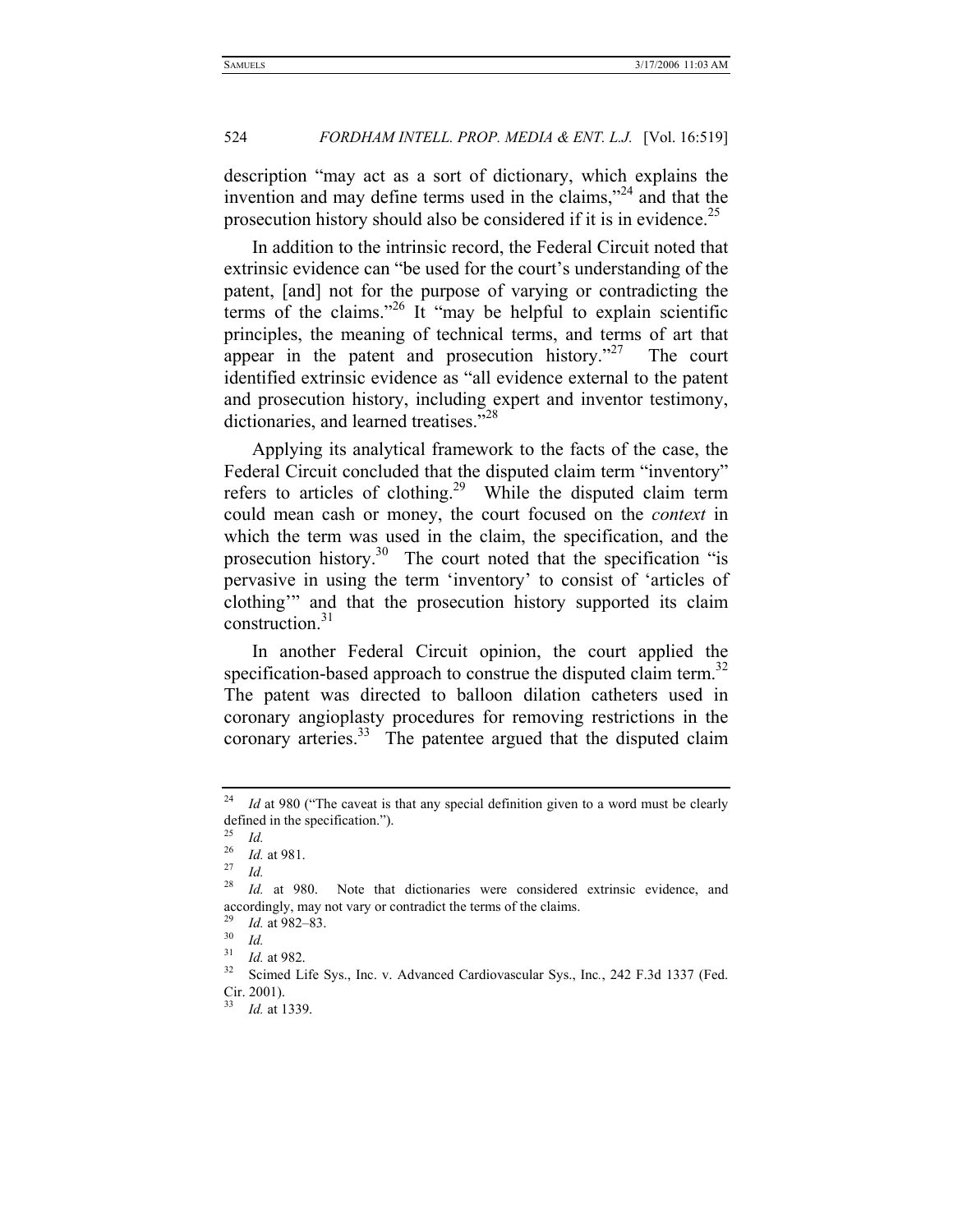term, "lumen," included two types of catheter configurations: a dual lumen configuration and a coaxial lumen configuration.<sup>34</sup> The accused infringer argued that the specification limited the scope of the claim term to coaxial lumen catheters.<sup>35</sup>

Relying on the specification, the *Scimed* court determined that the patentee disclaimed the dual lumen configuration.<sup>36</sup> Although the patentee suggested that the lower court had committed "one of the cardinal sins of patent law—reading a limitation from the written description into the claims," the Federal Circuit disagreed and noted that the claims were properly "read in view of the specification, of which they are a part." $3<sup>7</sup>$  The court emphasized that:

Where the specification makes clear that the invention does not include a particular feature, that feature is deemed to be outside the reach of the claims of the patent, even though the language of the claims, read without reference to the specification, might be considered broad enough to encompass the feature in question.<sup>38</sup>

Turning to the facts of the case, the Federal Circuit noted that the patentee overcame prior art by describing advantages of the invention's coaxial lumen configuration over the prior art dual lumen catheters.<sup>39</sup> Furthermore, the patentee described in the

 $rac{34}{35}$  *Id.* 

 $rac{35}{36}$  *Id.* 

<sup>36</sup> *Id.* at 1340. Like *Markman*, the *Scimed* court spent virtually no time analyzing the language of the claims, and instead, defined the scope of the claims by way of the written description itself. *See* John Josef Molenda, *Understanding The Federal Circuit's Internal Debate and Its Decision to Rehear Phillips v. AWH Corp. En Banc*, 86 J. Pat. & Trademark Off. Soc'y 911, 919–20 (2004).

<sup>37</sup> *Id.* at 1340–41(citing Markman v. Westview Instruments, Inc*.*, 52 F.3d 967, 976–88 (Fed. Cir. 1995) (en banc)); *see* Slimfold Mfg. Co. v. Kinkead Indus., Inc., 810 F.2d 1113, 1116 (Fed. Cir. 1987) ("Claims are not interpreted in a vacuum, but are part of and are read in light of the specification). *See also* Comark Communications, Inc. v. Harris Corp*.*, 156 F.3d 1182, 1186–87 (Fed. Cir. 1998) (noting that "there is a fine line between reading a claim in light of the specification, and reading a limitation into the claim from the specification.").

<sup>38</sup> *Id.* at 1341. 39 *Id.* at 1342–43. *But see* Northrop Grumman Corp. v. Intel Corp*.*, 325 F.3d 1346 (Fed. Cir. 2003) (holding that the written description did not suggest that the invention must always be used in a manner that achieves the advantage recited). The *Northrop*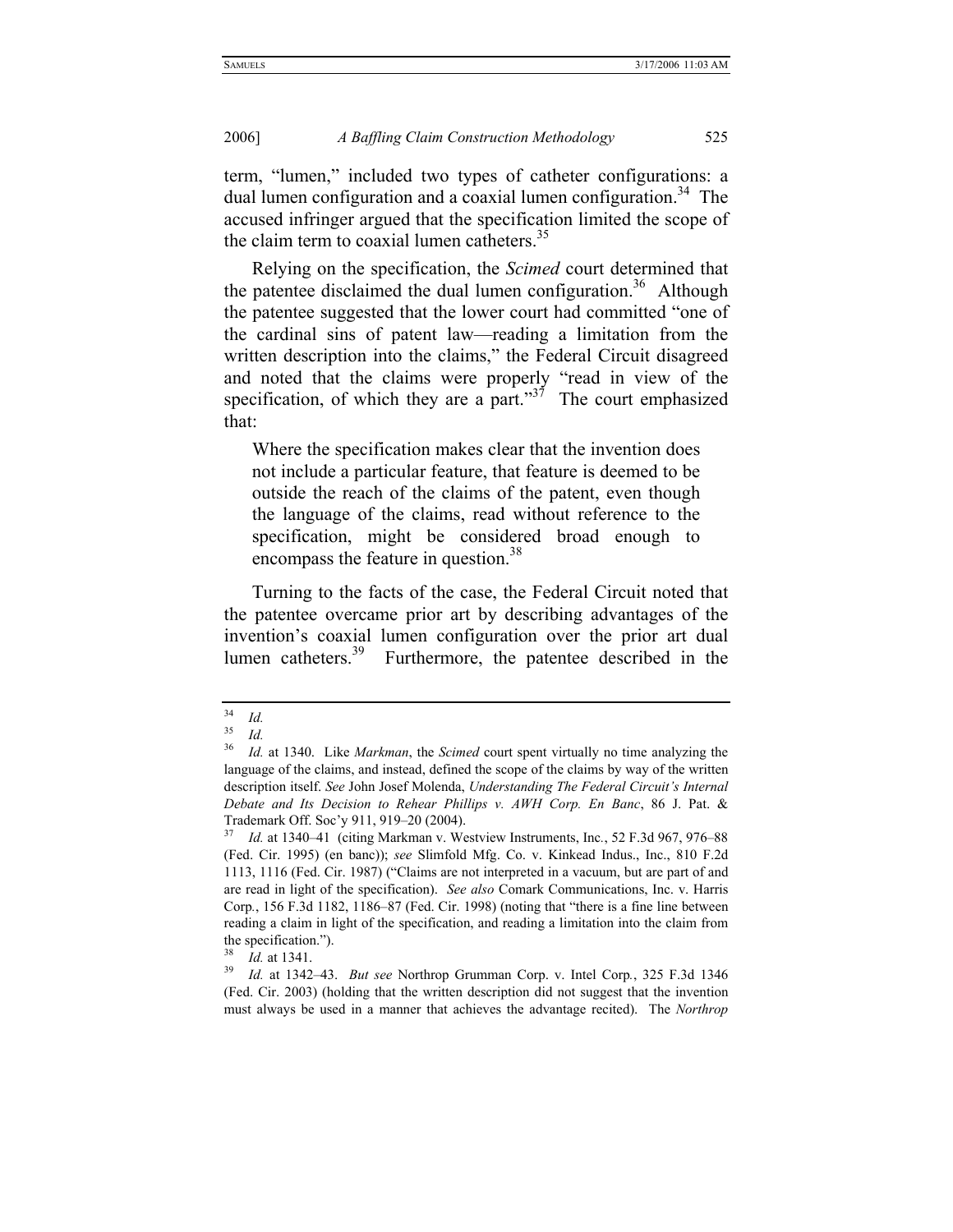written description that the coaxial lumen configuration was "the basic sleeve structure for all embodiments of the present invention contemplated and disclosed herein."<sup>40</sup> Because the patentee identified, criticized, and disclaimed the dual lumen configuration, the scope of the disputed claim term was limited to the coaxial lumen configuration.<sup>41</sup>

Both *Markman* and *Scimed* illustrate that reliance on the specification was necessary in determining the meaning of the disputed claims. If the context by which the term was used in the claim, specification, and prosecution history was not taken into consideration, a different outcome would likely have occurred. Relying on the context for construing claims allows judges and the public to understand what the patentee's invention is. It is the patentee's expression of these terms in the intrinsic record that shed light as to what the patentee meant in his claims. However, as explained earlier, relying on the specification may run afoul of the claim construction canon against reading limitations from the written description into the claims.

### *B. Defining Claims In The Specification By Implication*

In *Vitronics*, the Federal Circuit expanded on *Markman*'s analytical framework to claim construction.<sup>42</sup> In doing so, the court established a hierarchy of evidence that can be used to construe claims.<sup>43</sup> The court required that intrinsic evidence of record, i.e., the claims, the specification, and the prosecution history, should be consulted before relying on extrinsic evidence.<sup>44</sup>

case, discussed *infra* notes 180–86 and accompanying text, is one example that shows how the specification-based approach as applied in *Scimed* is different from the claimbased approach.

<sup>40</sup> *Id.* at 1343*.* Therefore, if a patentee stated in the specification that all embodiments contain a specific feature of the invention, the claim will be limited to that feature; however, if the patentee did not make such a statement, that feature of the invention contained in all the embodiments disclosed will not be read as a limitation into the claims. *See Comark*, 156 F.3d at 1187 (suggesting that "particular embodiments and examples appearing in the specification will not generally be read into the claims.").

 $\frac{41}{42}$  *Id.* 42 Vitronics Corp. v. Conceptronic, Inc., 90 F.3d 1576, 1582–83 (Fed. Cir. 1996).

<sup>43</sup> *Id.* at 1582 . 44 *Id.*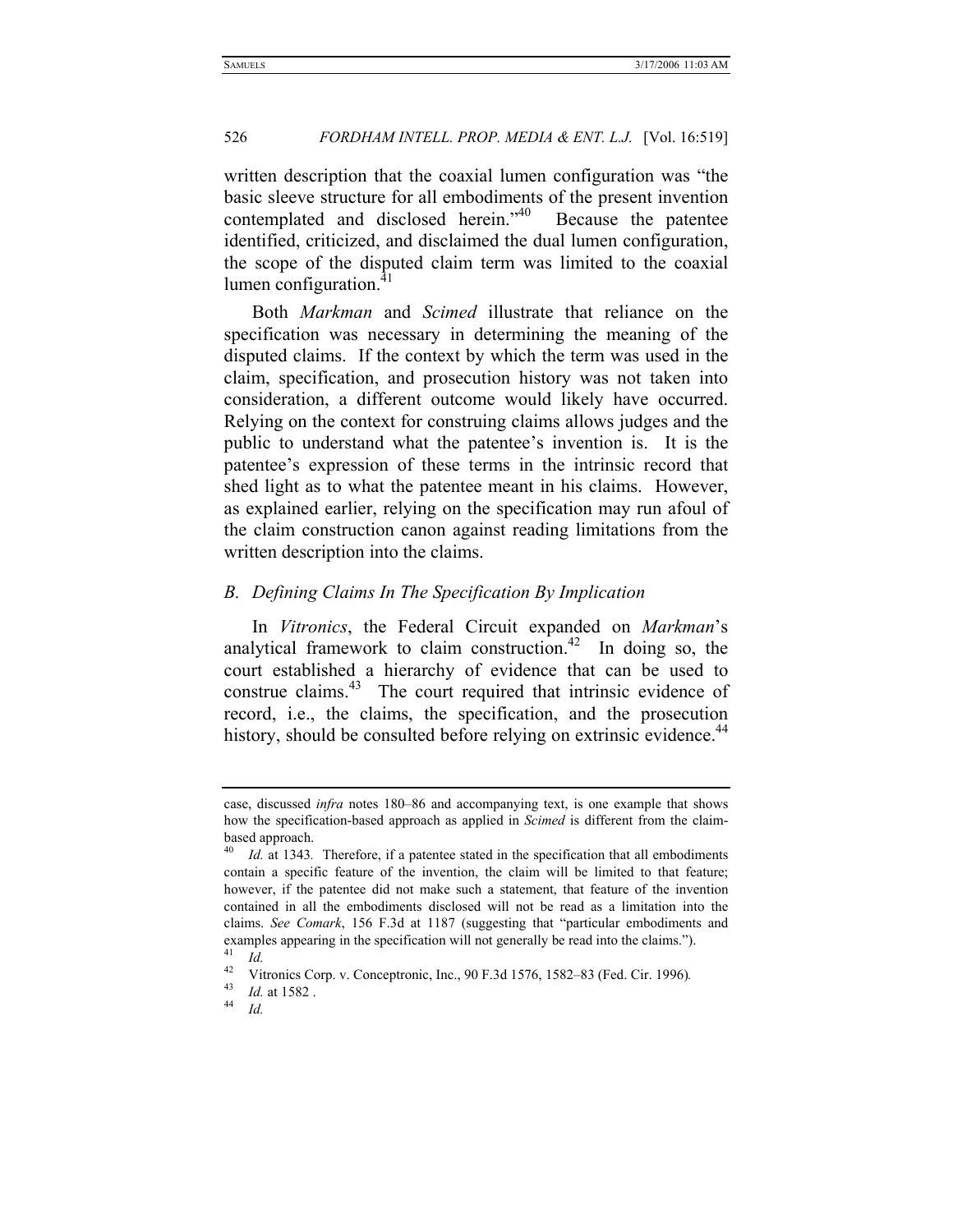"Such intrinsic evidence is the most significant source of the legally operative meaning of disputed claim language.<sup>145</sup>

First, the court looked at the "ordinary and customary meaning" of the claim language itself to define the scope of the patented invention.<sup>46</sup> Second, the court reviewed the specification "to determine whether the inventor has used the claim terms inconsistent with their ordinary meaning."47 The *Vitronics* court emphasized that the "specification acts as a dictionary when it expressly defines terms used in the claims or when it defines terms by implication.<sup>348</sup> The specification is "the single best guide to the meaning of the disputed term."<sup>49</sup> Third, the court analyzed the prosecution history of the patent because often it is of "critical significance in determining the meaning of the claims."<sup>50</sup>

Next, the court indicated that it is improper to rely on extrinsic evidence when an analysis of the intrinsic record alone resolves any ambiguities in a disputed claim term.<sup>51</sup> Extrinsic evidence "may be used only to help the court come to the proper understanding of the claims," but cannot be used to "vary or

 $\frac{45}{46}$  *Id.* 

<sup>46</sup> *Id.* The *Vitronics* court noted that "[a]lthough words in a claim are generally given their ordinary and customary meaning, a patentee may choose to be his own lexicographer and use terms in a manner other than their ordinary meaning, as long as the special definition of the term is clearly stated in the patent specification." *Id.* This case was among the first to highlight the concept of a claim term's "ordinary meaning," that may be altered by the specification explicitly or implicitly. *See* Michael S. Conner & John A Wasleff, *Where Do We Go from Here? A Critical Examination of Existing Claim Construction Doctrine*, 86 J. Pat. & Trademark Off. Soc'y 878, 882–83 (2004).<br><sup>47</sup> *Id.*<br><sup>48</sup> *Id.* (citing Markman y. Westview Instruments Inc. 52 F 3d 967, 976–88

Id. (citing Markman v. Westview Instruments, Inc., 52 F.3d 967, 976–88 (Fed. Cir. 1995) (en banc)). This case marked the evolution of defining a claim term "by implication." The court did not explain how one can interpret or define a claim term "by implication." Consequently, this decision gives little guidance for competitors, practitioners and district courts on how to use the specification to define or interpret a claim.

<sup>49</sup> *Vitronics*, 90 F.3d at 1582.<br>50 *Id.*<br>51 *Id* The Federal Circuit w.

Id. The Federal Circuit was concerned that the public notice function of the patent would be rendered meaningless if it could be altered by extrinsic evidence. While that is a legitimate concern, the end result is that district court judges are burdened with an unrealistic task of construing claims from the intrinsic evidence based on what a person skilled in the art would understand from the claim terms, even though the judges are not skilled in the art. *See* Conner & Wasleff, *supra* note 46 at 882.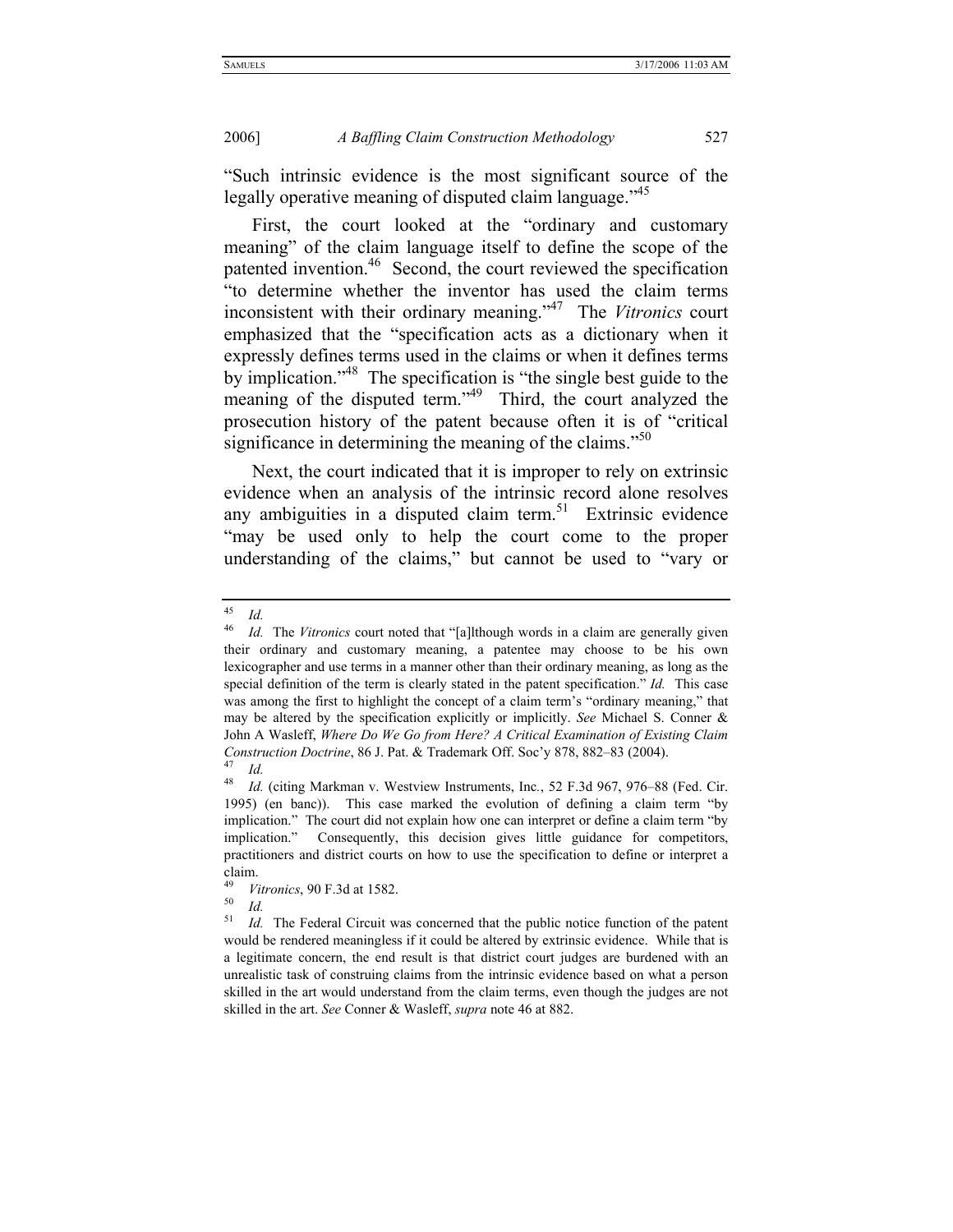contradict the claim  $\ldots$  or other parts of the patent language."  $52$ The court went on to define extrinsic evidence as "evidence which is external to the patent and file history, such as expert testimony, inventor testimony, dictionaries, and technical treatises and articles."53 Since dictionaries were considered extrinsic evidence, dictionary definitions could not "contradict any definition found in or ascertained by reading the patent documents."<sup>54</sup>

The doctrine of defining a claim "by implication" was further developed in *Bell Atlantic*. 55 Relying on the analytic framework of *Vitronics*, the Federal Circuit started with the claims, and then moved on to the specification followed by the prosecution history.<sup>56</sup> The court noted that the specification may clearly define a claim term without an explicit statement of definition.<sup>57</sup> For instance, the "written description of the preferred embodiments 'can provide guidance as to the meaning of the claims, thereby dictating the manner in which the claims are to be construed, even if the guidance is not provided in explicit definitional format."<sup>58</sup> Stated differently, the written description "may define claim terms by implication such that the meaning may be found in or ascertained by a reading of the patent documents."<sup>59</sup> Hence, "when a patentee uses a claim throughout the entire patent specification, in a manner consistent with only a single meaning, he has defined that term by implication."<sup>60</sup>

<sup>52</sup> *Id.* at 1584. 53 *Id.* In a footnote, the *Vitronics* court noted that technical treatises and dictionaries are special extrinsic evidence, which judges are "free to consult" at any time in order to better understand the underlying technology and to construe disputed claim terms. *Id.* n.6.<br> *Id.*  $I$ 

<sup>55</sup> Bell Atlantic Network Services, Inc. v. Covad Communications Group, Inc. et al*.*, 262 F.3d 1258 (Fed. Cir. 2001).<br><sup>56</sup> Id. at 1267–69.

<sup>56</sup> *Id.* at 1267–69. 57 *Id* at 1268. 58 *Id.* (quoting Scimed Life Sys., Inc. v. Advanced Cardiovascular Sys., Inc*.*, 242 F.3d 1337 (Fed. Cir. 2001)).

<sup>59</sup> *Id.* (internal quotations omitted). 60 *Id.* at 1271. *But see* Suggestion Test *infra* notes 158–86 and accompanying text. The Suggestion Test employed through the claim-based approach requires that the specification suggest that a claim term with multiple dictionary meanings was limited to the one meaning used in the embodiments. For instance, if the patentee uses a claim term, throughout the entire patent specification, in a manner consistent with only a single meaning and without explicitly suggesting that the claim term was limited to that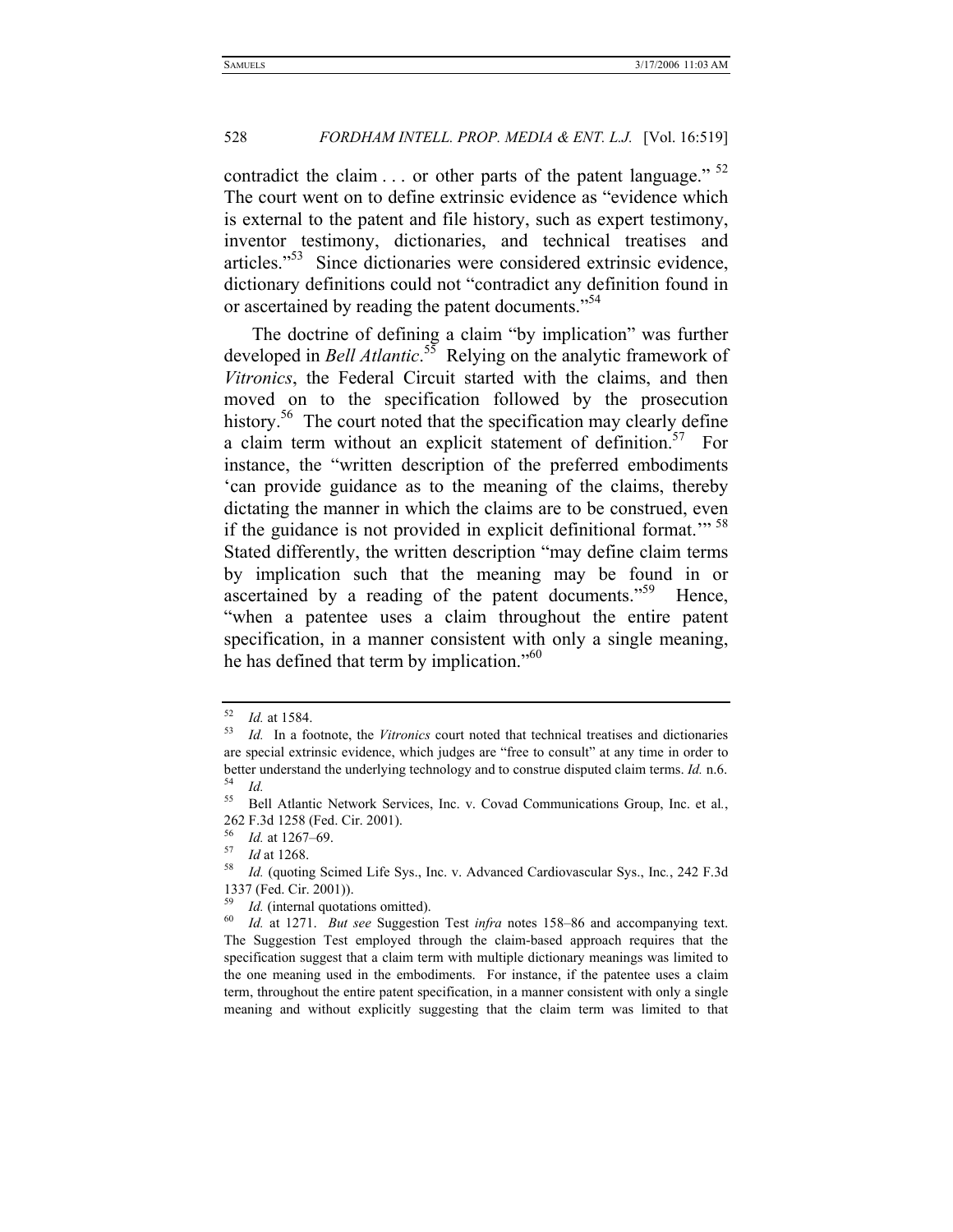Both, *Vitronics* and *Bell Atlantic*, have suggested that dictionaries and technical treatises hold a "special place" among extrinsic evidence and may be consulted at any time along with the intrinsic evidence.<sup>61</sup> Despite the Federal Circuit's special Despite the Federal Circuit's special treatment of dictionaries, neither *Vitronics* nor *Bell Atlantic* has cited a dictionary definition or relied on a technical treatise to determine the meaning of the disputed claim terms.

Interestingly, the evolution of defining a claim "by implication" has coincided with the court's shifting focus from the specification to the claims. As the claim term's "ordinary meaning" began to have a central role in claim construction, some Federal Circuit judges became less dependent on the specification for determining the meaning of the claim. Those judges became heavily dependent on dictionary definitions by employing the claim-based approach, while others have maintained their focus on the specification to determine an express or implicit definition of the disputed claim terms. $62$ 

### *C. The Presumption of Ordinary and Accustomed Meaning and the Court's Increased Reliance on Dictionaries*

The *CCS Fitness* decision was one of the earlier cases that applied the claim-based approach to claim construction.<sup>63</sup> That case involved a patent directed to a stationary exercise device known as the elliptical trainer. $64$  At issue was the meaning of the claim term "reciprocating member." <sup>65</sup> The patentee argued that reciprocating member includes a curved, multi-component structure used in the accused device, while the accused infringer

meaning, the Federal Circuit would broaden the scope of that claim term to encompass other dictionary definitions so as to give the claim term the full breadth of its meaning. Consequently, the Suggestion Test is in conflict with defining a claim "by implication."<br><sup>61</sup> *Id.* at 1267.<br><sup>62</sup> *See* R. Polk Wagner & Lee Petherbridge, *Is the Federal Circuit Succeeding? An* 

*Empirical Assessment of Judicial Performance*, 152 U. Pa. L. Rev. 1105 (2004). The article suggests that the Federal Circuit panel can be categorized into three groups: Proceduralists (those who prefer the claim-based approach), Holistics (those who prefer

the specification-based approach), and the Swing Judges.

<sup>63</sup> CCS Fitness, Inc. v. Brunswick Corp., 288 F.3d 1359 (Fed. Cir. 2002). 64 *Id.* at 1362–63. 65 *Id* at 1362.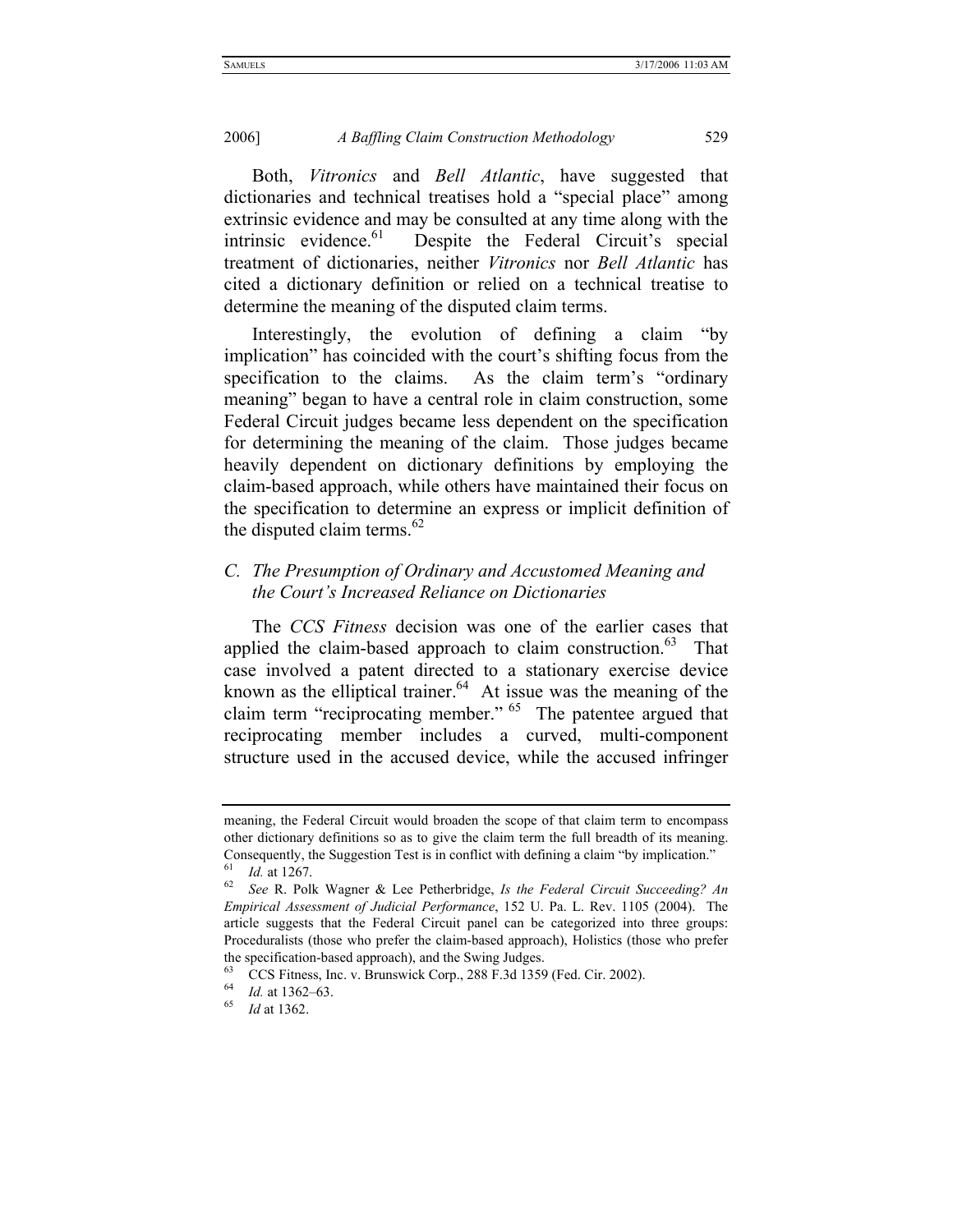alleged that the claim term referred only to a single-component, straight bar as disclosed in the patent drawings.<sup>66</sup>

The court began its claim-based approach with the language of the claims. $^{67}$  The court suggested that it will "indulge a 'heavy presumption' that a claim term carries its ordinary and customary meaning."<sup>68</sup> Moreover, the court noted that its "precedents show that dictionary definitions may establish a claim term's ordinary meaning."<sup>69</sup> To overcome this "heavy presumption" of a claim term's ordinary meaning, the court suggested four ways: (1) if the patentee acted as his own lexicographer by clearly defining the disputed claim term in the specification or prosecution history, (2) if the patentee expressly disclaimed subject matter or described a particular embodiment as important to the invention, (3) if the term chosen by the patentee so deprives the claim of clarity, and (4) if the claim term is limited under 35 U.S.C.  $\frac{8}{112}$  ¶6.<sup>70</sup>

Turning to the facts of the case, the *CCS Fitness* court relied on a dictionary to determine the ordinary meaning of the term "member."<sup>71</sup> The term "reciprocating" was agreed by both parties to mean the "back and forth" movement of the "member."<sup>72</sup> Based on these definitions, the court concluded that the "reciprocating

<sup>66</sup> *Id.* at 1364. 67 *Id.* at 1366. 68 *Id.* (citing Johnson Worldwide Associates, Inc. v. Brunswick Corp*.*, 175 F.3d 985, 989 (Fed. Cir. 1999)). The significance of the *Johnson Worldwide* opinion is that it contributed to the claim-based approach by creating a "heavy presumption" in favor of the ordinary meaning of a claim term. 175 F.3d at 989. The opinion also stands for the proposition that "[v]aried use of a disputed term in the written description demonstrates the breadth of the term rather than providing a limited definition." *Id.* at 991. *But see*  Athletic Alternatives, Inc. v Prince Mfg., Inc., 73 F.3d 1573, 1581 (Fed. Cir. 1996) ("Where there is an equal choice between a broader and a narrower meaning of a claim, and there is an enabling disclosure that indicates that the applicant is at least entitled to a claim having the narrower meaning, we consider the notice function of the claim to be best served by adopting the narrower meaning."). The *Athletic Alternatives* case is another example that shows how the claim-based approach as applied in *Johnson Worldwide* is different from the specification-based approach.<br><sup>69</sup> *CCS Fitness*, 288 F.3d at 1366. (citing Rexnod Corp. v. Laitram Corp., 274 F.3d

<sup>1336, 1344 (</sup>Fed. Cir. 2001).

<sup>70</sup> *CCS Fitness*, 288 F.3d at 1366–67. 71 *Id* at 1367. The definition of "member" was a "structural unit such as a. . . beam or tie, or a combination of these." *Id.* (citing MCGRAW-HILL DICTIONARY OF SCIENTIFIC AND TECHNICAL TERMS 1237 (5th ed. 1994)). 72 *CCS Fitness*, 288 F.3d at 1367.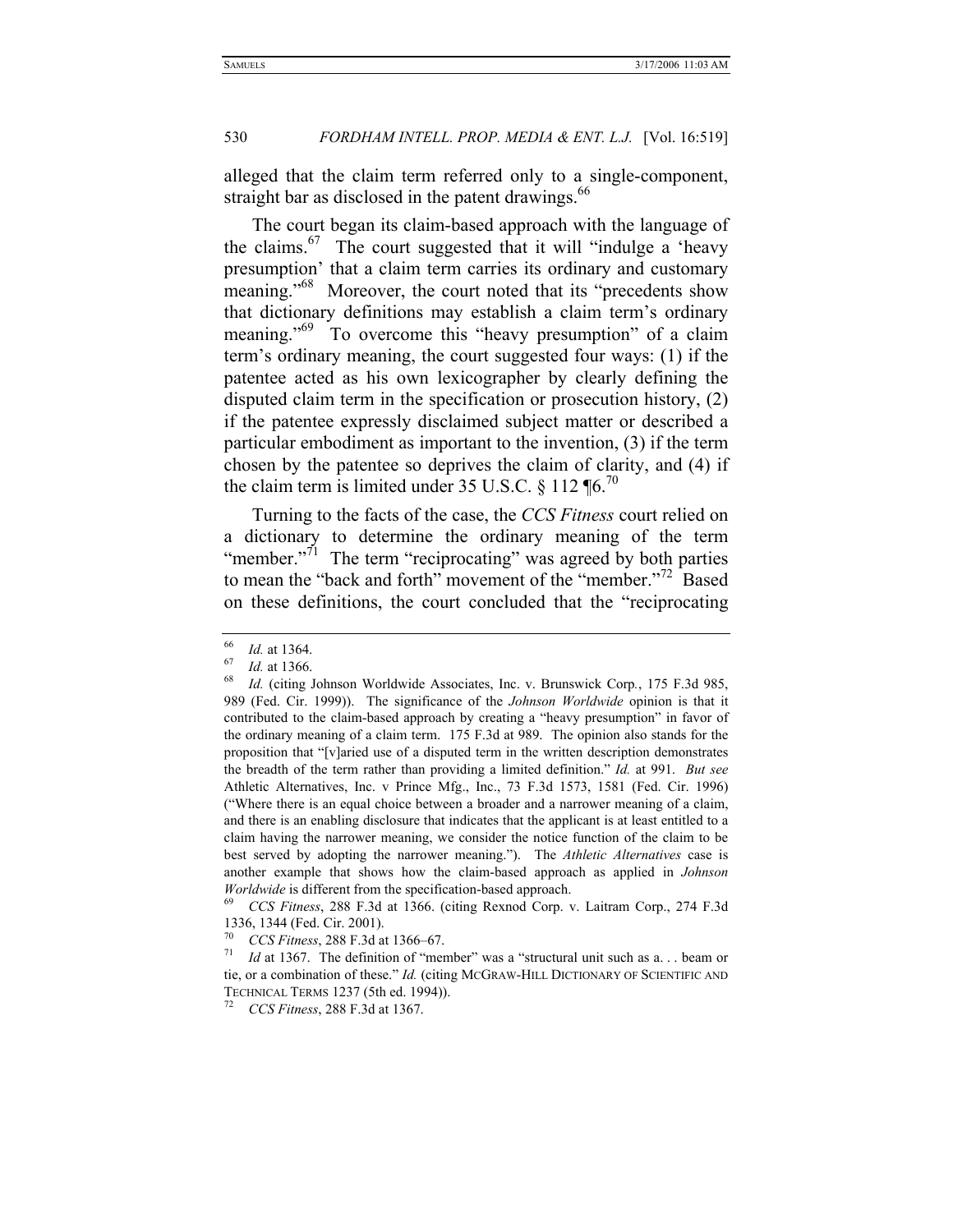member" encompasses the multi-component, curved structure used in the accused device."<sup>73</sup> The court determined that there was nothing in the specification or prosecution history that overcame the "heavy presumption" of the claim term's ordinary meaning.<sup>74</sup> Specifically, the court explained that there was nothing in the specification that required a certain shape or a certain number of components, and the patentee did not disclaim subject matter nor describe a single-component straight bar "member" as important to the invention.<sup>75</sup>

In *Texas Digital*, the Federal Circuit expanded on *CCS*'s claimbased approach to claim construction.76 Like *CCS Fitness*, the court began its analysis with the language of the claims themselves because it was that "language that the patentee chose to particularly point out and distinctly claim the subject matter which the patentee regards as his invention."<sup>77</sup> The court noted that there is a "heavy presumption" that claim terms "mean what they say and have the ordinary meaning that would be attributed to those words by persons skilled in the relevant art."<sup>78</sup> In search for the ordinary meaning of the disputed claim terms, the court relied heavily on dictionaries, encyclopedias, and treatises.<sup>79</sup>

The Federal Circuit suggested that it had "long recognized" that "dictionaries, encyclopedias and treatises are particularly useful resources to assist the court in determining the ordinary and customary meanings of claim terms."80 The court praised dictionaries, encyclopedias and treatises, and referred to them as "objective resources that serve as reliable sources of information on the established meanings that would have been attributed to the

<sup>73</sup> *Id.* at 1367–69. 74 *Id.* at 1367

 $\frac{75}{76}$  *Id.* at 1367–69

<sup>&</sup>lt;sup>76</sup> Texas Digital Systems, Inc. v. Telegenix, ,308 F.3d 1193 (Fed. Cir. 2002).<br> *Id.* at 1201–02 (citing 35 U.S.C. § 112, ¶2) (internal quotations omitted).<br> *Id.* (citing CCS Fitness, 288 F.3d at 1366).<br> *Id.* at 1202.<br>

<sup>80</sup> *Id.*; *But see* Jennifer R. Johnson, *Out of Context: Texas Digital*, *the Indefiniteness of Language*, *and the Search for Ordinary Meaning*, 44 IDEA 521, 531 (2004) (noting that the *Texas Digital* court cited "five cases, supporting the notion of 'long recognized in our precedent;' yet four of the five cases cited are very recent—hardly indicative of a long precedent"—and the fifth case was an *ex parte* opinion from the Board of Appeals of the Patent Office.).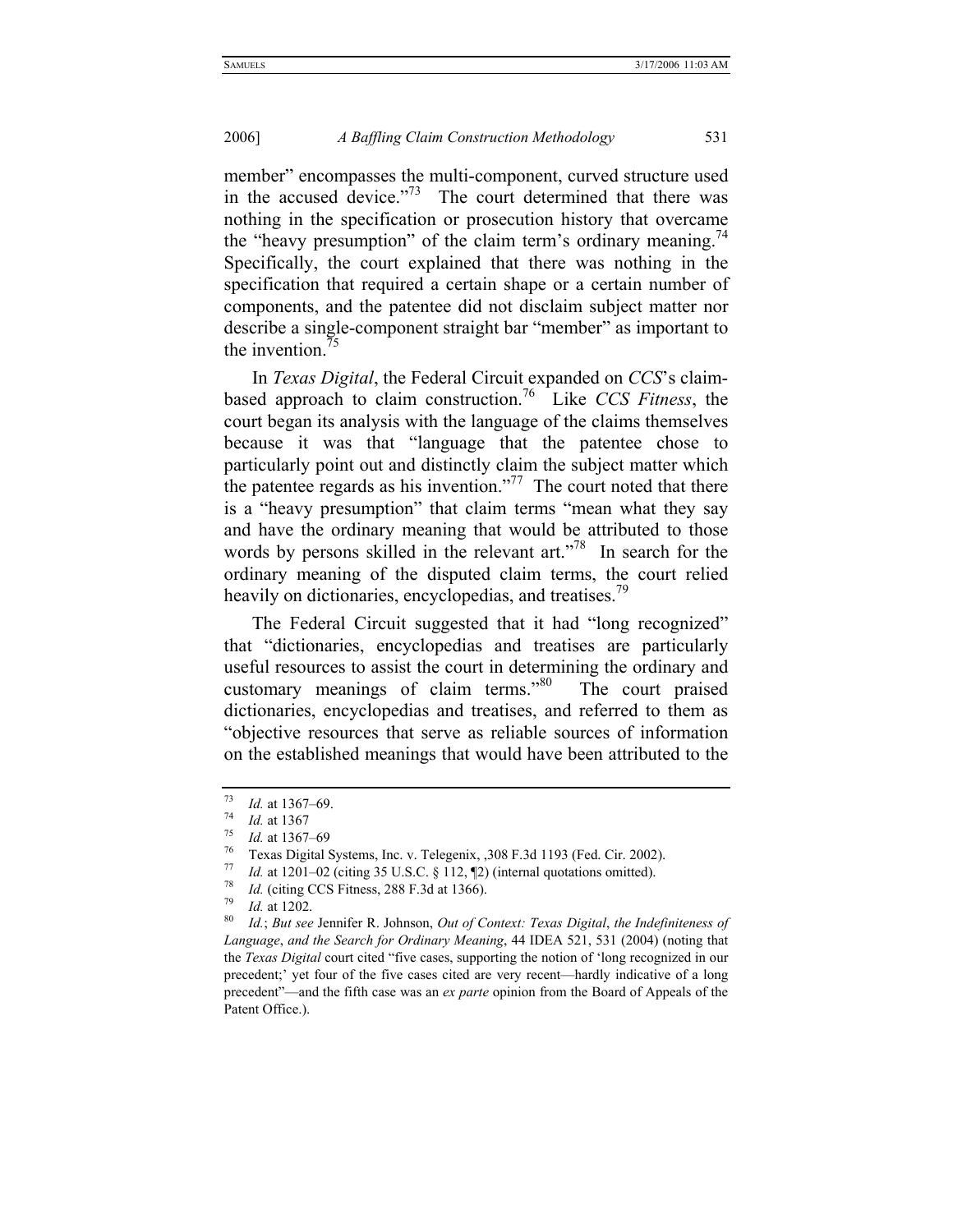terms of the claims by those of skill in the art." <sup>81</sup> The court explained that these "references are unbiased reflections of common understanding not influenced by expert testimony or events subsequent to the fixing of the intrinsic record by the grant of the patent, not colored by the motives of the parties, and not inspired by litigation." $82$ 

While *Vitronics* regarded all the intrinsic evidence as the "most significant source of the legally operative meaning of disputed claim language,"83 the *Texas Digital* court regarded dictionaries, encyclopedias and treatises as the "most meaningful sources of information to aid judges in better understanding both the technology and the terminology used by those skilled in the art."<sup>84</sup> The court further noted that "it is entirely proper for both trial and appellate judges to consult these materials at any stage of a litigation, regardless of whether they have been offered by a party in evidence or not."<sup>85</sup> Due to the heightened significance of these resource materials, the court emphasized that "categorizing them as 'extrinsic evidence' or even a 'special form of extrinsic evidence' is misplaced and does not inform the analysis."<sup>86</sup>

Finally, the court cautioned that consulting the specification or prosecution history before discerning the ordinary and customary meanings, "invites a violation of our precedent counseling against importing limitations into the claims."<sup>87</sup> Hence, by examining resource materials first, "the full breadth of the limitations intended by the inventor will be more accurately determined and improper

<sup>81</sup> *Texas Digital*, 308 F.3d at 1203. *But see* Conner & Wasleff, *supra* note 46 at 886 (suggesting that any expectation that reference materials available to a court will be unbiased by litigation is unrealistic because there is a "selection bias that is at least as real as the bias of a testifying advocate, but perhaps less obvious.").

<sup>82</sup> *Texas Digital*, 308 F.3d at 1203.

<sup>83</sup> Vitronics Corp. v. Conceptronic, Inc., 90 F.3d 1576, 1582 (Fed. Cir. 1996). 84 *Texas Digital*, 308 F.3d at 1203.

Id.; But see Br. Of The American Bar Association As Amicus Curiae Supporting Neither Party at 10–11, Phillips v. AWH Corp*.*, 376 F.3d 1382 (Fed. Cir. 2004) (Nos. 03- 1269, 03-1286) (requesting that the court would rely on dictionaries only when made part of the record and parties were given the opportunity to address, challenge, or rebut that material).

<sup>86</sup> *Texas Digital*, 308 F.3d at 1203*.* 

<sup>87</sup> *Id.* at 1204.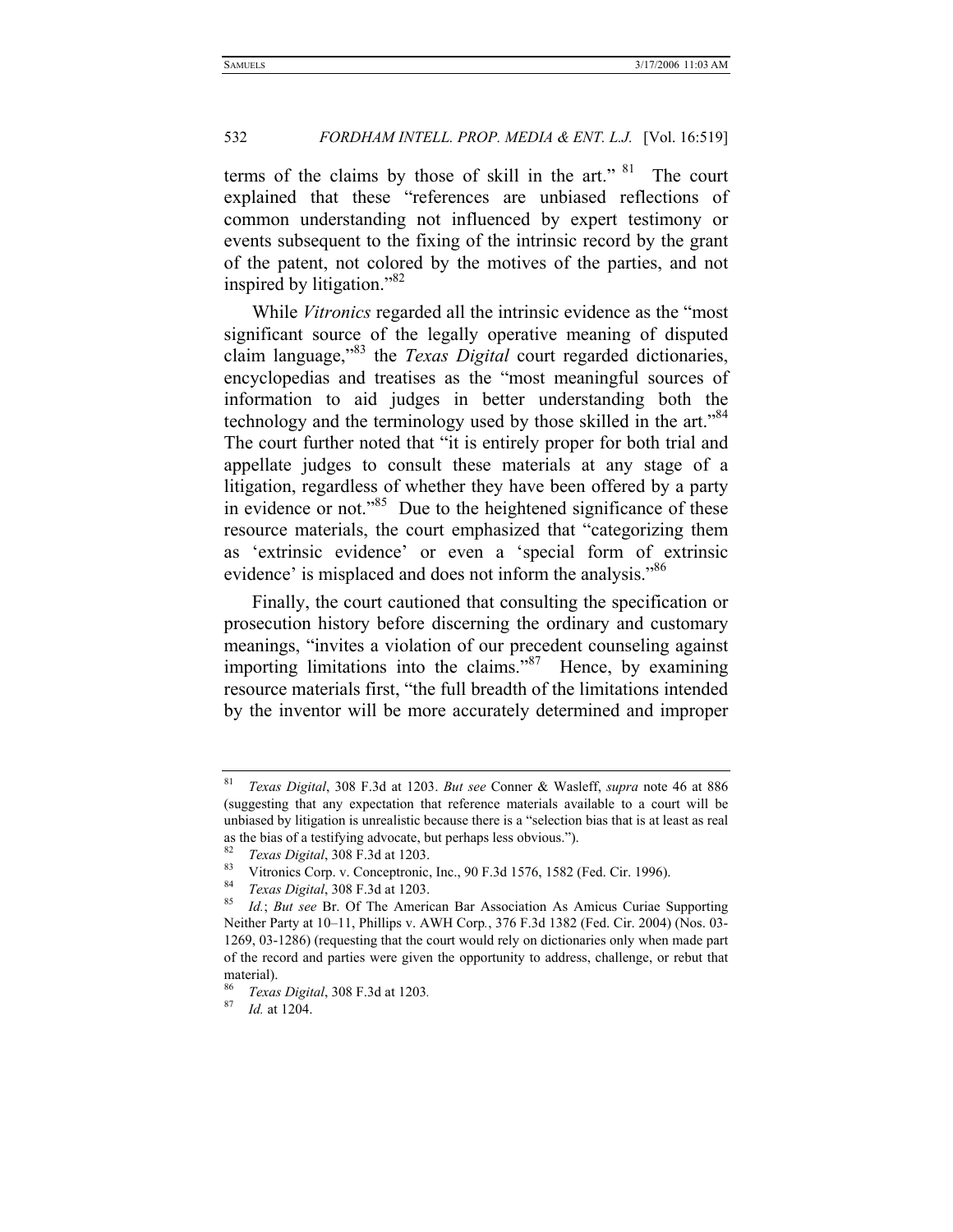importation of unintended limitations from the written description into the claims will be more easily avoided."<sup>88</sup>

This opinion evinces the Federal Circuit's increasing dependence on dictionaries for claim construction. In order to avoid reading limitations into the claims, a common criticism of the specification-based approach, the *Texas Digital* court disfavored the use of the specification and prosecution history in claim construction. However, by discounting the value of the intrinsic record in claim interpretation, the court has failed to account for the *context* by which the term was used in the specification and the prosecution history. As explained earlier, such context provides the patentee's expression and intent on what he meant in his claims.<sup>89</sup>

#### *D. Overcoming the "Heavy Presumption" of a Claim Term's Ordinary Meaning*

There is a "heavy presumption" that a claim term carries its ordinary and customary meaning.<sup>90</sup> This section explores the four ways that the *CCS Fitness* court outlined for overcoming this "heavy presumption."

#### 1. Patentee Acted As His Own Lexicographer

One way to overcome the "heavy presumption" that a claim term carries its ordinary and customary meaning is if the "patentee acted as his own lexicographer and clearly set forth a definition of the disputed claim term in either the specification or prosecution history."<sup>91</sup> The definition must be made with "reasonable clarity, deliberateness, and precision."92

Expressly defining a disputed claim term in the specification was addressed in *Durel Corp. v. Osram Sylvania*, *Inc*. The patent-in-suit was related to encapsulated electron-luminescent

<sup>&</sup>lt;sup>88</sup> *Id.* at 1205.<br><sup>89</sup> *See supra* notes 18–41 and accompanying text.<br><sup>90</sup> CCS Fitness, Inc. v. Brunswick Corp., 288 F.3d 1359, 1366 (Fed. Cir. 2002).<br><sup>91</sup> L1.266

<sup>&</sup>lt;sup>91</sup> *Id.* at 1366.<br><sup>92</sup> Merck & Co. v. Teva Pharms. USA, Inc., 395 F.3d 1364, 1370 (Fed. Cir. 2005) (quoting *In re* Paulsen, 30 F.3d 1475, 1480 (Fed. Cir. 1994)).<br><sup>93</sup> Durel Corp. v. Osram Sylvania, Inc., 256 F.3d 1298 (Fed. Cir. 2001).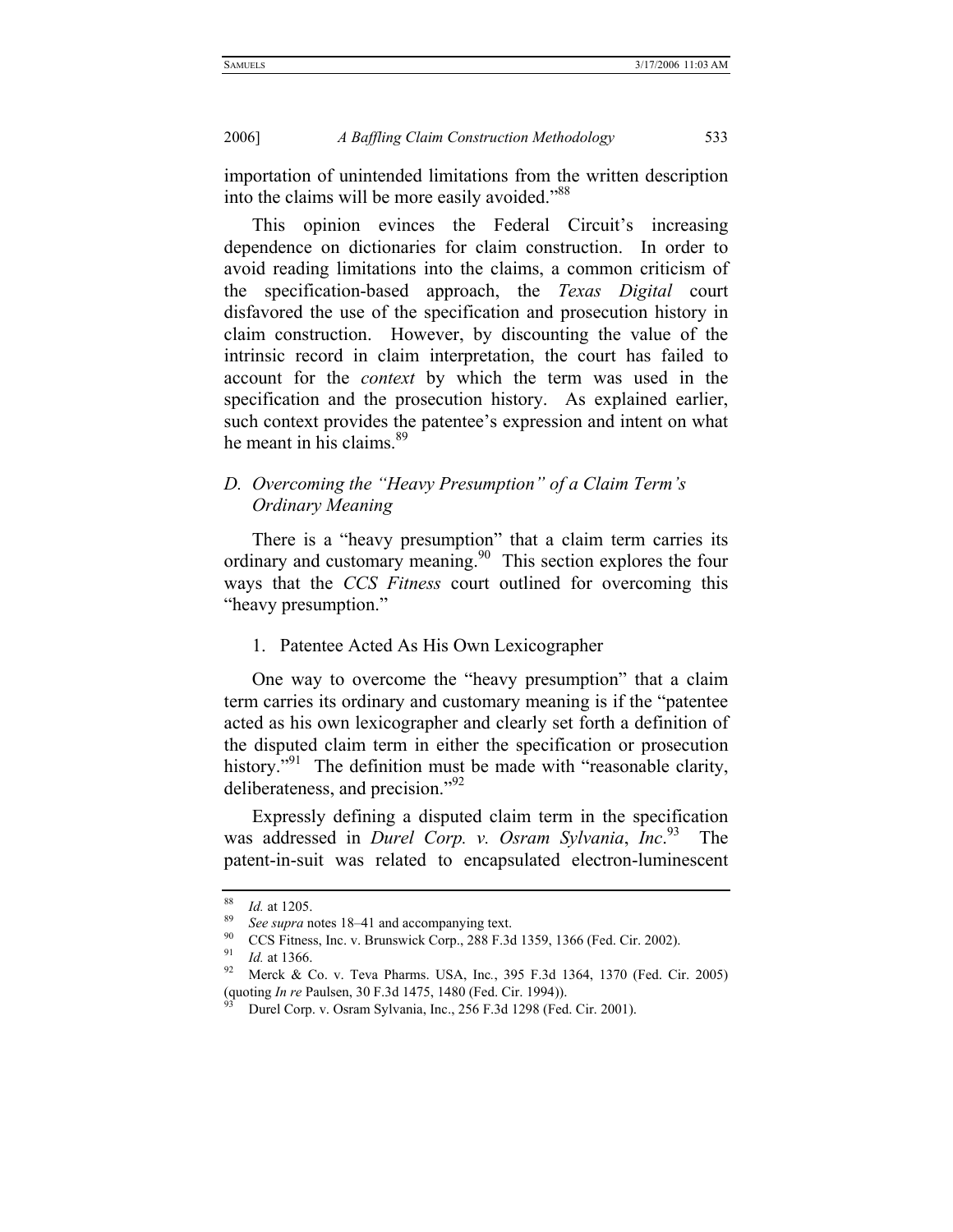phosphor particles used in illuminating watch faces and other instrument panels.  $94$  At issue was the meaning of the claim term "oxide coating" that encapsulated the phosphor particles.<sup>95</sup> Since the specification expressly defined the "oxide coating,"96 the court adopted that definition for its claim interpretation.<sup>97</sup> However, because the parties disputed the interpretation of that definition, the court relied on dictionaries to support its understanding of the disputed claim term.<sup>98</sup> The court emphasized that it is free to consult the dictionary "so long as the dictionary definition does not contradict any definition found in or ascertained by a reading of the patent document."<sup>99</sup>

While this rule seems straightforward, Federal Circuit judges, employing the claim-based approach, are not always comfortable in using the specification as the primary source for construing disputed claim terms. For instance, in *Merck & Co. v. Teva Pharms. USA*, *Inc.*, the majority decision disregarded the patentee's express definition of a claim phrase in the specification in favor of a dictionary definition.<sup>100</sup> The patent-in-suit was directed to a method of treating and preventing osteoporosis through the administration of a chemical compound.<sup>101</sup> Even though the patentee included the entire claim phrase in the specification, enclosed it with quotation marks, and unambiguously defined its meaning, the majority opinion abstracted the claim term out of its context, and instead, adopted its ordinary dictionary meaning.<sup>102</sup>

<sup>94</sup> *Id.* at 1300. 95 *Id.*

The term "oxide coating" was defined as a "material made up primarily of metallic ions and oxygen, but which may contain minor amounts of other elements and compounds originating in the precursor materials or phosphor particles."<br>
<sup>97</sup> *Id.* at 1303–04.<br>
<sup>98</sup> *Id.* (citing Vitronics Corp. v. Conceptronic, Inc., 90 F.3d 1576, 1584, n.6 (Fed. Cir.<br>
<sup>99</sup> *Id.* (citing Vitronics C

<sup>1996).</sup> 

<sup>100</sup> Merck v. Teva Pharms. USA, Inc*.*, 395 F.3d 1364, 1366 (Fed.. Cir. 2005) (construing the claim phrase "about 70 mg of alendronate monosodium triydrate, on an alendronic acid basis.")<br> $101$  *Id.* at 1366–67.

<sup>&</sup>lt;sup>102</sup> *Id.* at 1380 (Rader, J., dissenting).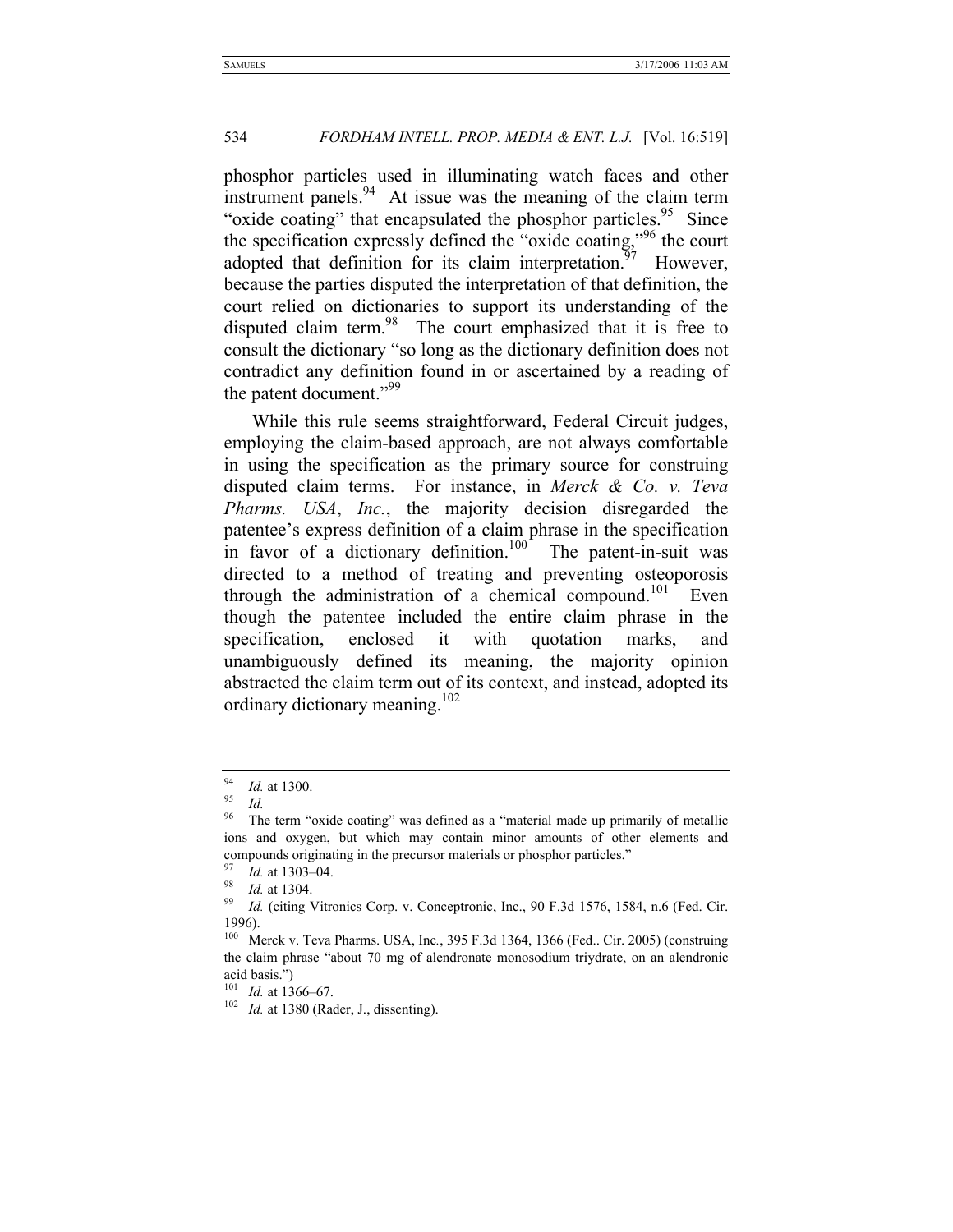This prompted the dissent to accuse the majority for "paying only lip service to the often-cited, but rarely followed lexicographer rule."<sup>103</sup> The dissent emphasized that because the majority failed to honor patentee's express definition, the majority decision effectively rewrote the specification.<sup>104</sup> In essence, the majority's claim construction resulted in importing limitations from the dictionary into the claims, wholly aside from what the patentee has chosen.<sup>105</sup> While the goal of the claim-based approach is to avoid importing limitations into the claims, the *Merck* case demonstrates that liberal dictionary use can run afoul of this objective.

#### 2. Patentee Disclaimed Subject Matter

When a patentee describes what a claim term means, he acts as a lexicographer, and when he describes what a claim term does not mean, he disclaims that subject matter.<sup>106</sup> Unlike the lexicographer rule, disclaimer of subject matter can result from express or implied statements made in the specification or the prosecution history.<sup>107</sup> For instance, in *Scimed*, the court noted that the patentee distinguished the dual lumen catheters by highlighting its disadvantages in comparison to the coaxial lumen configuration.<sup>108</sup> Accordingly, the court held that the dual lumen configuration was disclaimed in the specification and the patentee could not broaden the claims to encompass that configuration.<sup>109</sup>

<sup>103</sup> *Id.* at 1377. 104 *Id.*

 $\frac{105}{106}$  *Id.* 

<sup>106</sup> Joseph Yang et al., *Navigating The Federal Circuit's Markman Jurisprudence*, 795 PLI/Pat 733, 758–59 (2004).

<sup>107</sup> Astrazeneca AB v. Mutual Pharm. Co., 384 F.3d 1333, 1340–41 (Fed. Cir. 2004) (emphasizing that clear disavowal of subject matter does not have to be express, but can be implied from the written description); *see* Scimed Life Sys., Inc. v. Advanced Cardiovascular Sys., Inc*.*, 242 F.3d 1337, 1341 (Fed. Cir. 2001) (holding that the patentee criticized and disclaimed a particular feature in the specification, thereby limiting the claim scope); *see* Hockerson-Halberstadt, Inc. v. Avia Group Int'l, Inc., 222 F.3d 951, 956–57 (Fed. Cir. 2000) (holding that an inventor disclaimed a particular feature during

prosecution, thereby modifying the term's ordinary meaning).<br><sup>108</sup> *Scimed*, 242 F.3d at 1342–43; *see supra* notes 32–41 and accompanying text.<br><sup>109</sup> *Id.*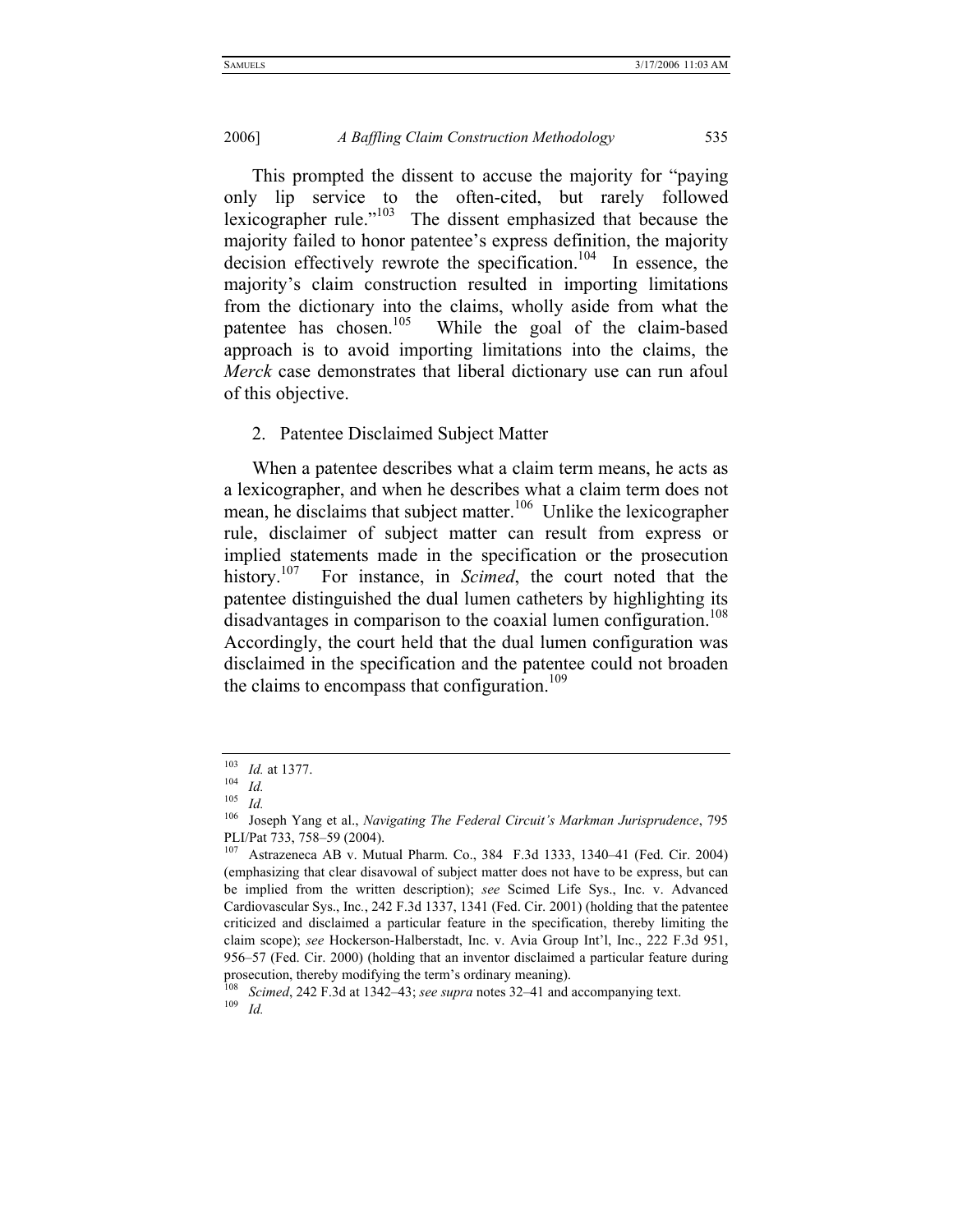One example where the patentee disclaimed subject matter in the prosecution history is illustrated in *Omega Eng.*, *Inc. v. Raytek*  The court explained that the doctrine of prosecution disclaimer precludes the "patentees from recapturing through claim interpretation specific meanings disclaimed during prosecution."<sup>111</sup> The rationale behind the doctrine is that it "promotes the public notice function of the intrinsic evidence and protects the public's reliance on definitive statements made during prosecution."<sup>112</sup> To constitute a disclaimer or disavowal of claim scope, the prosecution statements must not be too vague or ambiguous; rather, it must be effected with "reasonable clarity and deliberateness."<sup>113</sup> Hence, for prosecution disclaimer to attach, "the alleged disavowing actions or statements made during prosecution [must] be both clear and unmistakable."<sup>114</sup> Turning to the facts of the case, the court determined that the patentee made a clear and unmistakable prosecution disclaimer, thereby limiting the scope of the disputed claim term.<sup>115</sup>

Another example where the patentee disclaimed subject matter in the prosecution history is provided in *Springs Window Fashions*   $LP$  v. Novo Indus.,  $L.P$ .<sup>116</sup> Highlighting the public notice function of a patent and its prosecution history, the court emphasized that "[a] patentee may not state during prosecution that the claims do not cover a particular device and then change position and later sue a party who makes that same device for infringement."<sup>117</sup> If the court adopts the patentee's position, it "would undercut the public reliance on a statement that was in the public record and upon which reasonable competitors formed their business strategies."<sup>118</sup> The Federal Circuit noted that if the patentee disclaimed coverage

<sup>110</sup> Omega Eng., Inc. v. Raytek Corp., 334 F.3d 1314, 1323–25 (Fed. Cir. 2003)*.*

<sup>111</sup> *Id.* at 1323. 112 *Id.* at 1324. 113 *Id.* at 1325 (citing Northern Telecom. Ltd. v. Samsung Elecs. Co., 215 F.3d 1281, 1294–95 (Fed. Cir. 2000)).

<sup>114</sup> *Id.* at 1325–26.

<sup>115</sup> *Id.* at 1226.

<sup>116</sup> Springs Window Fashions LP v. Novo Indus., L.P*.*, 323 F.3d 989, 994–96 (Fed. Cir. 2003).<br> $\frac{117}{117}$  *Id.* at 995.

<sup>&</sup>lt;sup>118</sup> Id. (citing Hockerson-Halberstadt, Inc. v. Avia Group Int'l, Inc., 222 F.3d 951, 957 (Fed. Cir. 2000)).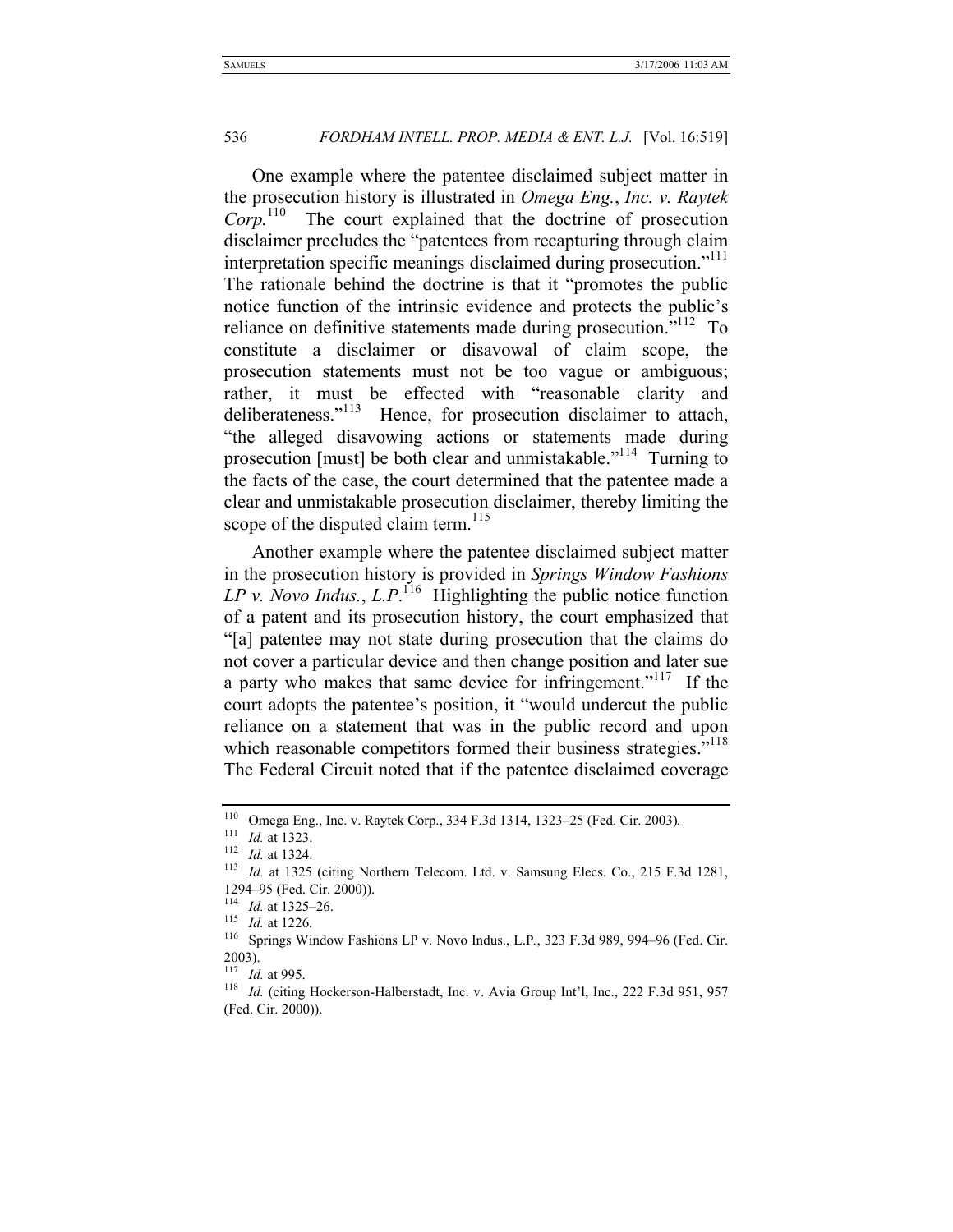of the claimed invention by mistake, he "should have amended the file to reflect the error, as the applicant is the party in the best position to do so."<sup>119</sup> Since the patentee did not retract any statements made during prosecution, the court narrowed the claim scope to exclude the disclaimed subject matter. $120$ 

#### 3. Claim Lacks Clarity

Another way to overcome the "heavy presumption" that a claim term carries its ordinary and customary meaning is if the term "chosen by the patentee so deprive[s] the claim of clarity that there is no means by which the scope of the claim may be ascertained from the language used." $121$  When such circumstances occur, reference to other intrinsic evidence, or in some cases, to extrinsic evidence is proper.<sup>122</sup> If the specification and prosecution history sheds light to the meaning of the "unclear" claim term, then referring to extrinsic evidence is not permitted.<sup>123</sup>

By way of example, in *CCS*, the accused infringer argued that the disputed claim term "reciprocating member" had no ordinary and customary meaning to one of ordinary skill in the  $art.^{124}$  To support its argument, the accused infringer presented expert testimony to establish that the disputed claim term lacks clear meaning.<sup>125</sup> The court rejected the use of expert testimony, and noted that the ordinary meaning of the claim term can be resolved by referring to the intrinsic evidence and dictionary.<sup>126</sup>

<sup>119</sup> *Id.*

<sup>120</sup> *Id.* For more on disclaimers, *see* Nagendra Setty & David S. Kerven, *From Dictionaries To Disclaimers: Following The Federal Circuit From Texas To Disneyland*, 795 PLI/Pat 427 (2004).

<sup>&</sup>lt;sup>121</sup> Johnson Worldwide Associates, Inc. v. Brunswick Corp., 175 F.3d 985, 990 (Fed. Cir. 1999).

<sup>&</sup>lt;sup>122</sup> *Id.* (citing J.T. Eaton & Co. v. Atlantic Paste & Glue Co., 106 F.3d 1563, 1568 (Fed. Cir. 1997), North Am. Vaccine, Inc. v. Am. Cyanamid Co., 7 F.3d 1571, 1576 (Fed. Cir. 1993), Comark Communications., Inc. v. Harris Corp., 156 F.3d 1182, 1187 (Fed. Cir. 1998) and Vitronics Corp. v. Conceptronic, Inc*.*, 90 F.3d 1576, 1583 (Fed. Cir. 1996)). 123 *Id.*

<sup>124</sup> CCS Fitness, Inc. v. Brunswick Corp*.*, 288 F.3d 1359, 1365–67 (Fed. Cir. 2002).

<sup>125</sup> *Id.*

<sup>126</sup> *Id.* at 1368–69.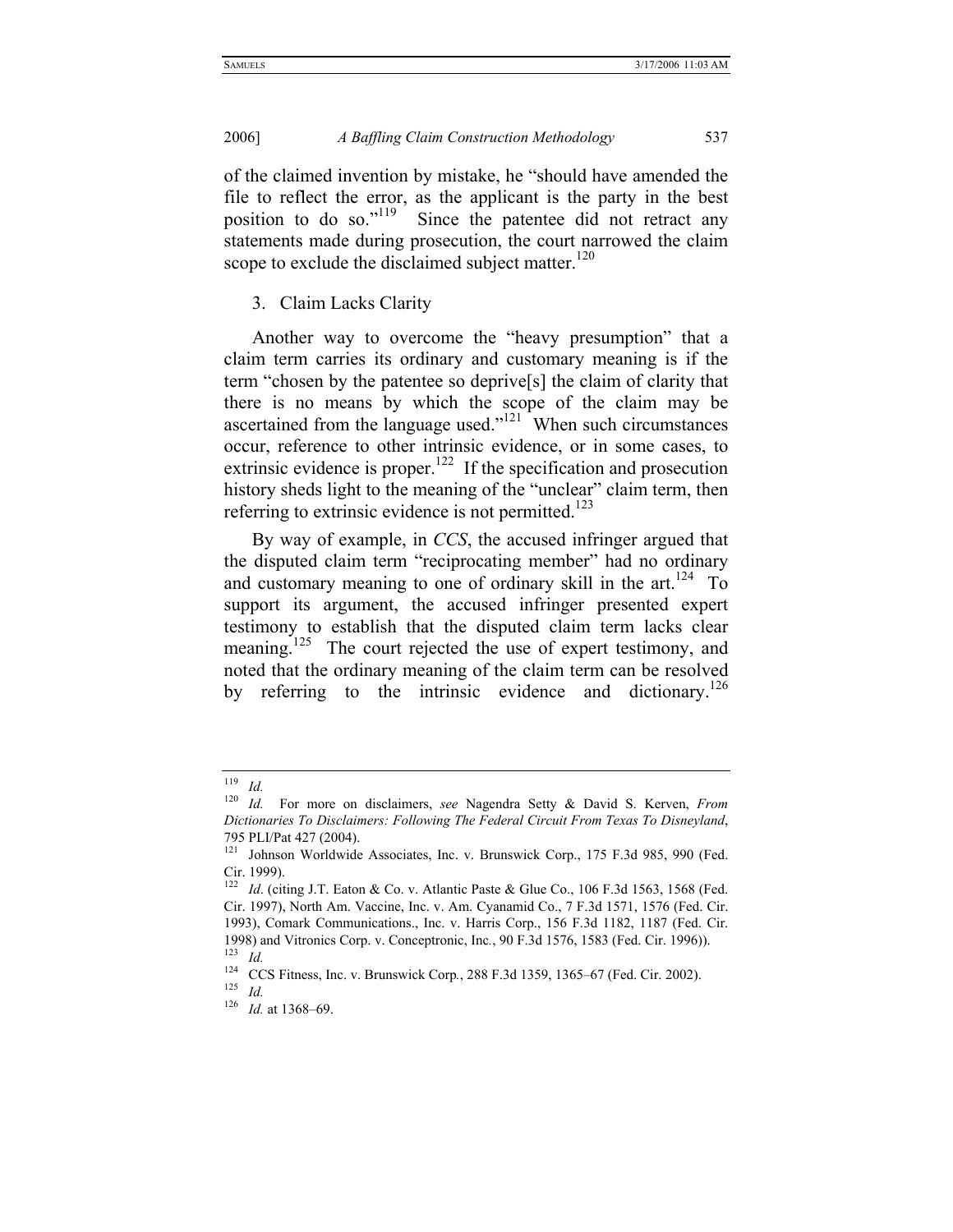Accordingly, the accused infringer failed to overcome the "heavy presumption."<sup>127</sup>

In *Key Pharms. v. Hercon Labs. Corp.*, the accused infringer also presented expert testimony to clarify the meaning of the claim term "pharmaceutically effective amount."128 The court determined that the intrinsic evidence did not clarify the meaning of the disputed claim term, and therefore, relied on extrinsic evidence.<sup>129</sup> Based on that evidence, the court held that a person of ordinary skill in the art would understand the claim term to mean an amount sufficient to provide a patient with 2.5 to  $15mg/day$ .<sup>130</sup>

4. Claim Construction Limited Under 35 U.S.C. §112, ¶6

The final method that the Federal Circuit has suggested in overcoming the "heavy presumption" is if the patentee drafted the claim pursuant to 35 U.S.C. § 112,  $\P$  6.<sup>131</sup> The patent statute provides that:

An element in a claim for a combination may be expressed as a means or step for performing a specified function without the recital of structure, material or acts in support thereof, and such claim shall be construed to cover the corresponding structure, material or acts described in the specification and equivalents thereof. $132$ 

Technically, this statute does not overcome the presumption; rather, it prevents the Federal Circuit from employing the claimbased approach because the statute mandates the use of the specification in interpreting a claim element.<sup>133</sup> The statute allows a patent applicant to claim an invention using functional language instead of structural language.<sup>134</sup> A court interpreting this functional claim language must ascertain the corresponding

 $\frac{127}{128}$  *Id.* at 1367.

<sup>128</sup> Key Pharms. v. Hercon Labs. Corp*.*, 161 F.3d 709, 713–15 (Fed. Cir. 1998). 129 *Id.* at 716–718. 130 *Id.* at 718. 131 *CCS Fitness*, 288 F.3d at 1367.

<sup>132 35</sup> U.S.C. § 112, ¶ 6.

<sup>133</sup> *Id.*

<sup>134</sup> *Id.*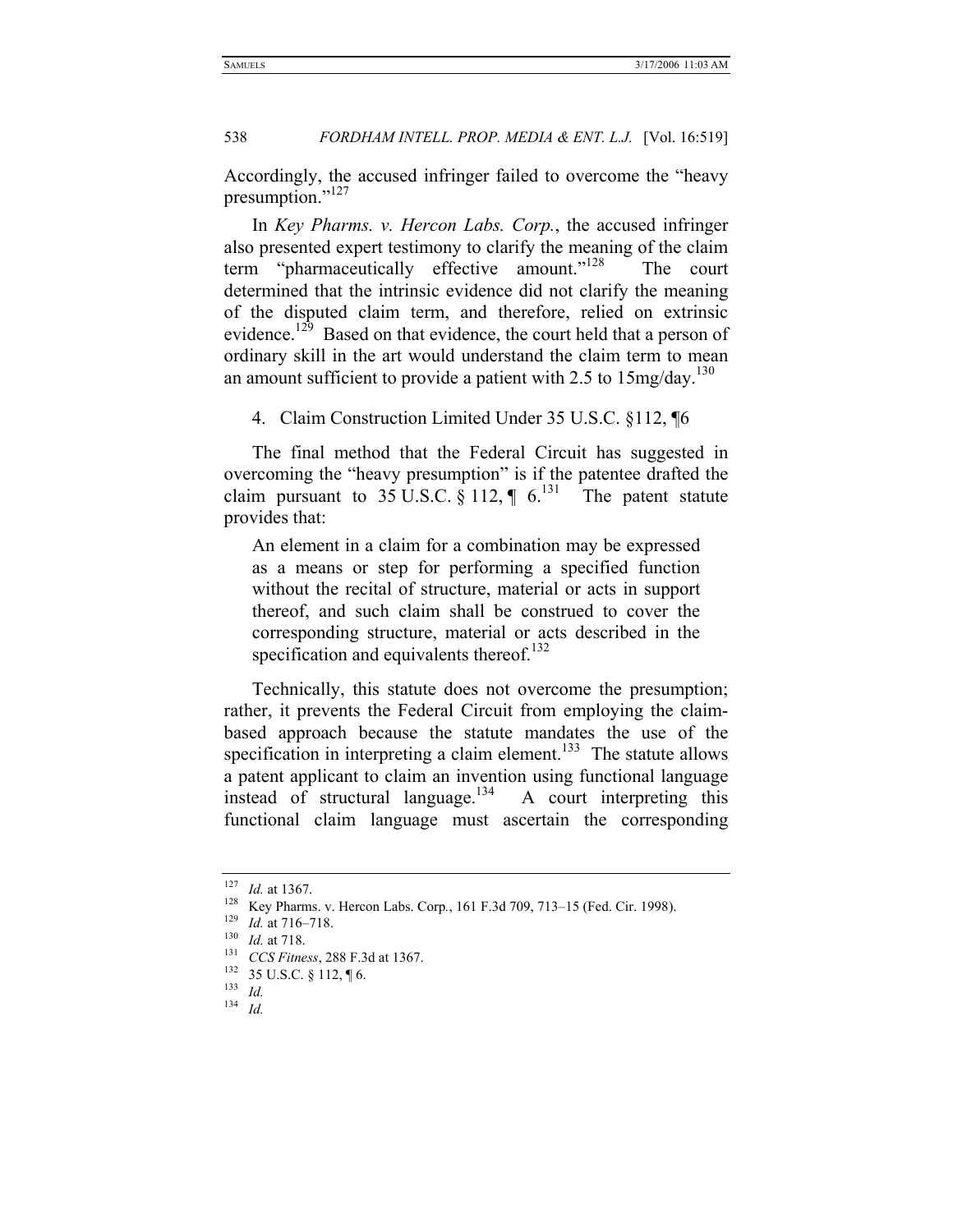structure from the written description rather than rely on the ordinary meaning of the claim term.<sup>135</sup>

#### *E. Linguistic Analysis Of Claims*

One of the key features of the claim-based approach is the linguistic analysis of claims. Federal Circuit judges that employ the claim-based approach spend a considerable amount of their opinion on the claim language used.<sup>136</sup> This linguistic analysis focuses more on the English language used and less on the claimed invention.<sup>137</sup> In most cases, the alleged infringer seeks to alter the language of the claim term to what was disclosed in the specification or argued during patent prosecution.<sup>138</sup> However, in a claim-based approach, it is the language of the claims themselves that control. $^{139}$ 

Application of the linguistic analysis to claim construction is illustrated in *Process Control Corp. v. HydReclaim Corp.*140 At issue was the meaning of the claim term "discharge rate" that appeared twice in the claim.<sup>141</sup> Relying on the specification, the accused infringer asserted that the first occurrence of the disputed claim term should carry a different meaning from the second occurrence.<sup>142</sup> The Federal Circuit rejected that argument and noted that the term "a discharge rate" in the first occurrence refers to the same rate as the term "the discharge rate" in the second occurrence.<sup>143</sup> The court explained that such interpretation "avoids" any lack of antecedent basis problem for the [second] occurrence of 'the discharge rate.'"<sup>144</sup>

<sup>135</sup> *See* Mirco Chem., Inc. v. Great Plains Chem. Co*.*, 194 F.3d 1250, 1258 (Fed. Cir. 1998).

<sup>136</sup> Elekta Instrument S.A. v. O.U.R. Scientific Int'l, Inc*.*, 214 F.3d 1302, 1306–09 (Fed. Cir. 2000).

 $\frac{137}{138}$  *Id.* 

<sup>138</sup> *Id.*

<sup>&</sup>lt;sup>139</sup> Storage Tech. Corp. v. Cisco Systems, Inc., 329 F.3d 823, 831–32 (Fed. Cir. 2003).<br><sup>140</sup> Process Control Corp. v. HydReclaim Corp., 190 F.3d 1350 (Fed. Cir. 1999).<br><sup>141</sup> *Id.* at 1354–55.<br><sup>142</sup> *Id.* at 1355–57.<br><sup>14</sup> of weight per unit of time) that material is discharged from the common hopper to the material processing machine." *Id.* at 1356. The court also explained that this was not a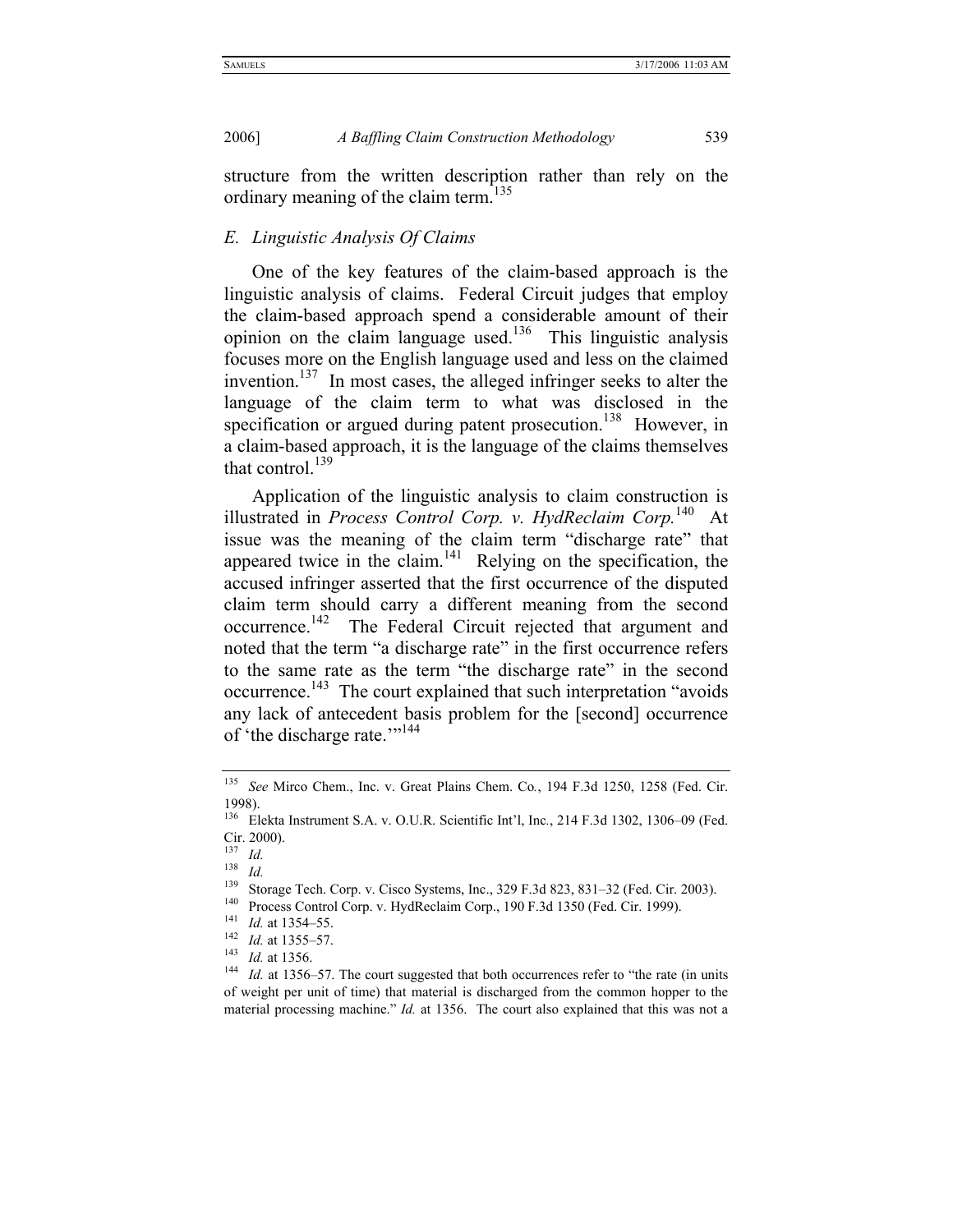Similarly, in *Elekta Instrument S.A. v. O.U.R. Scientific Int'l*, *Inc.*, the ordinary meaning of the disputed claim term conflicted with what was disclosed in the specification.<sup>145</sup> The claim recites a range "only within a zone extending between latitudes 30 degrees [to] 45 degrees."<sup>146</sup> Meanwhile, the preferred embodiment disclosed a range between 0 degrees to 45 degrees.<sup>147</sup> The patentee claimed less than what was initially disclosed in the specification because he had to narrow his claim to overcome the prior art.<sup>148</sup> Analyzing the language of the claims, the Federal Circuit explained that "the terms 'only' and 'extending between' unambiguously limit claim 1 to . . . a zone stretching exclusively in the space separating the latitudes 30 degrees and 45 degrees."<sup>149</sup> The court emphasized that the "unambiguous language of the amended claim controls over any contradictory language in the written description."<sup>150</sup> This is true even if such claim construction would exclude the preferred and only embodiment disclosed in the specification.<sup>151</sup>

Because the linguistic approach focuses on the language of the claims themselves, even inconsistent statements made during patent prosecution were disregarded by the Federal Circuit over the plain language of the claims.152 In *Storage Technology Corp. v. Cisco Systems*, *Inc.*, the disputed claim terms were "caching policy

*Id.* at 1308.

situation where the patentee acted as his own lexicographer to warrant circumvention of the claim term's ordinary meaning. *Id.* 

<sup>&</sup>lt;sup>145</sup> Elekta Instrument S.A. v. O.U.R. Scientific Int'l, Inc., 214 F.3d 1302, 1304–07 (Fed. Cir. 2000).

<sup>146</sup> *Id*. at 1306.

<sup>147</sup> *Id.* at 1306–09.

<sup>148</sup> *See id*. at 1308.

 $\frac{149}{150}$  *Id.* at 1307.

<sup>&</sup>lt;sup>151</sup> *Id.* This is a case where the patentee's disclaimer of subject matter is reflected in the ordinary meaning of the claim term. Although prosecution disclaimer is used to rebut the "heavy presumption" that a claim term carries it ordinary meaning, the *Elekta* court did not address this issue because the amended claim term was narrowly drafted and not susceptible to a broader ordinary meaning. *See also supra* notes 110–20 and accompanying text (illustrating how prosecution disclaimers can limit the scope of disputed claim terms).

<sup>&</sup>lt;sup>152</sup> Storage Tech. Corp. v. Cisco Systems, Inc., 329 F.3d 823, 832 (Fed. Cir. 2003).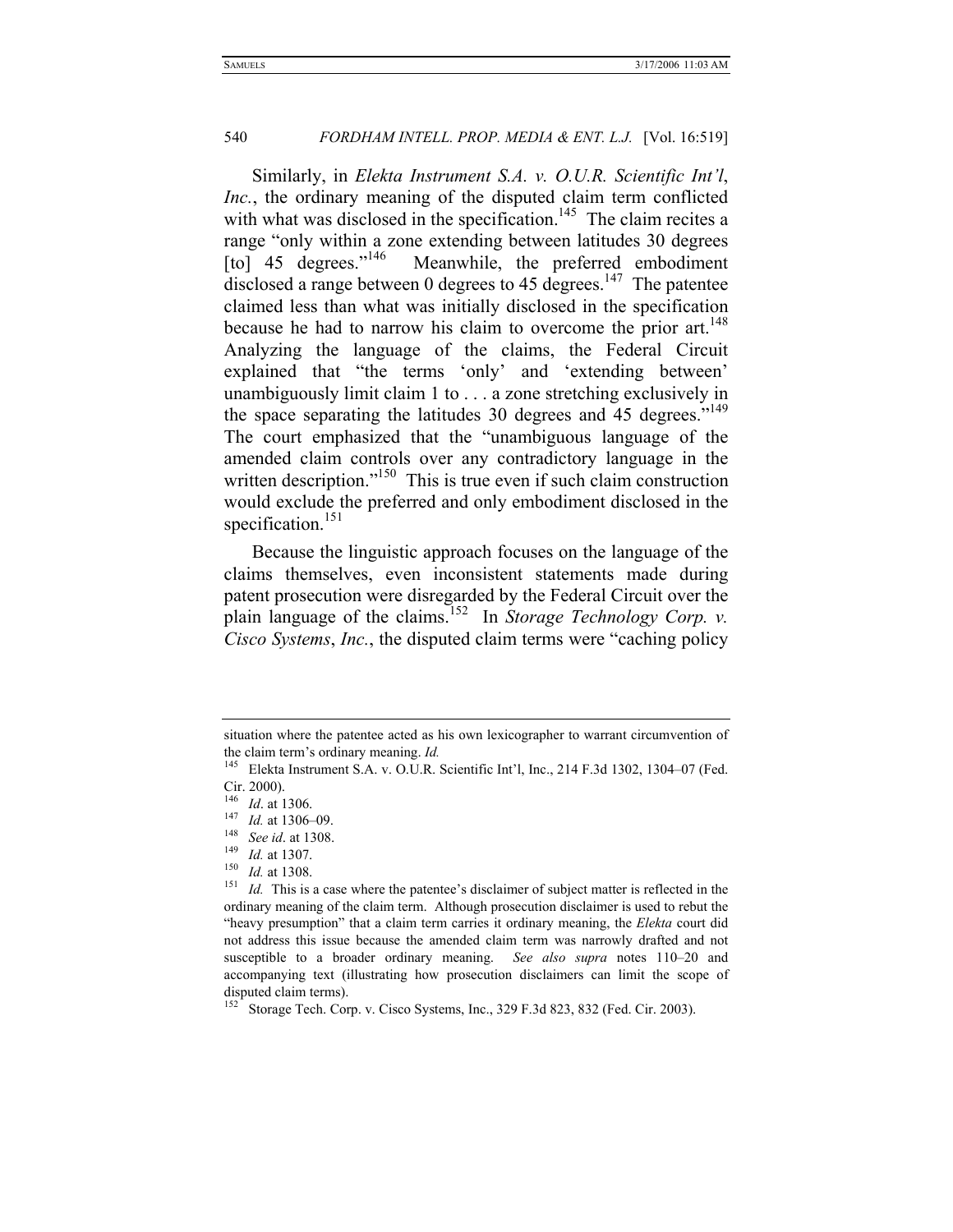identification information" and "network policy"<sup>153</sup> The accused infringer argued that the meaning of the claim was narrowed during prosecution.<sup>154</sup> Specifically, the patentees stated that the network policy and the policy identification information are both cached.<sup>155</sup> While the court acknowledged that this statement appears to limit the claim scope, it suggested that "it cannot do so absent some claim language referring to the caching of the instance of network policy." $156$  Hence, the court concluded that an applicant's erroneous or "inaccurate statement cannot override the claim language itself, which controls the bounds of the claim."157

#### *F. The Rise Of The Suggestion Test In Claim Construction*

Ever since the claim-based approach has surfaced as an alternate method to claim construction, the Federal Circuit has increasingly applied a "Suggestion Test" to justify broad interpretation of disputed claim terms.<sup>158</sup> The Suggestion Test is premised on the assumption that if a patentee intended to narrow a claim term with multiple dictionary definitions, he would have specifically suggested that in the specification.<sup>159</sup> This assumption has created an undue burden on accused infringers because they are required to prove a patentee's intent to deviate from a claim term's multiple meanings even if the patentee has only used one meaning consistently throughout the patent.<sup>160</sup>

Although the United States patent system requires patent applicants to claim what the invention is, as opposed to what it is

<sup>&</sup>lt;sup>153</sup> *Id.* at 830–31. In computers, a cache is a "small fast memory holding recently accessed data, designed to speed up subsequent access to the same data." *The Free On-Line Dictionary Of Computing*, *at* http://wombat.doc.ic.ac.uk/foldoc/ foldoc.cgi?query=cache (last modified June 25, 1997). <sup>154</sup> *Storage Tech Corp.* 329 F.3d*.* at 830.

<sup>155</sup> *Id.*

 $\frac{156}{157}$  *Id.* at 832.

<sup>&</sup>lt;sup>157</sup> *Id. But see supra* prosecution disclaimer notes 110–20 and accompanying text.<br><sup>158</sup> Rexnord Corp. v. Laitram Corp., 274 F.3d 1336, 134–48 (Fed. Cir. 2001); Teleflex, Inc. v. Ficosa North America Corp., 299 F.3d 1313, 1327–28 (Fed. Cir. 2002); Sunrace Roots Enter. Co., Ltd. v. SRAM Corp., 336 F.3d 1298, 1305 (Fed. Cir. 2003).

<sup>159</sup> *See* Texas Digital Sys. v. Telegenix, Inc., 308 F.3d 1193, 1206 (Fed. Cir. 2002) ("there is nothing in the record to suggest that 'activating' means other than what its dictionary definition would suggest").

<sup>160</sup> *See Teleflex*, 299 F.3d at 1327–1328.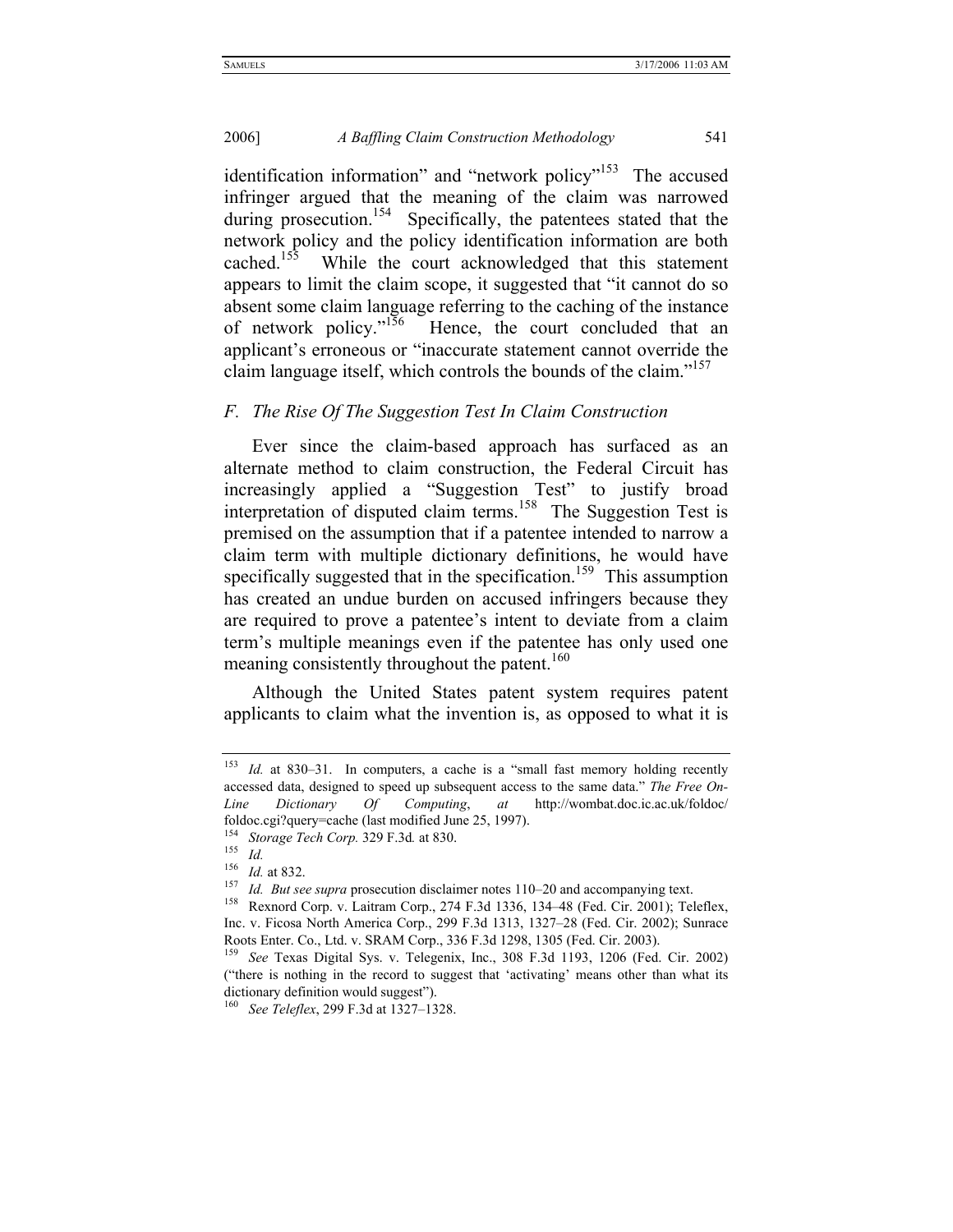not, the court's rationale behind the Suggestion Test suggests otherwise. The court's analysis focuses more on whether any of a claim term's multiple dictionary definitions were excluded or disclaimed, rather than on whether the patentee used that claim term in the specification to connote more than one meaning.<sup>161</sup> Consequently, if a patent applicant uses a claim term in a manner consistent with only a single meaning, and without explicitly suggesting that the claim term was limited to that meaning, the Federal Circuit would broaden the scope to include other dictionary meanings.<sup>162</sup> This indicates that the court's Suggestion Test to claim construction mandates a central form of definition that is in conflict with our patent system's peripheral form.<sup>163</sup>

Even when the specification touts an advantage of the invention consistent with only one meaning to the disputed claim term, the Federal Circuit would refuse to narrow that claim term's ordinary meaning.<sup>164</sup> Typically, the court's justification is based on the fact that the written description does not suggest the

<sup>161</sup> Altiris, Inc. v. Symantec Corp*.*, 318 F.3d 1363, 1371 (Fed. Cir. 2003). Although it appears that the Suggestion Test is similar to the disclaimer doctrine, it is different in many respects. First, the disclaimer doctrine analyzes statements made in the specification or prosecution history, while the Suggestion Test states in the abstract that there are no statements made in the specification or prosecution history. Second, the disclaimer doctrine is used to narrow the scope of the disputed claim term, while the Suggestion Test is used to broaden the scope of that claim term. Third, and more importantly, the disclaimer doctrine has a lower mens rea requirement that the Suggestion Test. An accused infringer may prove disclaimer through statements made by mistake; however, to satisfy the Suggestion Test, the accused infringer must prove that the patentee intended to deviate from a claim term's multiple meanings.

<sup>162</sup> *See Teleflex*, 299 F.3d at 1327–28. As emphasized earlier, the Suggestion Test is in conflict with defining a claim "by implication." *See supra* notes 42–62 and accompanying text.

<sup>&</sup>lt;sup>163</sup> "Central definition involves the drafting of a narrow claim setting forth a typical embodiment coupled with broad interpretation by the courts to include all equivalent constructions. Peripheral definition involves marking out the periphery . . . area covered by the claim and holding as infringements only such constructions as lie within that area." *Id. See also Ex Parte* Fressola, 27 U.S.P.Q.2d 1608, 1609–1610 (Bd.Pat.App & Interf. 1993) (noting that the method of claiming has shifted from the central definition to the peripheral definition); Martin J. Adelman et al., *Cases And Materials on Patent Law*, 634–642 (American Casebook Series 1998).

<sup>164</sup> Northrop Grumman Corp. v. Intel Corp., 325 F.3d 1346, 1355 (Fed. Cir. 2003); Brookhill-Wilk 1, LLC v. Intuitive Surgical, Inc., 334 F.3d 1294, 1301 (Fed. Cir. 2003). *But see* Scimed Life Sys., Inc. v. Advanced Cardiovascular Sys., Inc., 242 F.3d 1337, 1341 (Fed. Cir. 2001).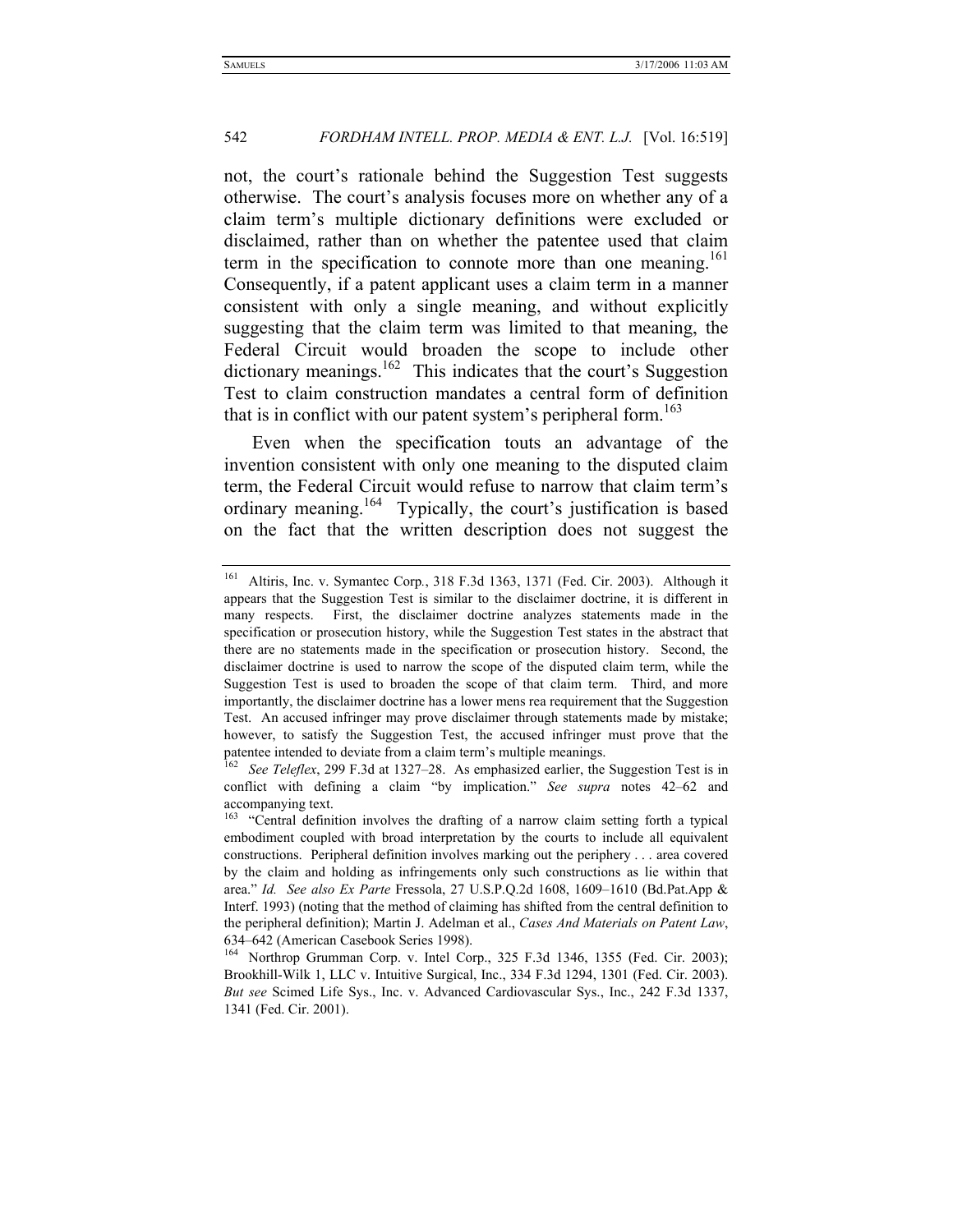invention must be used only in a manner that achieves the recited advantage.<sup>165</sup> Likewise, if the specification did not suggest that the patent limits the claims to the disclosed embodiments, the court would refuse to narrow the ordinary meaning of a claim term described in the context of these embodiments.<sup>166</sup> Consequently, the Federal Circuit would broaden the scope of a claim term unless the patentee explicitly suggested in the specification, and not in the context of the embodiments, that any of the claim term's multiple dictionary definitions were either excluded or disclaimed.<sup>167</sup>

The controversial nature of the Suggestion Test is best illustrated in *Teleflex*, *Inc. v. Ficosa North America Corp.*168 The patent was directed to a device that allows attachment of a shift cable to an automatic transmission vehicle.<sup>169</sup> At issue was the meaning of the claim term "clip."<sup>170</sup> The court noted that the specification described only one embodiment of "clip" as having a "single pair of legs."  $^{171}$  Nevertheless, the court concluded that the term "clip" is not limited to "single pair of legs."<sup>172</sup> Instead of determining whether the patentee used the term "clip" in the specification to connote more than one meaning, the court determined that there was nothing in the specification that suggested the claim term was limited to the disclosed

<sup>165</sup> *Northrop*, 325 F.3d at 1355 (holding that a recited advantage of the invention consistent with only one meaning of the disputed claim term was one of several objectives, and the specification did "not suggest that the invention must always be used in a manner that achieves that objective."); *Brookhill-Wilk.*, 334 F.3d at 1301 ("The objective described is merely one of several objectives that can be achieved through the use of the invention; the written description does not suggest that the invention must be used only in a manner to attain that objective.").

<sup>166</sup> *Teleflex*, 299 F.3d at 1327–28 ("an accused infringer cannot overcome the 'heavy presumption' that a claim term takes on its ordinary meaning simply by pointing to the preferred embodiment or other structures or steps disclosed in the specification or prosecution history."); Sunrace Roots Enter. Co. Ltd. v. SRAM Corp*.*, 336 F.3d 1298, 1305 (Fed. Cir. 2003) ("while it is clear that the patentee was primarily focused on an embodiment of his invention using a cam, nothing in the patent limits the claims to that embodiment.")

<sup>167</sup> See Altiris, 318 F.3d at 1371.<br>
<sup>168</sup> *Teleflex*, 299 F.3d at 1327–28.<br>
<sup>170</sup> *Id.* at 1327–28.<br>
<sup>171</sup> *Id* 

<sup>172</sup> *Id.* at 1328.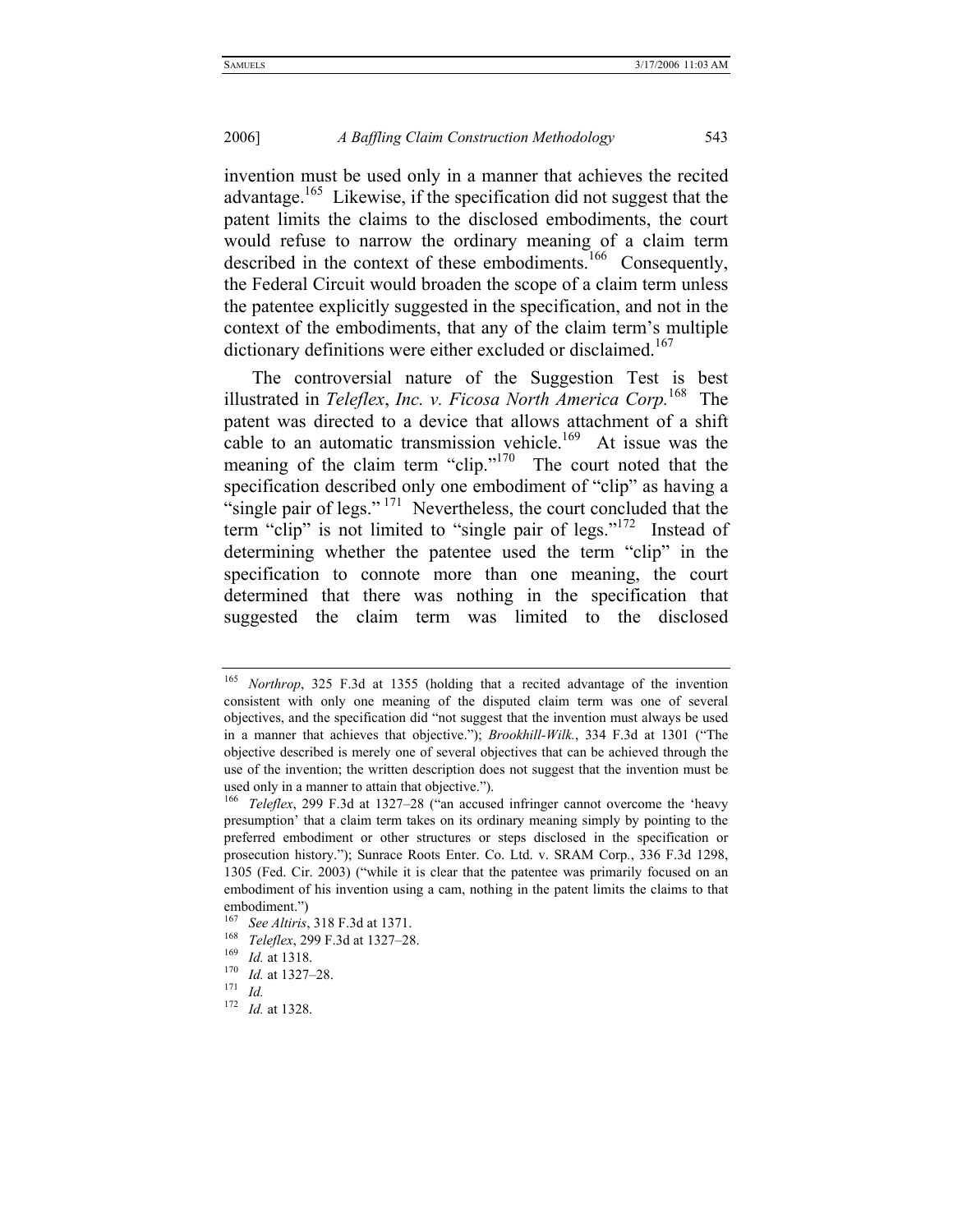embodiment.<sup>173</sup> Accordingly, the *Teleflex* court expanded the meaning of "clip" beyond what was disclosed in the specification.

Similarly, in *Sunrace Roots Enter. Co.*, *Ltd. v. SRAM Corp.*, the court applied the Suggestion Test to broaden the scope of the disputed claim term.<sup>174</sup> The parties disputed the meaning of the term "shift actuator," a component used in a bicycle gear-shifting system.<sup>175</sup> The court determined that the ordinary meaning of "shift actuator" is a "mechanism that controls the changing of gears."<sup>176</sup> Based on a number of statements made in the specification, the accused infringer argued that the "shift actuator" must be limited to a device containing a cam structure.<sup>177</sup> One statement in the specification described the cam member as the "heart" of the shift actuator. $178$  Even with such a clear and unambiguous statement, the court concluded that "nothing in the written description indicates that the invention is exclusively directed toward cams or suggests that systems not employing cams are outside the scope of the invention.<sup>179</sup>

Another case that employed the Suggestion Test is *Northrop Grumman Corp. v. Intel Corp*. 180 At issue was the meaning of the term "bus interface unit."<sup>181</sup> The ordinary meaning of that term was determined to be a "unit for interfacing with a serial data bus."<sup>182</sup> The patentee conceived that the invention "would be used principally, if not exclusively, in a 'command/response' environment."<sup>183</sup> Despite the fact that the specification referred repeatedly to advantages of the invention in the context of a

<sup>173</sup> *Id.*

<sup>174</sup> Sunrace Roots Enter. Co. Ltd. V. SRAM Corp*.*, 336 F.3d 1298, 1299 (Fed. Cir. 2003).

<sup>175</sup> *Id.*

<sup>176</sup> *Id.* at 1302. 177 *Id.* at 1304. 178 *Id.*

<sup>179</sup> *Id.* at 1305; *but see* Scimed Life Sys., Inc. v. Advanced Cardiovascular Sys., Inc*.*, 242 F.3d 1337, 1341 (Fed. Cir. 2001) ("when the preferred embodiment is described as the invention itself, the claims are not entitled to a broader scope than that embodiment") (internal quotations omitted).

<sup>180</sup> Northrop Grumman Corp. v. Intel Corp*.*, 325 F.3d 1346, 1354 (Fed. Cir. 2003). 181 *Id.*

<sup>182</sup> *Id.*

<sup>183</sup> *Id.* at 1355.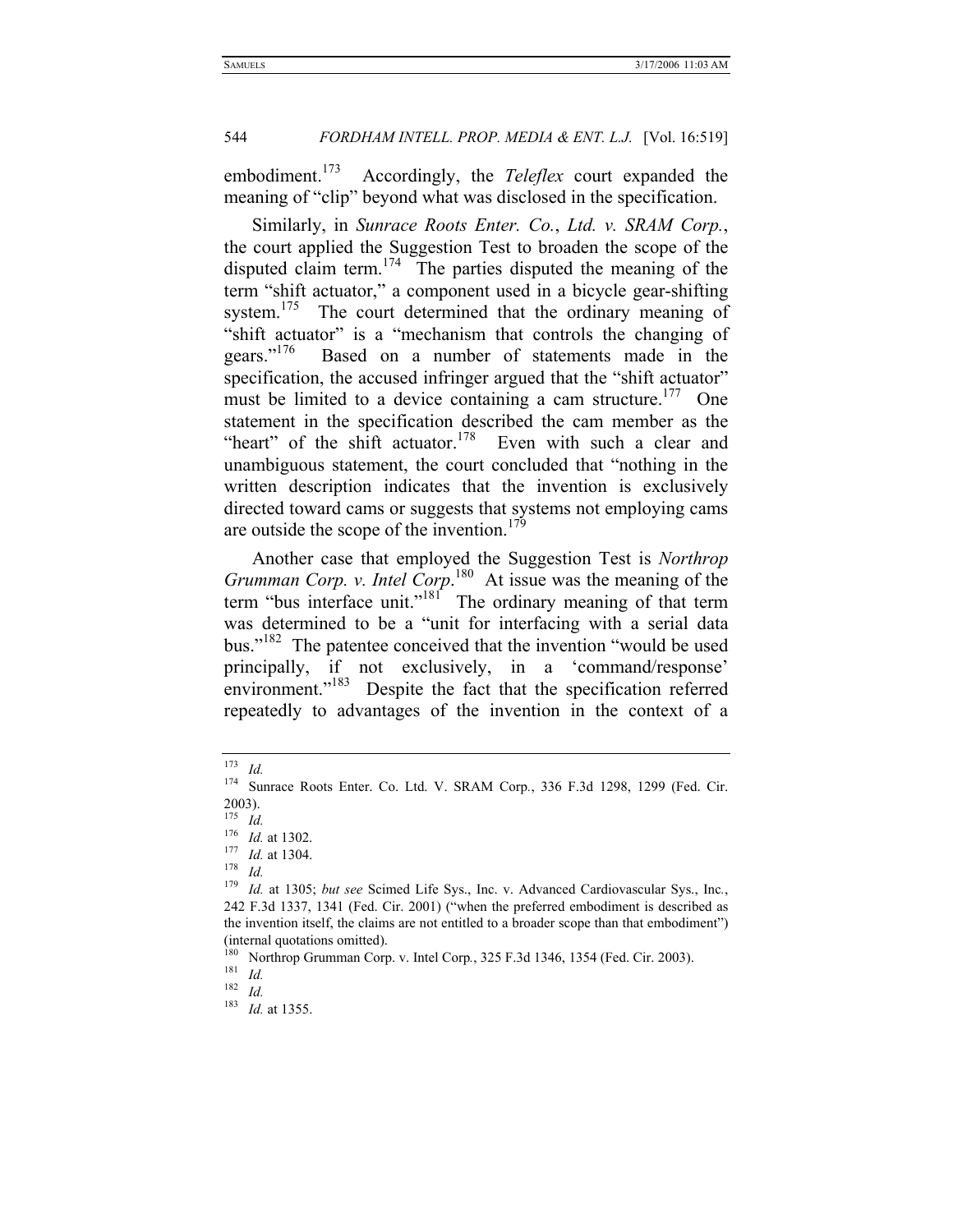"command/response" environment, the court refused to limit the scope of the disputed claim term.<sup>184</sup> The court explained that nothing in the specification "suggests that the invention must always be used in a manner that achieves that objective."<sup>185</sup> Once again the court improperly expanded the scope of the claim term even when the patentee used the term in the specification consistent with only one meaning.<sup>186</sup>

### *G. Inherent Problems Associated With Specification-Based And Claim-Based Approaches*

Opponents of the specification-based approach have criticized this approach for importing extraneous limitations from the written description into the claims.<sup>187</sup> They contend that there is no "need" to use these limitations in interpreting the claims.<sup>188</sup> They exaggerate that "[i]f we once begin to include elements not mentioned in the claim in order to limit such claim . . ., we should never know where to stop."<sup>189</sup> They do, however, correctly point out that "[i]f everything in the specification were required to be read into the claims, or if structural claims were to be limited to devices operated precisely as a specification-described embodiment is operated, there would be no need for claims."<sup>190</sup> Also, there would be no need, "regardless of the prior art, [to] claim more broadly than that embodiment."<sup>191</sup> Likewise, there would be no need for the patent applicant to conclude his written description with "claims particularly pointing out and distinctly

 $\frac{184}{185}$  *Id.* 

 $\frac{185}{186}$  *Id.* 

<sup>186</sup> *Id.*; *but see* Renishaw PLC v. Marposs Societa' per Azioni, 158 F.3d 1243, 1250 (Fed. Cir. 1998) ("where there are several common meanings for a claim term, the patent disclosure serves to point away from the improper meanings and toward the proper meanings.")

<sup>187</sup> E.I. du Pont de Nemours & Co. v. Phillips Petroleum Co*.*, 849 F.2d 1430, 1434 (Fed. Cir. 1988) (explaining that "extraneous" limitation means a "limitation read into a claim from the specification wholly apart from any need to interpret what the patentee meant by particular words or phrases in the claim.")

 $\frac{188}{189}$  *Id.* 

<sup>&</sup>lt;sup>189</sup> Johnson Worldwide Assoc., Inc. v. Zebco Corp., 175 F.3d 985, 990 (Fed. Cir. 1999).<br><sup>190</sup> *See* Teleflex, Inc. v. Ficosa North America Corp. et al., 299 F.3d 1313, 1326 (Fed.

Cir. 2002).

<sup>191</sup> *Id.*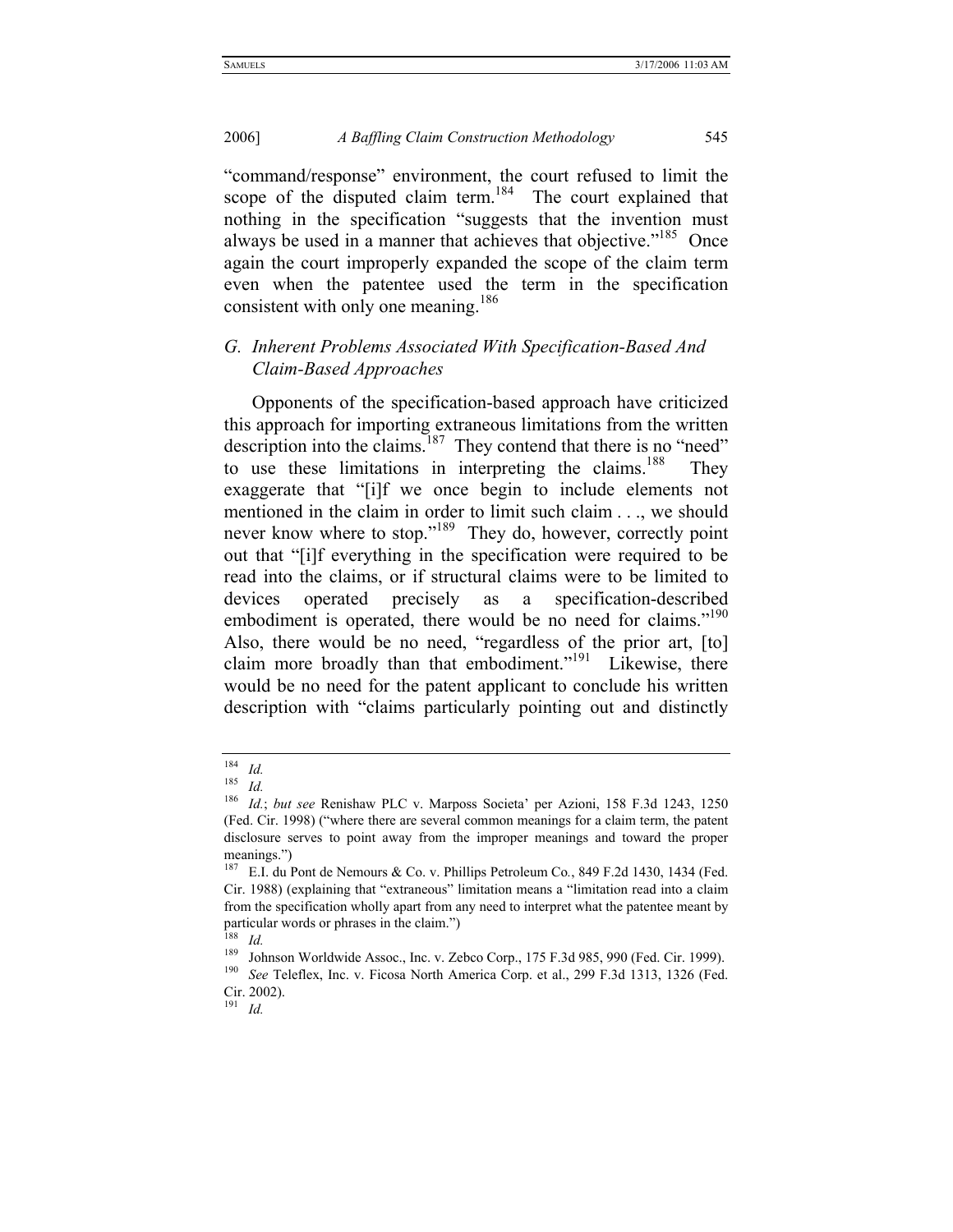claiming the subject matter which the applicant regards as his invention."<sup>192</sup> As a result, opponents to the specification-based approach prefer to focus solely on the language of the claims. Their claim construction inquiry "begins and ends in all cases with the actual words of the claim."<sup>193</sup>

Like the specification-based approach, the claim-based approach is not free of criticism. Proponents of the claim-based approach are often accused of ignoring the purpose or object that the patent seeks to accomplish.<sup>194</sup> Courts employing the claimbased approach have made a "fortress out of the dictionary,"195 converting their extrinsic nature into "technical terms of art having legal  $\ldots$  significance.<sup> $196$ </sup> These courts always rely on dictionaries to determine the "ordinary and customary meaning" of a disputed claim term.<sup>197</sup> However, their reliance on dictionaries for However, their reliance on dictionaries for increased clarity of claim terms "results from a misplaced faith in the efficacy of that process. The result is that more words are added, with the outcome being only the substitution of one uncertainty for another."<sup>198</sup> This problem is compounded when

<sup>&</sup>lt;sup>192</sup> *Id.* (quoting 35 U.S.C. § 112).<br><sup>193</sup> Renishaw PLC v. Marposs Societa' per Azioni, 158 F.3d 1243, 1248 (Fed. Cir. 1998); *see* Intellectual Property Dev., Inc. v. UA Columbia Cablevision of Westchester, Inc., 336 F.3d 1308, 1314 (Fed. Cir. 2003) ("In construing claims, the analytical focus must begin and remain centered on the language of the claims themselves, for it is that language that the patentee chose to use to 'particularly point  $\lceil$  out and distinctly claim  $\lceil$ the subject matter which the patentee regards as his invention.'"). 194 *See* Michael S. Conner & John A Wasleff, *Where Do We Go From Here? A Critical* 

*Examination Of Existing Claim Construction Doctrine*, 86 J. Pat. & Trademark Off. Soc'y 878, 879 (2004).

<sup>195</sup> *Id.*

<sup>196</sup> Multiform Desiccants, Inc. v. Medzam, Ltd., 133 F.3d 1473, 1478 (Fed. Cir. 1998) ("Courts must exercise caution lest dictionary definitions, usually the least controversial source of extrinsic evidence, be converted into technical terms of art having legal, not linguistic, significance. The best source for understanding a technical term is the specification from which it arose, informed, as needed, by the prosecution history.") <sup>197</sup> *Id.*

<sup>198</sup> Jennifer R. Johnson, *Out of Context: Texas Digital*, *The Indefiniteness of Language*, *and the Search for Ordinary Meaning*, 44 IDEA 521, 533 (2004) (internal quotations omitted). *See* Schumer v. Lab. Computer Sys., Inc., 308 F.3d 1304, 1311 (Fed. Cir. 2002) (unnecessarily relying on a dictionary to construe the claim term "or").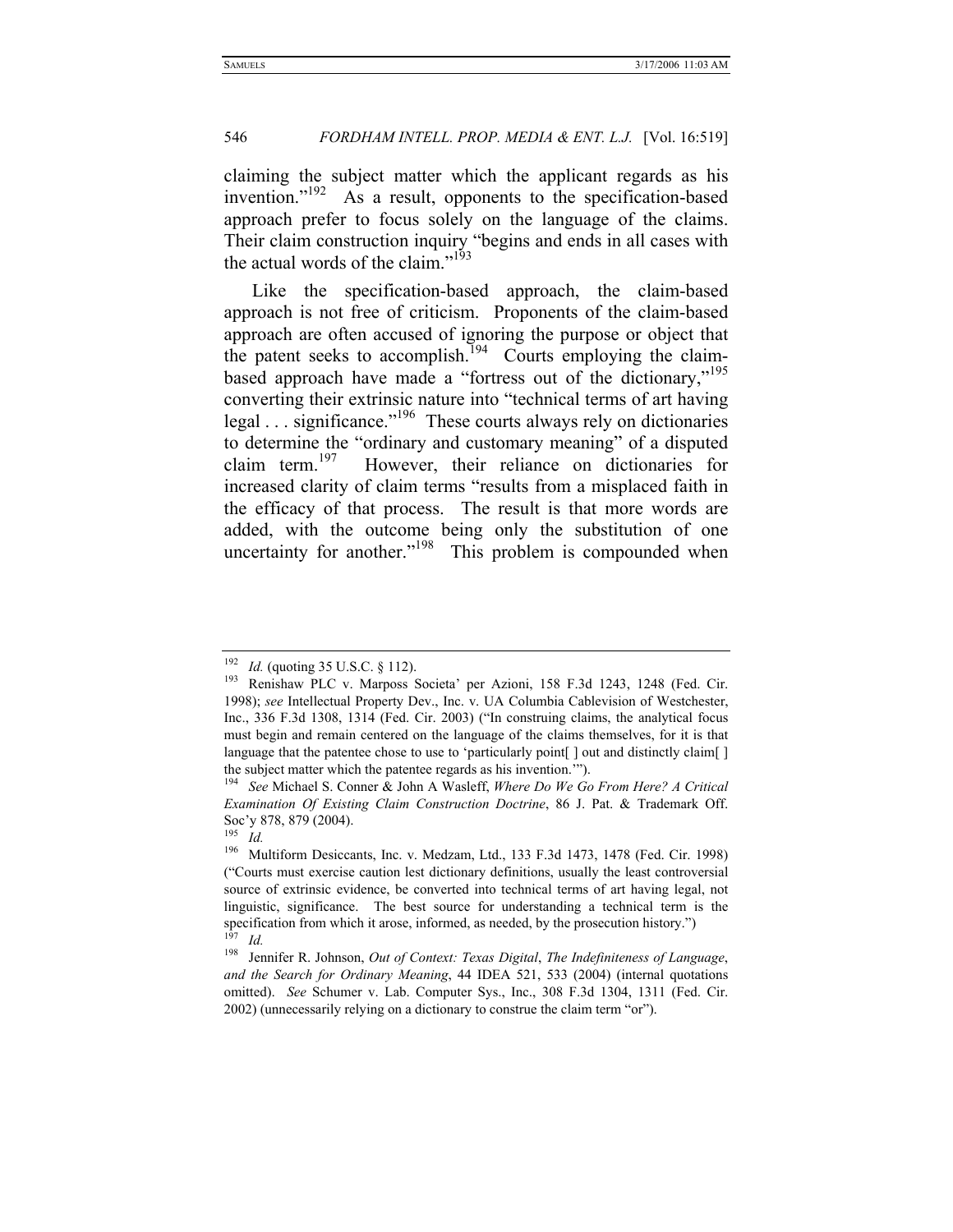courts rely on more than one dictionary to define the meaning of the disputed claim term.<sup>199</sup>

Proponents of the claim-based approach characterize dictionaries as "unbiased reflections of common understanding not influenced by expert testimony . . ., not colored by the motives of the parties, and not inspired by litigation."<sup>200</sup> However, they fail to recognize that "[t]here is a selection bias that is at least as real as the bias of a testifying advocate, but perhaps less obvious."<sup>201</sup> Parties supplying the dictionary definitions are "usually quite capable of finding references to furnish at least a colorable argument supporting their respective positions." $202$  Therefore, any expectation that the dictionary definition is unbiased or uninspired by litigation is "unrealistic."<sup> $203$ </sup>

One of the shortcomings of the claim-based approach is that it has no standard for determining the resource materials used in construing claims. The Federal Circuit did not indicate the type of resource materials it prefers, and the pertinent date for selecting these materials. Their "decisions have not always been consistent as to whether the pertinent date is the filing date of the application or the issue date of the patent."204 Some cases have suggested that the pertinent date is the issue date of the patent.<sup>205</sup> This is problematic because these sources were not available to the patent applicant for access at the time he or she has filed the patent application.<sup>206</sup> Even if the court identified the version and edition

<sup>199</sup> Apex Inc. v. Raritan Computer, Inc., 325 F.3d 1364, 1373–75 (Fed. Cir. 2003) (relying on three dictionaries to determine the meaning of the disputed term).

<sup>200</sup> Texas Digital Sys. v. Telegenix, Inc*.*, 308 F.3d 1193, 1203 (Fed. Cir. 2002).

<sup>201</sup> Michael S. Conner & John A Wasleff, *Where Do We Go From Here? A Critical Examination Of Existing Claim Construction Doctrine*, 86 J. PAT. & TRADEMARK OFF. Soc'y 878, 886 (2004).<br><sup>202</sup> *Id.*<br><sup>203</sup> *Id.* 

 $\frac{203}{204}$  *Id.* 

<sup>204</sup> Inverness Medical Switzerland GmbH v. Warner Lambert Co., 309 F.3d 1373, 1378 n.2 (Fed. Cir 2002).

<sup>205</sup> *Id.* (noting that dictionary definitions must be as of the date the patents issued). *See also* Brookhill-Wilk 1, LLC v. Intuitive Surgical, Inc., 334 F.3d 1294, 1299 (Fed. Cir. 2003) (rejecting references that were dated well after the issue date of the patent). 206 Jennifer R. Johnson, *Out Of Context: Texas Digital*, *The Indefiniteness Of Language*,

*And The Search For Ordinary Meaning*, 44 IDEA 521, 536 (2004) (suggesting that the "group of dictionaries that the court considers proper may well include sources that the applicant not only did not have access to but also those he could not have had access to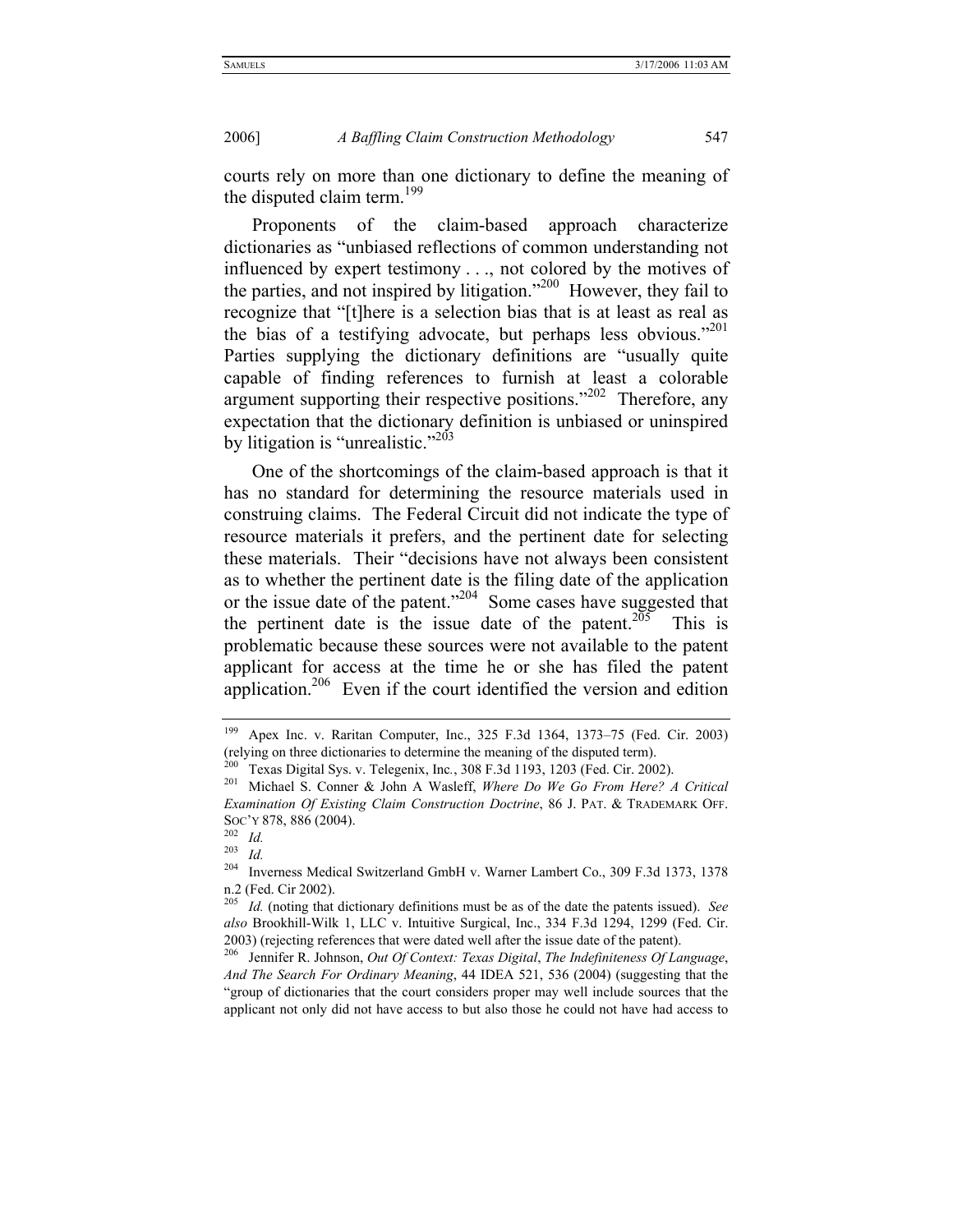of a universal dictionary that it prefers, it would be difficult for competitors to locate this resource material, which could date back a decade or two. $207$ 

In the name of efficiency and predictability, many commentators champion the use of the claim-based approach.<sup>208</sup> They suggest that this formalistic approach promotes the public notice function because it "emphasizes the meanings of claims within the four corners of a patent."<sup>209</sup> In reality, the claim-based approach is not predictable because competitors cannot determine in advance what reference dictionary the court will rely on in interpreting the claims. Since the court has endorsed the consultation of dictionaries "at any stage of a litigation, regardless of whether they have been offered by a party in evidence or not,"<sup>210</sup> even the parties to the litigation do not get an advance notice and an opportunity to address, challenge, or rebut the court's dictionary definition.<sup>211</sup> Therefore, it seems unlikely that the claim-based approach promotes the public notice function.

Ideally, courts should construe claims consistent with the method used by the Patent and Trademark Office ("PTO"). However, when courts employ the claim-based approach, their claim construction differs. Under PTO practice, "the meaning of the terms in the claims may be ascertainable by reference to the [written] description."<sup>212</sup> PTO examiners rarely depend on dictionaries for interpreting claim terms; rather, they "frequently

because they may have become 'publicly available' between the time he submitted his application and its issue.").

<sup>207</sup> Daniel S. Matthews, *Baffled: Phillips v. AWH Corp. And The Reexamination Of Dictionary Use In Patent Claim Interpretation*, 6 N.C.J.L. & Tech. 153, 162 (2004). 208 Ruoyu Roy Wang, *Texas Digital Systems v. Telegenix*, *Inc.: Toward A More* 

*Formalistic Patent Claim Construction Model*, 19 BERKELEY TECH. L. J. 153, 167–173 (2004); Anthony R. Zeuli & Rachel Clark Hughey, *Avoiding Patent Claim Construction Errors: Determining The Ordinary And Customary Meaning Before Reading The Written Description*, 51 Fed. Law. 29, 29–30 (June 2004). 209 *See* Ruoyu Roy Wang, *supra* note 208 at 169–71.

<sup>&</sup>lt;sup>211</sup> See Br. Of The American Bar Association As Amicus Curiae Supporting Neither Party at 10–11; Phillips v. AWH Corp*.*, 376 F.3d 1382 (Fed. Cir. 2004) (Nos. 03-1269, 03-1286).

<sup>212</sup> Br. For The United States As Amicus Curiae at 10–12; Phillips v. AWH Corp., 376 F.3d 1382 (Fed. Cir. 2004) (Nos. 03-1269, 03-1286) (quoting 37 C.F.R. § 1.175(d)(1)).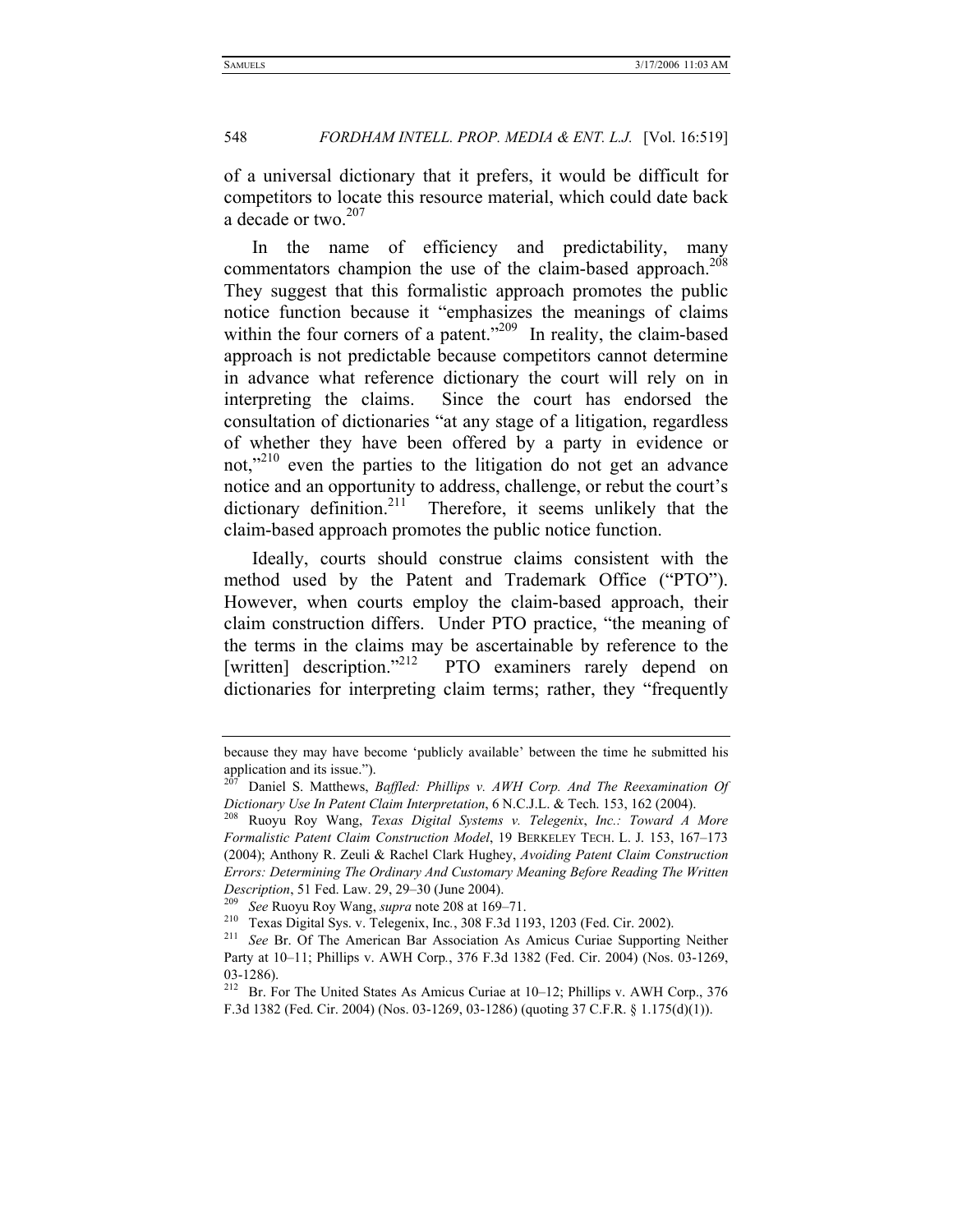rely on their own understanding" of the terms and the "context" by which these terms are used in the specification.<sup>213</sup> Consequently, PTO examiners interpret claims in the broadest *reasonable* sense and not the broadest sense *possible*. 214 When courts apply the claim-based approach, they run the risk that their claim interpretation is "at odds with the PTO's interpretation in issuing the patent."<sup>215</sup>

The advantage of the claim-based approach is the ease by which courts can rely on dictionaries to construe claims.<sup>216</sup> However, this ease encourages superficial claim construction with inadequate technical understanding of the invention. Judges focus more on the "ordinary meaning" of claims and less on how a person skilled in the art would understand the claims.<sup>217</sup> This is true because judges attribute more evidentiary weight to dictionaries and devalue the role of expert testimony.<sup>218</sup> As a result, more and more decisions employing the claim-based approach have imported "extraneous limitations" from the dictionary into the claims.<sup>219</sup>

#### II. THE ROLE OF EXTRINSIC EVIDENCE IN CLAIM CONSTRUCTION

"Extrinsic evidence is that evidence which is external to the patent and file history, such as expert testimony, inventor testimony, dictionaries, and technical treatises and articles." $220$  It is at the lower end of the hierarchy of evidence that can be used to

 $\frac{213}{214}$  *Id.* 

<sup>214</sup> *Id.* 

<sup>215</sup> *Id.*

<sup>216</sup> *See* Ruoyu Roy Wang, *supra* note 208 at 168–69.

<sup>217</sup> Michael S. Conner & John A. Wasleff, *Where Do We Go From Here? A Critical Examination Of Existing Claim Construction Doctrine*, 86 J. Pat. & Trademark Off. Soc'y 878, 879–80 (2004).

<sup>&</sup>lt;sup>218</sup> *Id.*<br><sup>219</sup> Merck & Co. v. Teva Pharms. USA, Inc., 395 F.3d 1364 (Fed. Cir. 2005).

<sup>&</sup>lt;sup>220</sup> Vitronics Corp. v. Conceptronic, Inc., 90 F.3d 1576, 1584 (Fed. Cir. 1996). Note that the *Texas Digital* court emphasized that "categorizing [dictionaries] as 'extrinsic evidence' or even a 'special form of extrinsic evidence' is misplaced and does not inform the analysis." Texas Digital Sys. v. Telegenix, Inc., 308 F.3d 1193, 1203 (Fed. Cir. 2002).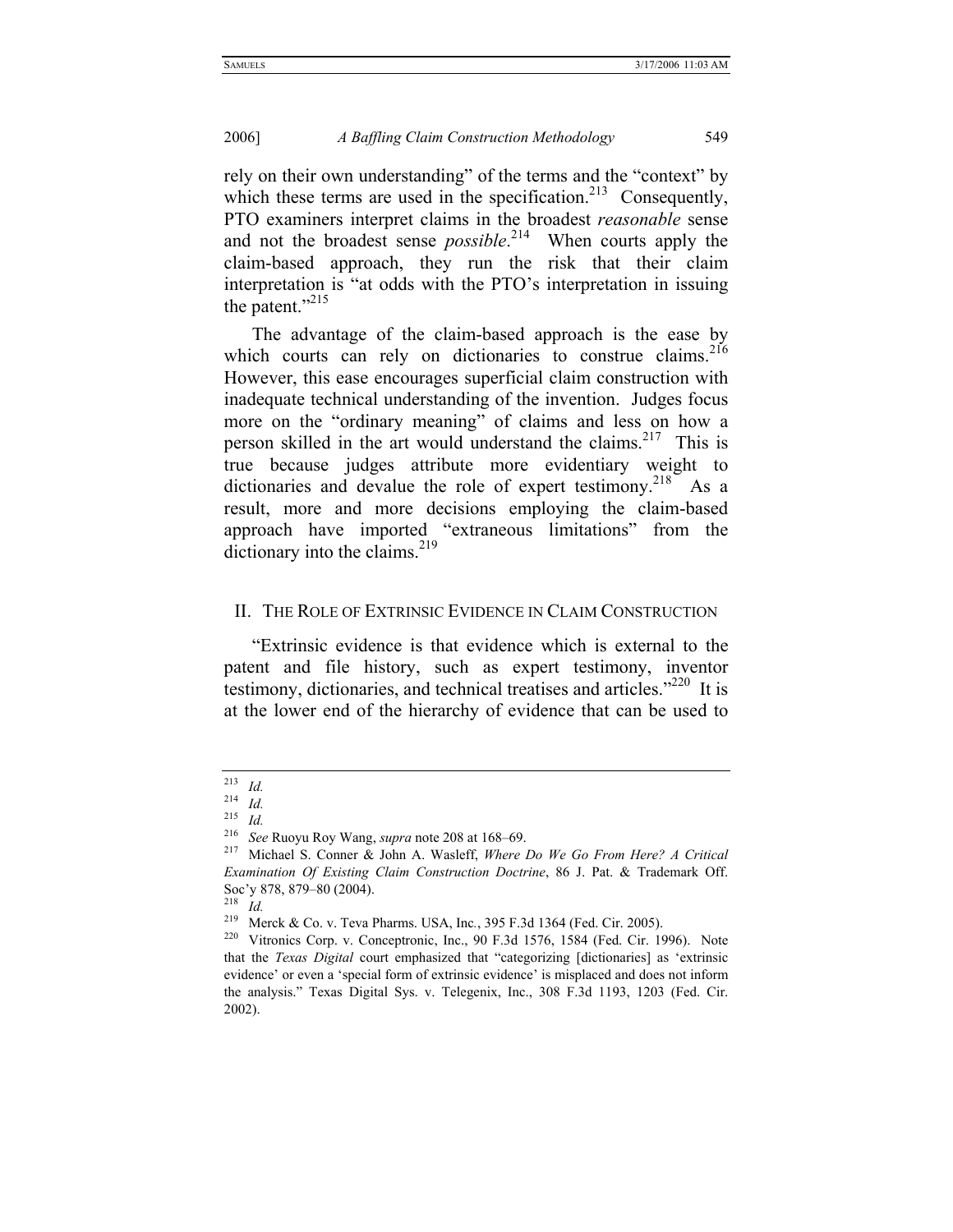construe claims.<sup>221</sup> Generally speaking, extrinsic evidence cannot change the meaning of a claim term discernible from the intrinsic record.<sup>222</sup> Extrinsic evidence "may be used only to help the court come to the proper understanding of the claims; it may not be used to vary or contradict the claim language." $^{223}$ 

In most cases, an analysis of the intrinsic record, i.e., the claims, the specification, and the prosecution history, will suffice in resolving any ambiguity in a disputed claim term.<sup>224</sup> In these circumstances, extrinsic evidence "is entitled to no weight" and reliance on such evidence is improper.<sup>225</sup> However, if after considering all the intrinsic evidence there is still some ambiguity, a trial court may rely on extrinsic evidence to determine the meaning of the disputed claim term.<sup>226</sup> "Such instances will rarely, if ever, occur."<sup>227</sup>

Even when the patent documents are unambiguous, "it is entirely appropriate, perhaps even preferable, for a court to consult trustworthy extrinsic evidence to ensure that the claim construction it is tending to from the patent file is not inconsistent with clearly expressed, plainly apposite, and widely held understandings in the pertinent technical field."228 Indeed, using extrinsic evidence to guide the court in understanding the technology ensures the prospects of proper claim construction that is not "at variance with the understanding of one skilled in the art." $229$ 

<sup>&</sup>lt;sup>221</sup> Vitronics, 90 F.3d at 1582–84.<br><sup>222</sup> Pitney Bowes, Inc. v. Hewlett-Packard Co., 182 F.3d 1298, 1308 (Fed. Cir. 1999).<br><sup>223</sup> Vitronics, 90 F.3d at 1582–84.<br><sup>224</sup> *Id.* at 1583. ("In most situations, an analysis of th resolve any ambiguity in a disputed claim term.")

<sup>225</sup> *Id.* at 1584. 226 *Id.;* Key Pharms. v. Hercon Labs. Corp*.*, 161 F.3d 709, 716 (Fed. Cir. 1998) ("[A] trial court is quite correct in hearing and relying on expert testimony on an ultimate claim construction question in cases in which the intrinsic evidence . . .[] does not answer the question.")<br> $^{227}$  Vitronics, 90 F.3d at 1584.

<sup>&</sup>lt;sup>228</sup> Pitney Bowes, Inc. v. Hewlett-Packard Co., 182 F.3d 1298, 1309 (Fed. Cir. 1999); *see also* Key Pharms. v. Hercon Labs. Corp*.*, 161 F.3d 709, 716 (Fed. Cir. 1998); *see also*

Altiris, Inc. v. Symantec Corp*.*, 318 F.3d 1363, 1371 (Fed. Cir. 2003). 229 *Pitney Bowes*, 182 F.3d at 1309*; see* Br. Of The American Bar Association As Amicus Curiae Supporting Neither Party at 6–8, Phillips v. AWH Corp*.*, 376 F.3d 1382 (Fed. Cir. 2004) (Nos. 03-1269, 03-1286) (advocating that a court should "'always' consult secondary sources for education on the technology.")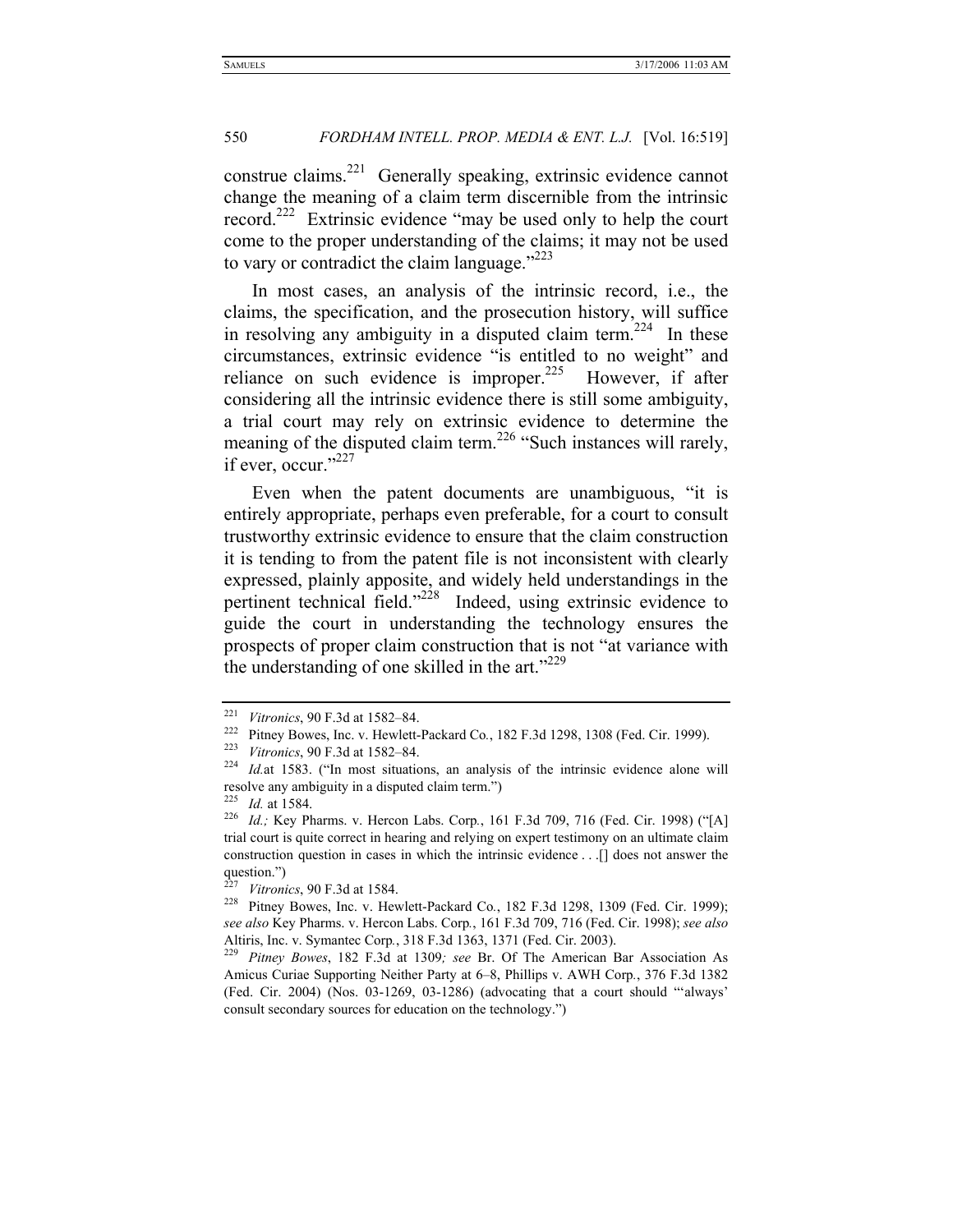It is also appropriate to consider inventor testimony "to provide background information, including explanation of the problems that existed at the time the invention was made and the inventor's solution to these problems."<sup>230</sup> Although the subjective intent of the inventor has "no probative weight in determining the scope of a claim, this statement does not disqualify the inventor as a witness, or overrule the large body of precedent that recognizes the value of the inventor's testimony. $1231$  The inventor is a competent witness who is experienced in the field of the invention.<sup>232</sup> Inventor testimony may be used to explain the invention, but it may not be used to vary or contradict the scope of the claims. $^{233}$ 

These guidelines for using extrinsic evidence allow competitors to rely on "the public record, apply the established rules of claim construction, ascertain the scope of the patentee's claimed invention and, thus, design around the claimed invention."<sup>234</sup> The guidelines prevent the patentee from altering the scope of the claims at trial to read on an accused device.<sup>235</sup> Moreover, the guidelines preclude accused infringers from varying or contradicting the ordinary meaning of a disputed claim term.<sup>236</sup>

While some extrinsic evidence, such as expert or inventor testimony, may be biased reflections of common understanding, colored by motives of the parties, and inspired by litigation, $^{237}$ admissibility of such evidence is safeguarded through a trial court's "gate keeping" duties.<sup>238</sup> Trial judges are likely to admit

<sup>&</sup>lt;sup>230</sup> Voice Techs.. Group., Inc. v. VMC Sys., Inc., 164 F.3d 605, 615 (Fed. Cir. 1999).<br><sup>231</sup> *Id.* (internal quotations omitted).<br><sup>232</sup> *Id* 

<sup>233</sup> *Id.*; *but see* Solomon v. Kimberly-Clark Corp*.*, 216 F.3d 1372 (Fed Cir. 2000) (noting that a trial judge should not consider inventor testimony when trying to determine what invention was disclosed in the specification.).

<sup>&</sup>lt;sup>234</sup> Vitronics Corp. v. Conceptronic, Inc., 90 F.3d 1576, 1583 (Fed. Cir. 1996).<br><sup>235</sup> *Id.* at 1582–83<sup>*Id.* at 1582–83</sup>

<sup>&</sup>lt;sup>236</sup> *Id.* at 1582–83.<br><sup>237</sup> Texas Digital Sys., Inc. v. Telegenix, Inc., 308 F.3d 1193, 1203 (Fed. Cir. 2002) (implying that dictionaries are better than expert testimony because they are unbiased sources of information).

<sup>238</sup> *See* Daubert v. Merrell Dow Pharmaceuticals, Inc., 509 U.S. 579, 589 (1993) (discussing a trial judges role under Fed. R. Evid. 702 in admitting expert testimony based on scientific knowledge); Kumho Tire Co., Ltd. v. Carmichael, 526 U.S. 137, 147 (1999) (extending the gate keeping requirement from scientific to all expert testimony).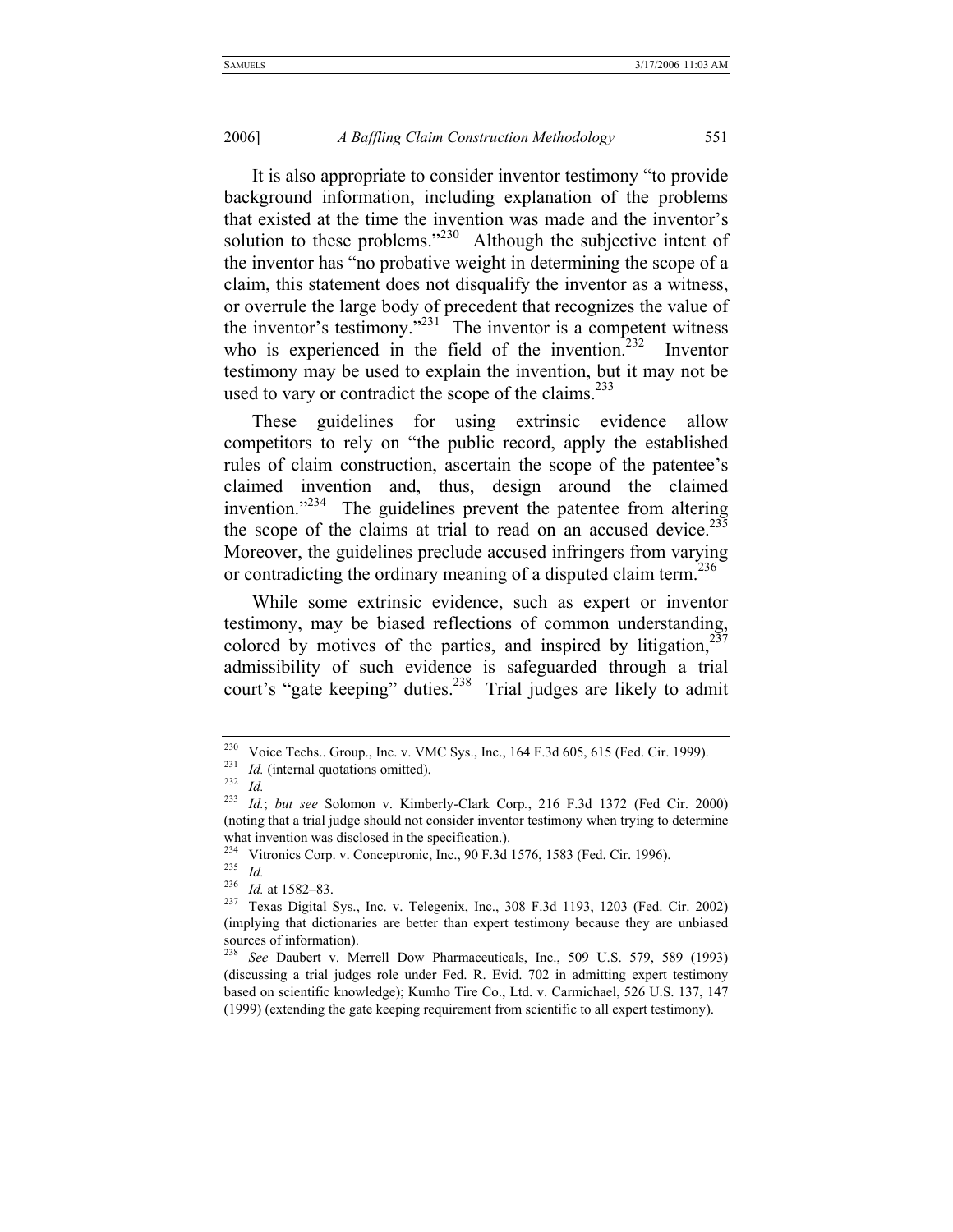expert or inventor testimony only when it is relevant and reliable.<sup>239</sup> If the district court distrusts this testimony, the court has the authority to appoint an expert or a technical advisor.<sup>240</sup> This provides the trial court the ability to ascertain the meaning of a disputed claim term consistently with the understanding of one skilled in the art. Despite the valuable educational role of extrinsic evidence, some courts are confused on whether to consider the evidence when the patent documents are unambiguous. $^{241}$ 

#### III. OVERLAPPING CLAIM CONSTRUCTION WITH VALIDITY ANALYSIS

At the district court level, claim construction occurs during a Markman hearing, while a validity analysis occurs during the trial. At the Federal Circuit level, typically both issues are addressed separately in the opinion.<sup>242</sup> However, occasionally some Federal Circuit judges commingle their validity analysis with claim construction.<sup>243</sup> They require that "[c]laims amenable to more than one construction should, when it is reasonably possible to do so, be construed to preserve their validity."<sup>244</sup> However, this does not mean that courts are permitted to redraft claims to maintain their

<sup>239</sup> *Daubert*, 509 U.S. at 589. 240 *See* TechSearch, L.L.C. v. Intel Corp., 286 F.3d 1360, 1377–78 (Fed. Cir. 2002) (allowing trial judges to appoint technical advisors); Fed. R. Evid. 706 (allowing trial judges to appoint expert witnesses).

<sup>241</sup> *See* Br. Of The American Bar Association As Amicus Curiae Supporting Neither Party at 6–8, Phillips v. AWH Corp*.*, 376 F.3d 1382 (Fed. Cir. 2004) (Nos. 03-1269, 03- 1286) (suggesting that lower courts are confused about the proper role of extrinsic evidence).

<sup>242</sup> Multiform Desiccants, Inc. v. Medzam, Ltd*.*, 133 F.3d 1473 (Fed. Cir. 1998); Mas-Hamilton Group v. LaGard, Inc., 156 F.3d 1206 (Fed. Cir. 1998); Key Pharms. v. Herconn Labs. Corp., 161 F.3d 709 (1998).<br><sup>243</sup> E.I. du Pont de Nemours & Co. v. Phillips Petroleum Co., 849 F.2d 1430, 1434 (Fed.

Cir. 1988) (using expert testimony and extrinsic evidence to determine "a pharmaceutically effective amount" that would maintain the validity of the claim phrase); Modine Mfg. Co. v. U.S. Int'l Trade Comm'n, 75 F.3d 1545, 1557 (Fed. Cir. 1996) (importing the range 0.015–0.040 from the specification into the claims to maintain the validity of the claim term "relatively small").

<sup>244</sup> Karsten Mfg. Corp. v. Cleveland Golf Co*.*, 242 F.3d 1376, 1384 (Fed. Cir. 2001).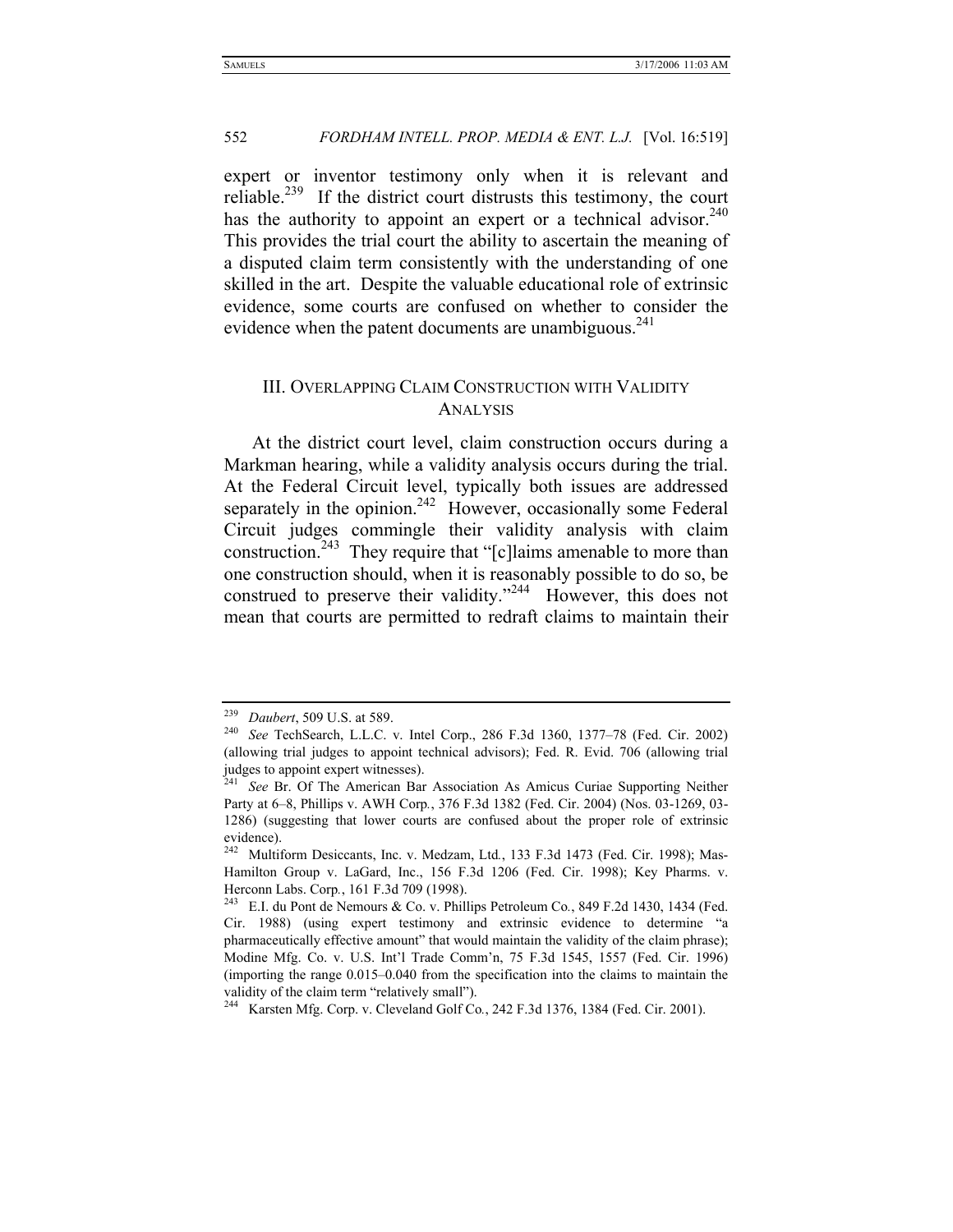validity.<sup>245</sup> "Where the only claim construction that is consistent with the claim's language and the written description renders the claim invalid, then the axiom does not apply and the claim is simply invalid."<sup>246</sup> Hence, after employing all the tools to claim construction, if the claim is ambiguous or rendered invalid under §§ 102, 103, or 112, the Federal Circuit will not "save" the claim from invalidity by reading extraneous limitations into it. $247$ 

Safeguarding the validity of claims during claim construction invites a patent holder to present exceedingly broad interpretation of claims to read on an accused device,  $248$  or in the alternative, present narrow interpretation of claims to avoid the prior art.<sup>249</sup> In the event that a broad interpretation renders the claims invalid, the court would narrow the scope of the claims to maintain the validity of the patent.<sup>250</sup> This encourages patentees to abuse the legal system because, in many instances, they seek to alter the scope of the claims beyond what they could have secured from the  $\text{PTO.}^{251}$ 

The consequences of claiming broadly in the PTO should equally apply in the federal courts. If the patentee presents broad claim construction that, for instance, reads on the prior art or is unsupported by the written description, he should be penalized by invalidating that claim.252 This hard lined approach discourages

<sup>245</sup> Liebel-Flarsheim Co. v. Medrad, Inc*.*, 358 F.3d 898, 911 (Fed. Cir. 2004) (emphasizing that when proper construction of claims is clear and unambiguous, the questions of priority and validity must be addressed separately from claim construction). <sup>246</sup> Apple Computer, Inc. v. Articulate Sys., Inc., 234 F.3d 14, 24 (Fed. Cir. 2000)

<sup>(</sup>internal quotations omitted) (invalidating broadly construed claims because they read on the prior art); *see also* E.I. du Pont de Nemours & Co. v. Phillips Petroleum Co*.*, 849 F.2d 1430, 1434 (Fed. Cir. 1988) (emphasizing that claims are not "to be 'saved' from invalidity by reading extraneous limitations into them").

<sup>247</sup> *See Liebel-Flarsheim*, 358 F.3d at 911; *Karsten*, 242 F.3d at 1384; *E.I. du Pont*, 849 F.2d at 1434.

<sup>&</sup>lt;sup>248</sup> Amgen, Inc. v. Hoechst Marion Roussel, Inc., 314 F.3d 1313, 1330 (Fed. Cir. 2003).<br><sup>249</sup> See Karsten, 242 F.3d at 1384.

<sup>&</sup>lt;sup>250</sup> See id. This is true only when the claims are amenable to more than one construction. However, if the claims are amenable to only one possible construction that would render the claims invalid, courts will not rewrite the claims to sustain their

validity.<br><sup>251</sup> Apple Computer, 234 F.3d at 24; *E.I. du Pont*, 849 F.2d at 1434.

<sup>&</sup>lt;sup>252</sup> It is not unusual to penalize a patentee during litigation. In fact, Congress has enacted a statute that penalizes patentees whose claim was invalidated during litigation by denying them recovery of legal fees. *See* 35 U.S.C. § 288.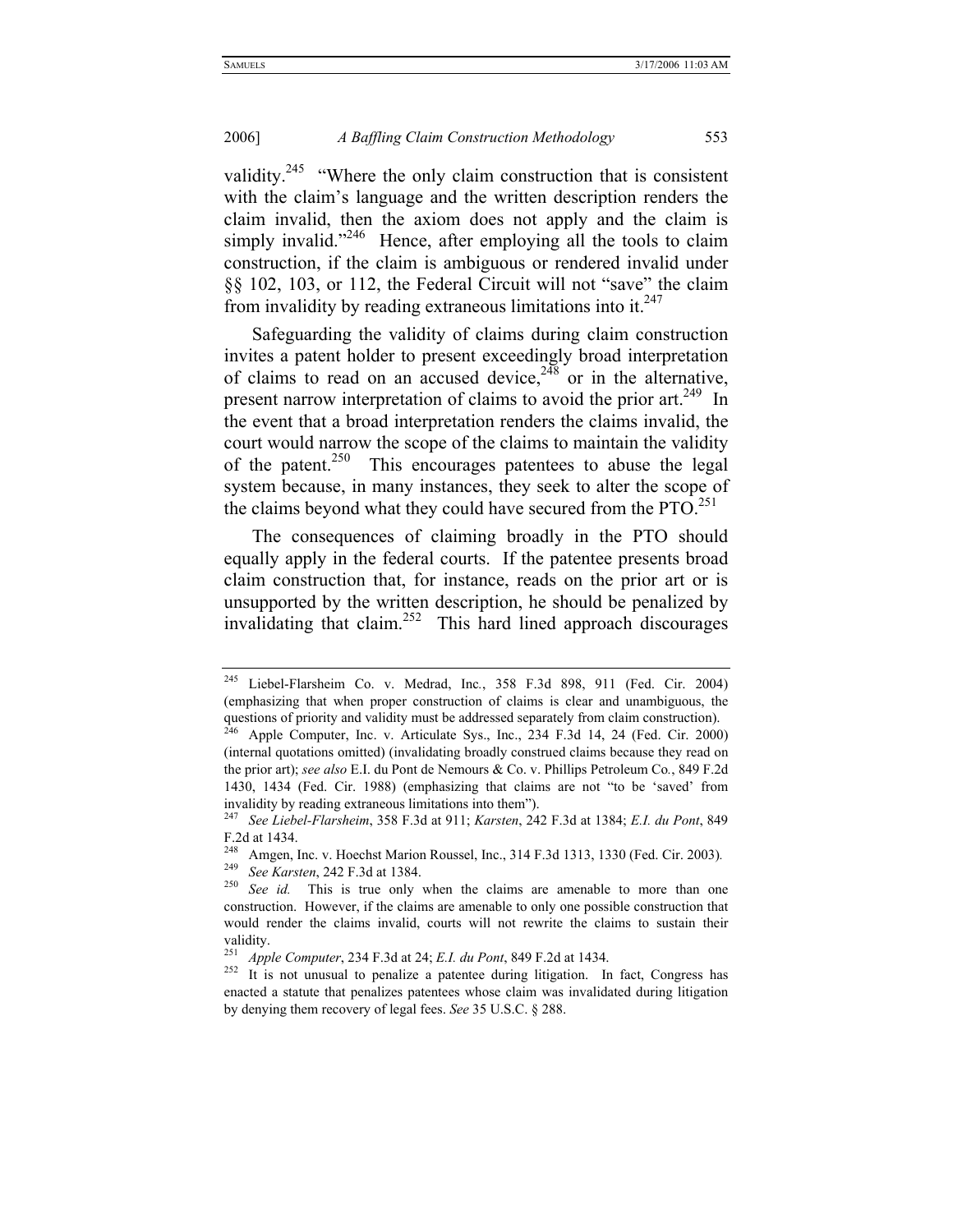patentees from broadening the scope of their claims during litigation and promotes judicial efficiency in construing disputed claim terms. Patentees will no longer seek to confuse the court with overly broad interpretation of claims in fear of getting their claims invalidated. This approach should only apply to patentee's proposed claim construction, and should not be applied dogmatically by the accused infringer to invalid the patent.<sup>253</sup>

Protecting the validity of claims during claim construction, not only encourages a patentee from presenting very broad interpretation, but also violates the public notice function of patents and conflicts with the right to a jury trial on invalidity.<sup>254</sup> It violates the public notice function because some information may not be available to the public until well into the discovery phase of the case.<sup>255</sup> Consequently, it would be unfair to hold the public on notice of this information. Furthermore, taking validity into account does conflict with the right to a jury trial on invalidity.<sup>256</sup> Because invalidity often requires resolution of factual disputes, it is the prerogative of the jury and not the judge to resolve these issues.<sup>257</sup> Allowing a trial judge to address these issues during claim construction would impair the patentee's right to a jury trial.<sup>258</sup> Hence, considering validity during claim construction is improper and courts should analyze them separately.

<sup>253</sup> *See* Michael S. Conner & John A Wasleff, *Where Do We Go From Here? A Critical Examination Of Existing Claim Construction Doctrine*, 86 J. PAT. & TRADEMARK OFF. SOC'Y 878, 907 (2004) (noting that "an approach that dogmatically insists that the claim be construed to the full reach of a word definition, and then immediately invalidates the patent when it reads on prior art, is [ ] destructive of the presumption of validity . . ." of the claims).

<sup>254</sup> *See* Br. Of The American Bar Association As Amicus Curiae Supporting Neither Party at 14–16, *Phillips v. AWH Corp.*, 376 F.3d 1382 (Fed. Cir. 2004) (Nos. 03-1269, 03-1286).

<sup>&</sup>lt;sup>255</sup> *Id.* (noting that "secret" prior art under §§ 102(e) and (g) is not available to the public to determine the meaning of the claims).

<sup>256</sup> *Id.*

<sup>257</sup> *Id.*

<sup>258</sup> *Id.*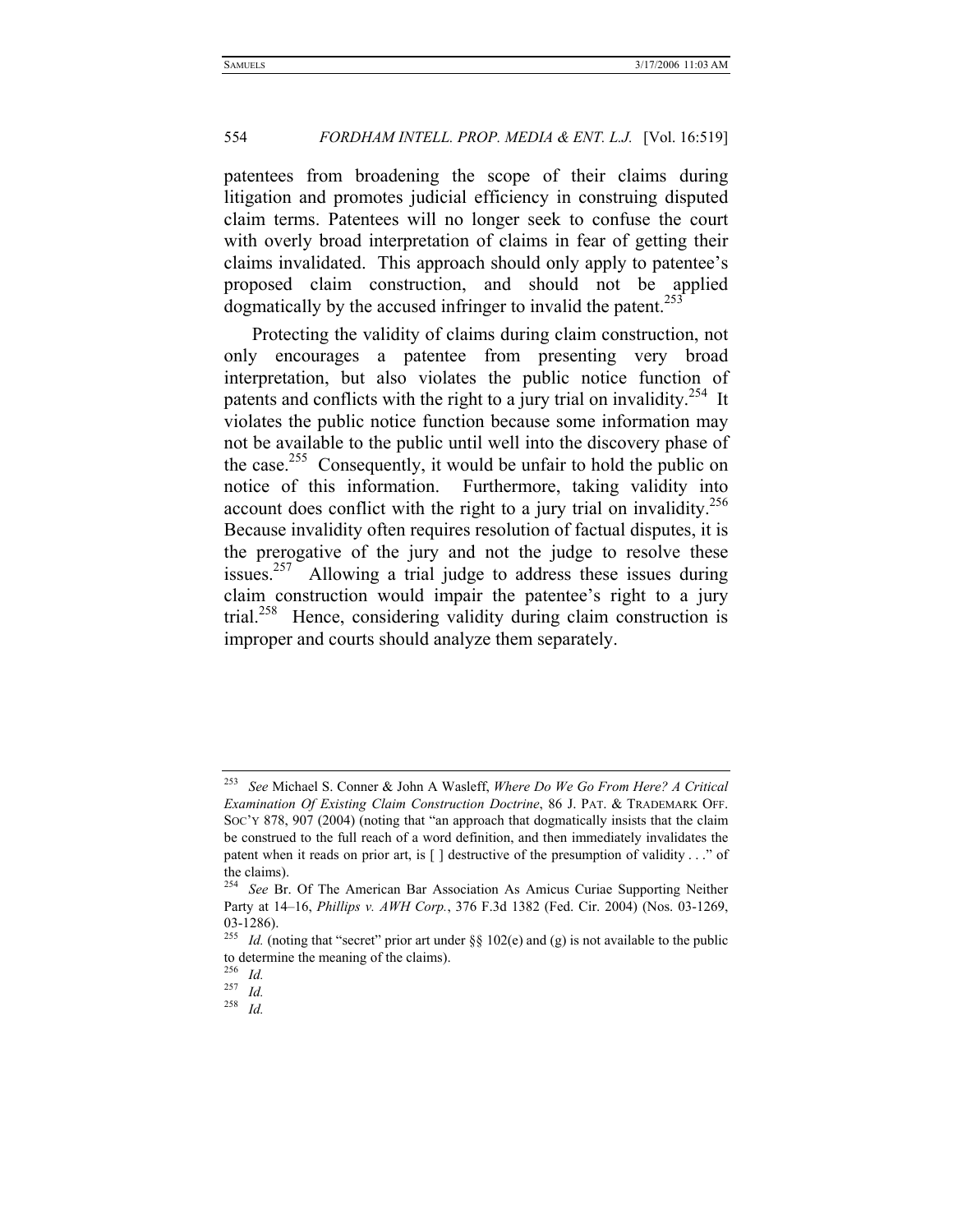IV. PHILLIPS: AN ATTEMPT TO RESOLVE THE TENSION BETWEEN SPECIFICATION-BASED AND CLAIM-BASED APPROACHES

Because the specification-based approach conflicts with the claim-based approach, tension between these two methods of claim construction has slowly brewed over the past decade. Finally, in *Phillips v. AWH Corp.*, these two methods of claim construction have come face-to-face in a challenge that would determine their vitality.<sup>259</sup>

#### *A. The Trial Court And Federal Circuit Panel Decisions*

In *Phillips*, the patent was directed to vandalism-resistant building panels used in prison construction.<sup>260</sup> At issue was the meaning of the claim phrase "*means* disposed inside the shell for increasing its load bearing capacity comprising steel *baffles* . . .<sup>261</sup> The patentee, Phillips, argued that the phrase is not a means-plusfunction claim because the word "baffle" recites sufficient structure.<sup>262</sup> To broaden the scope of the claim, the patentee suggested that the term "baffle" must be construed in accordance with its ordinary and customary meaning as a "means for obstructing, impeding, or checking the flow of something.<sup> $263$ </sup> The accused infringer, AWH Corp., maintained that the specification limited the scope of "baffle" to a configuration "positioned at an acute or obtuse angle to wall faces. $2^{264}$  Specifically, the accused infringer contended that the written description did not describe a baffle configuration oriented at 90 degrees to the wall faces, and therefore, the accused panels fall outside the scope of the claims.<sup>265</sup>

The district court erroneously interpreted the disputed claim phrase as a means-plus-function limitation, and relied on the structures disclosed in the specification for its claim

<sup>259</sup> Phillips v. AWH Corp*.*, 363 F.3d 1207 (Fed. Cir. 2004), *aff'd in part*, *rev'd in part*, dis'd in part, and rem'd, 415 F.3d 1303 (Fed. Cir. 2005) (en banc).<br>
<sup>260</sup> Phillips, 363 F.3d at 1209.<br>
<sup>261</sup> Id. at 1210 (emphasis added).<br>
<sup>262</sup> Id. at 1211.<br>
<sup>263</sup> Id. at 1211.<br>
<sup>263</sup> Id. at 1210–11.<br>
<sup>264</sup> Id. at 1211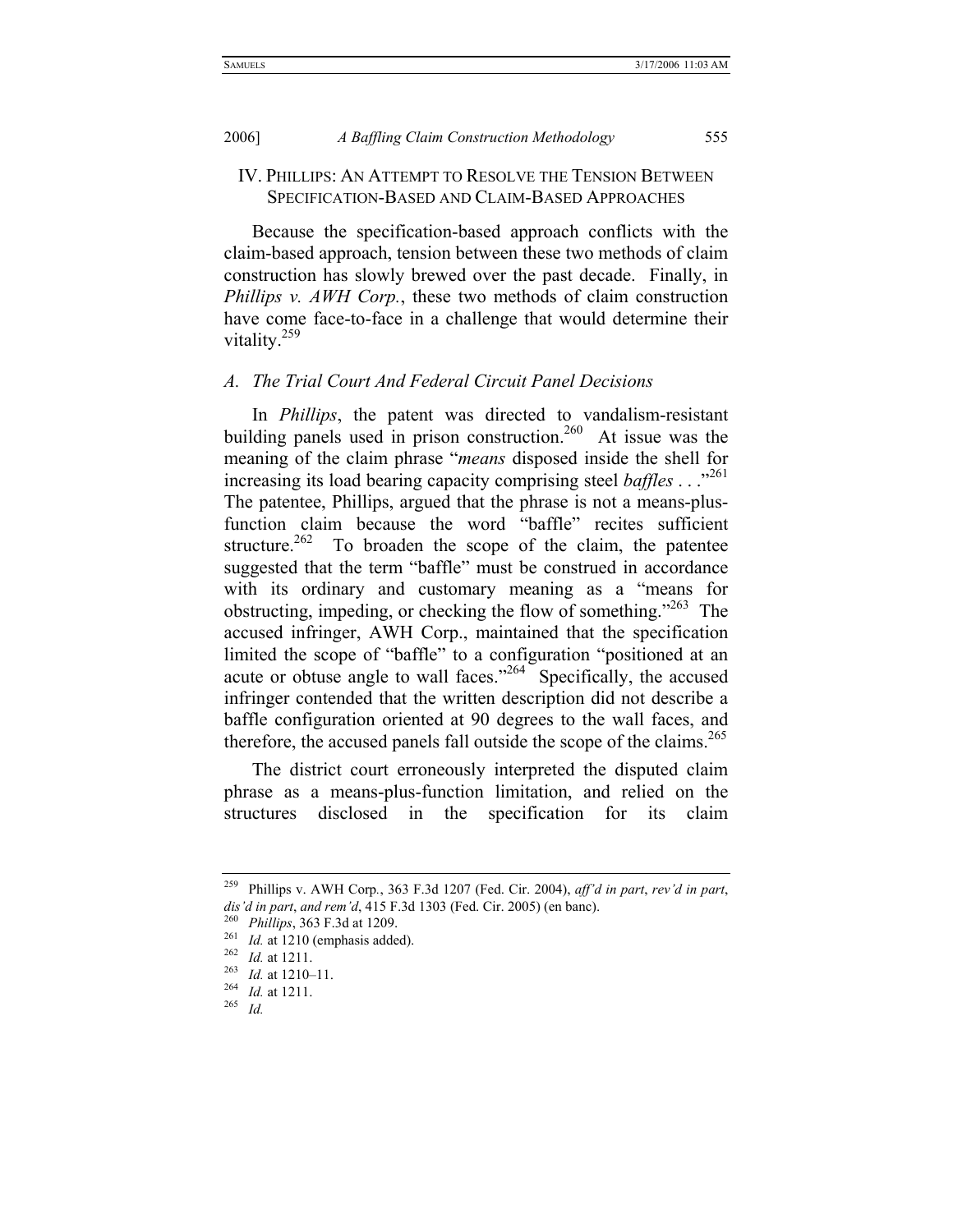construction.266 Based on the undisputed facts of the case, the lower court granted the accused infringer's motion for summary judgment of non-infringement, and the patentee timely appealed to the Federal Circuit.<sup>267</sup>

While the majority and the dissenting Federal Circuit judges agreed that the disputed claim phrase was not a means-plusfunction limitation, they disagreed on the approach for construing the claim term "baffle."<sup>268</sup> The majority, while citing cases that applied the claim-based approach, $^{269}$  mimicked its specificationbased analysis to that of *Scimed* and *Bell Atlantic*. 270 The majority explained that "[i]nspection of the patent shows that baffles angled at other than 90 degrees is the *only* embodiment disclosed in the patent; it is the invention."<sup>271</sup> Furthermore, the majority noted that "[i]t is impossible to derive anything else from the specification."<sup>272</sup> Because the majority's claim construction achieved the same result to that if section 112, paragraph 6 was invoked, the majority affirmed the lower court's claim construction order.273

Dissenting Judge Dyk accused the majority for "attempt[ing] to work a major and unfortunate change in our recent claim construction jurisprudence" because they effectively limited the scope of the claim to the preferred embodiment.<sup>274</sup> The judge

<sup>274</sup> *Id.* at 1216. Apparently, Judge Dyk assumed that there is only one line of Federal Circuit jurisprudence on claim construction. As explained in this article, there are at least

<sup>&</sup>lt;sup>266</sup> *Id.* at 1210.<br>
<sup>267</sup> *Id.* at 1210–11.<br>
<sup>268</sup> *Id.* at 1212–1219.<br>
<sup>269</sup> *Id.* at 1213 (citing CCS Fitness, Inc. v. Brunswick Corp., 288 F.3d 1359, 1366–67 (Fed. Cir. 2002); Comark Communications Inc. v. Harris Corp*.*, 156 F.3d 1182, 1187 (Fed. Cir. 1998)).

 $270$  Scimed Life Sys., Inc. v. Advanced Cardiovascular Sys., Inc., 242 F.3d 1337 (Fed. Cir. 2001); Bell Atlantic Network Services, Inc. v. Covad Communications Group, Inc. et al., 262 F.3d 1258 (Fed. Cir. 2001).

<sup>271</sup> Phillips v. AWH Corp*.*, 363 F.3d 1207, 1224 (Fed. Cir. 2004). 272 *Id.* at 1213. Note that the majority's approach to claim construction is similar to *Bell Atlantic*. While the majority opinion suggested that the patentee has used the claim term throughout the patent specification consistent with only a single meaning, that is a baffle configuration positioned at an acute or obtuse angle to wall faces, the majority fell short in concluding that the term was defined "by implication."<br> $^{273}$  *Id.* at 1214.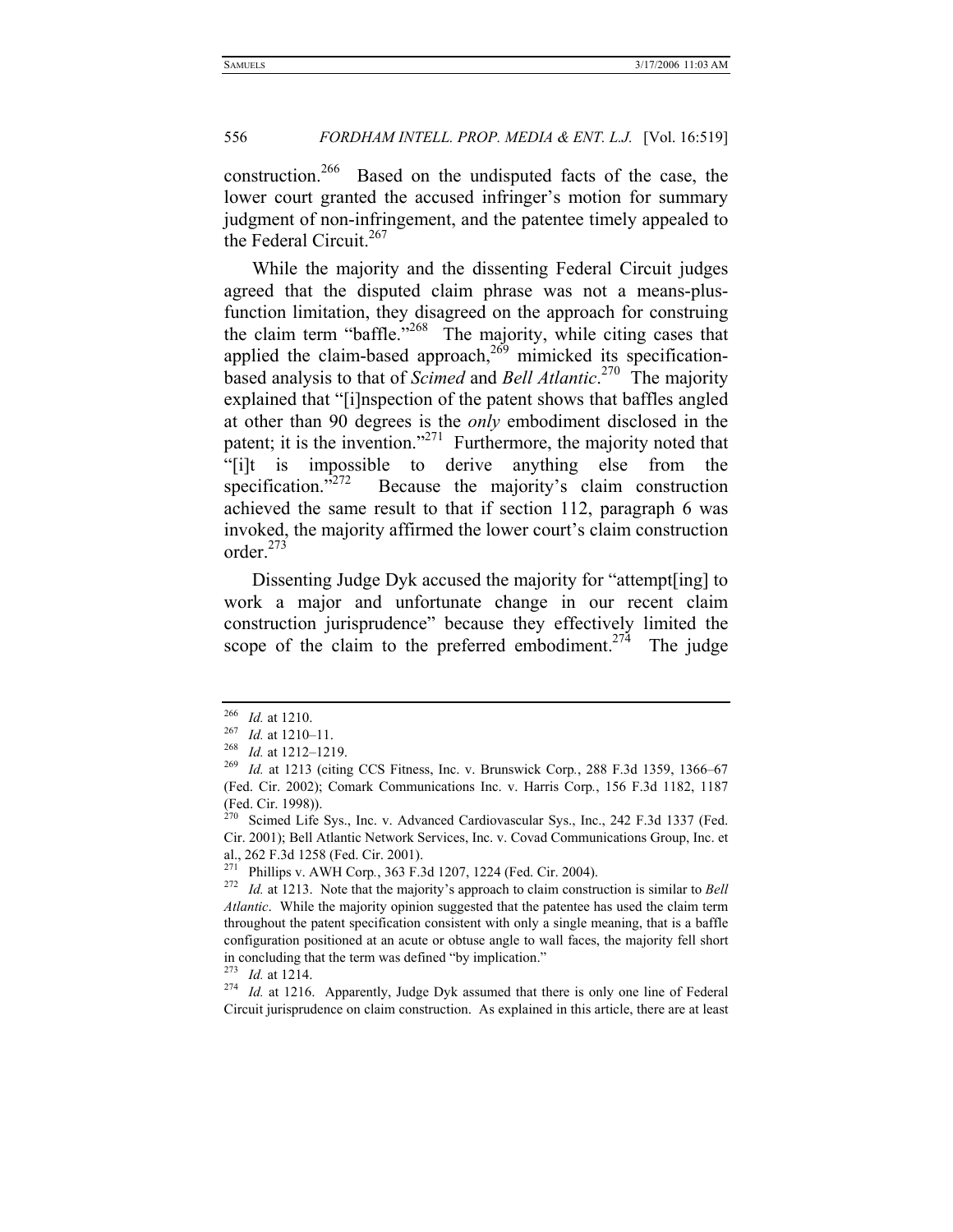emphasized that the Federal Circuit has "expressly rejected the contention that if a patent describes only a single embodiment, the claims of the patent must be construed as being limited to that embodiment. $n^{275}$  Employing the Suggestion Test to claim Employing the Suggestion Test to claim construction, the dissenting judge noted that " 'the specification here does not suggest that [baffles oriented at angles other than 90 degrees] are an essential component of the invention  $\dots$  ...<sup>7276</sup> Moreover, the judge maintained that the specification touts impact resistance as one of several objectives, and therefore, the claim should not be limited to achieve that objective.<sup>277</sup> Consequently, the judge interpreted the term "baffle" consistent with its dictionary definition.<sup>278</sup>

Dissatisfied with the panel decision, the patentee filed a combined petition for panel rehearing and rehearing *en banc*. 279 In view of the rising conflict between the specification-based approach and the claim-based approach, the Federal Circuit granted the petition to rehear the appeal *en banc*.<sup>280</sup> The Federal Circuit requested the parties to address seven issues and invited amicus curiae briefings from bar associations, trade or industry associations, government entities, and other interested parties.<sup>281</sup> After hearing the oral arguments, the Federal Circuit issued its highly anticipated decision on July 12, 2005.<sup>282</sup>

#### *B. The En Banc Decision*

Nine out of the twelve Federal Circuit judges joined the entire opinion in favoring the specification-based approach over the

<sup>281</sup> *Id.* at 1382–84.

two approaches to claim construction: the specification-based approach and the claimbased approach.

<sup>275</sup> *Id.* at 1217 (quoting Liebel-Flarheim Co. v. Medrad, Inc*.*, 358 F.3d 898, 906 (Fed. Cir. 2004)).

<sup>276</sup> *Phillips*, 363 F.3d at 1217. 277 *Id.* at 1217–18. 278 *Id.*

<sup>279</sup> Phillips v. AWH Corp*.*, 376 F.3d 1382 (Fed. Cir. 2004). 280 *Id.*

<sup>282</sup> Phillips v. AWH Corp*.*, 415 F.3d 1303 (Fed. Cir. 2005) (en banc).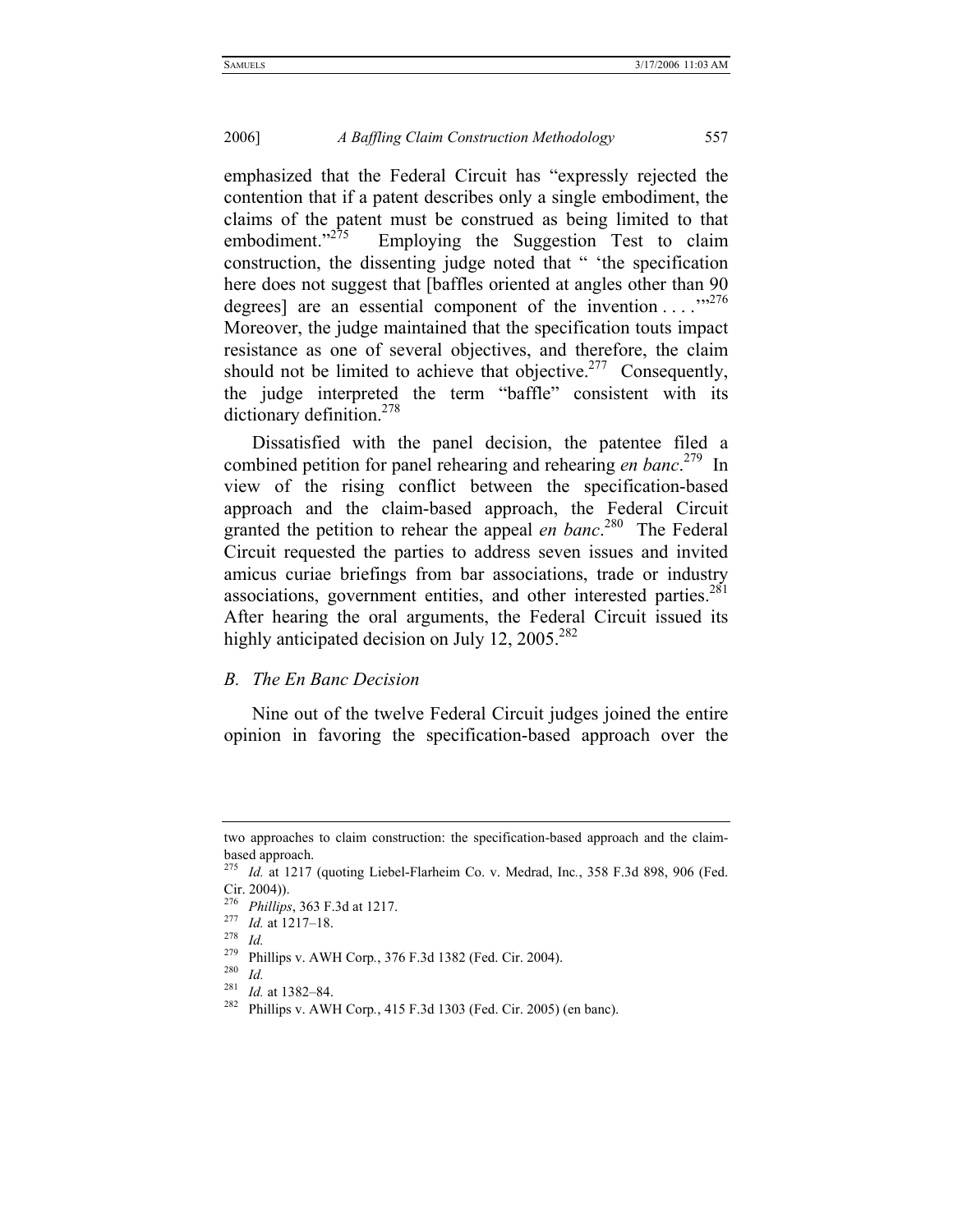claim-based approach.283 Judge Bryson wrote the majority opinion for the *en banc* court.<sup>284</sup> Despite the basic agreement for using the specification-based approach, Judges Lourie and Newman would have applied the facts differently from the majority.<sup>285</sup> Only Judges Mayer and Newman dissented for the majority's continued persistence to give no deference for trial court's claim construction rulings.286

The seven issues under *en banc* review are analyzed below:

*Question 1:* "*Is the public notice function of patent claims better served by referencing primarily to technical and general purpose dictionaries and similar sources to interpret a claim term or by looking primarily to the patentee's use of the term in the specification? If both sources are to be consulted, in what order?"* 

The court began its analysis by emphasizing that (1) claim terms "are generally given their ordinary and customary meaning"; (2) "the ordinary and customary meaning of a claim term is the meaning that the term would have to a person of ordinary skill in the art"; and (3) "the person skilled in the art is deemed to read the claim term not only in the context of the particular claim in which the disputed term appears, but in the context of the entire patent, including the specification." 288 The court cited numerous cases for the proposition that the "best source" for claim construction is the "patent specification." <sup>289</sup> The court further noted that the PTO ascertains claim scope by giving the claim its broadest reasonable construction 'in light of the specification as it would be interpreted by one of ordinary skill in the art."290 Consequently, the *Phillips*  court concluded that it is "entirely appropriate for a court, when

Id. at 1308–09. Ironically, Judge Dyk, who dissented in the 3 panel decision, also joined the majority opinion in favoring the specification-based approach to claim construction..

<sup>284</sup> *Id.*

<sup>&</sup>lt;sup>285</sup> *Id.* at 1328–30 (Lourie, J. & Newman, J., concurring in part, dissenting in part).<br><sup>286</sup> *Id.* at 1330–35 (Mayer, J. & Newman, J., dissenting).<br><sup>287</sup> Phillips v. AWH Corp., 376 F.3d 1382, 1382–84 (Fed. Cir. 2004).<br>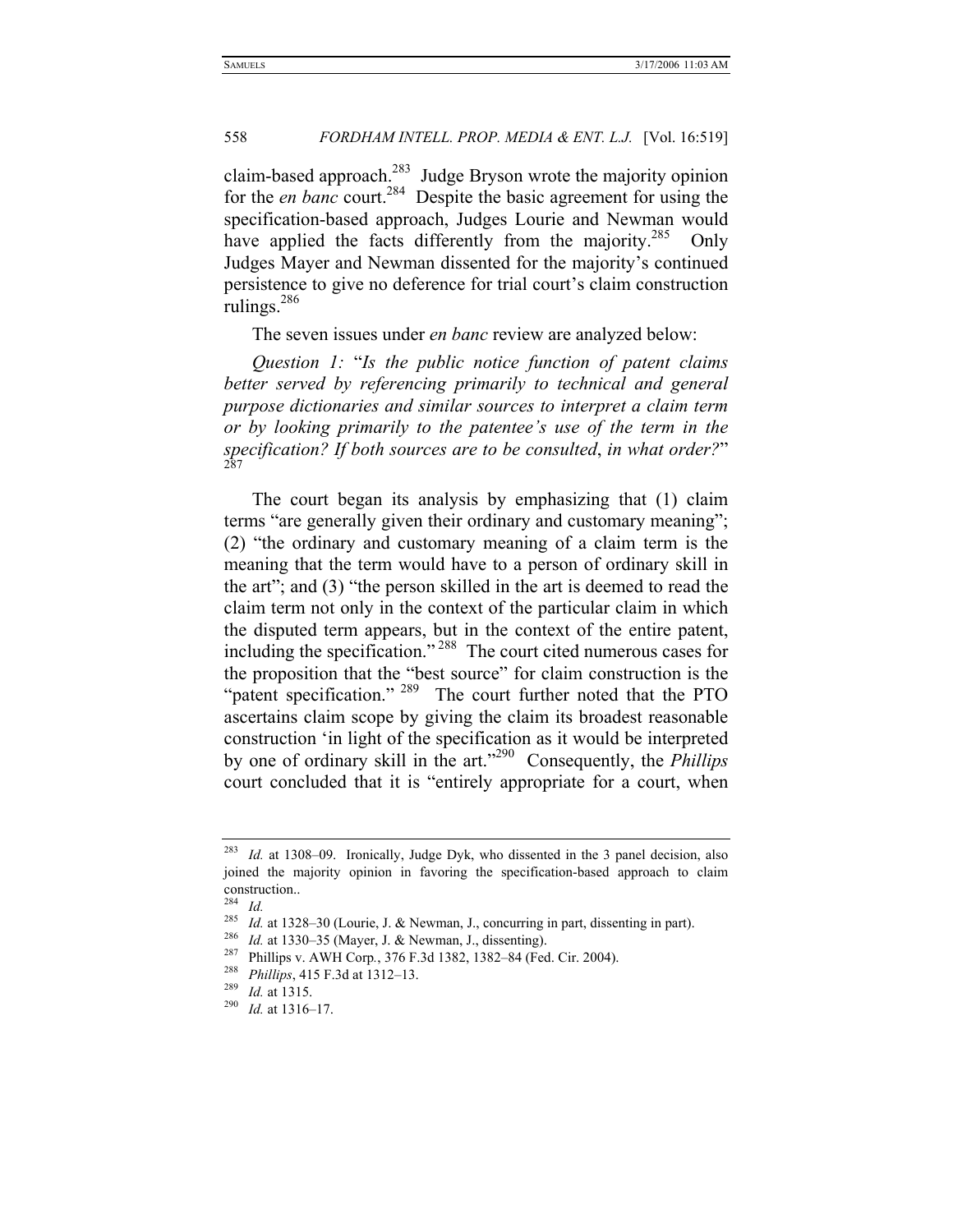conducting claim construction, to rely heavily on the written description for guidance as to the meaning of the claims."<sup>291</sup>

Although extrinsic evidence, including dictionaries and learned treatises, are useful in educating the judge on the technology, the court considered such evidence as "less reliable."<sup>292</sup> The court explained that extrinsic evidence (1) "by definition is not part of the patent"; (2) "may not reflect the understanding of a skilled artisan in the field of the patent"; (3) "can suffer from bias", such as in the case of expert report and testimony; and (4) may be an "unbounded universe" having "some marginal relevance".<sup>293</sup> As a result, undue reliance on dictionaries, divorced from the intrinsic record, would undermine the public notice function of patent claims. 294

In sum, the court attributed greater evidentiary weight to the specification than dictionaries, but encouraged district courts to use both types of evidence so that the public notice function of patent claims would be best served. "The sequence of steps used by the judge in consulting various sources is not important; what matters is for the court to attach the appropriate weight to be assigned to those sources..."<sup>295</sup>

*Question 2:* "*If dictionaries should serve as the primary source for claim interpretation*, *should the specification limit the full scope of claim language (as defined by the dictionaries) only when the patentee has acted as his own lexicographer or when the specification reflects a clear disclaimer of claim scope? If so*, *what language in the specification will satisfy those conditions? What use should be made of general as opposed to technical dictionaries? How does the concept of ordinary meaning apply if there are multiple dictionary definitions of the same term? If the dictionary provides multiple potentially applicable definitions for a term*, *is it appropriate to look to the specification to determine what definition or definitions should apply?*" 296

<sup>294</sup> *Id.*<br><sup>295</sup> *Id.* at 1324.

<sup>291</sup> *Id.* at 1317. 292 *Id.* at 1318. 293 *Id.*

<sup>&</sup>lt;sup>296</sup> Phillips v. AWH Corp., 376 F.3d 1382, 1383 (Fed. Cir. 2004).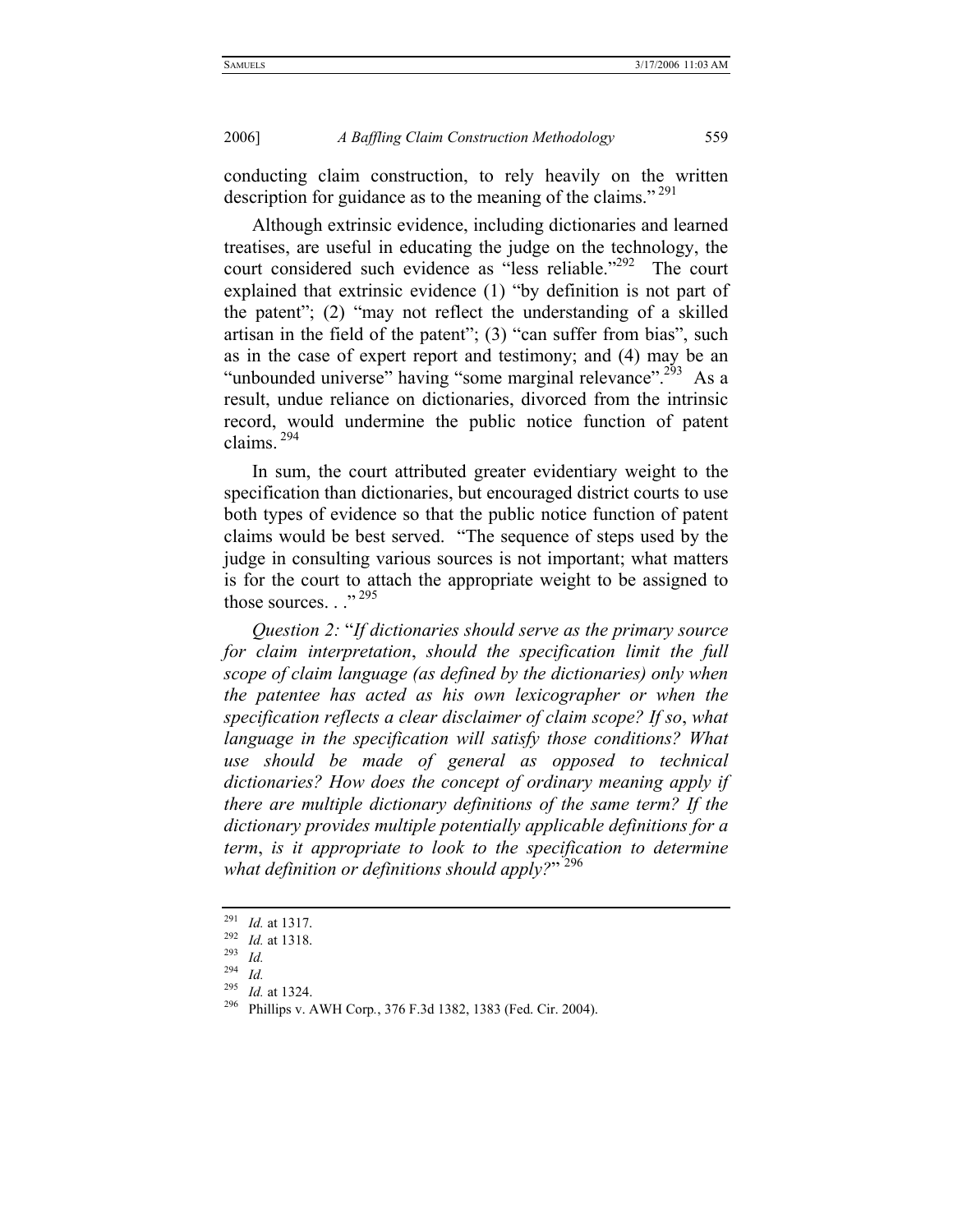The *Phillips* court criticized the claim-based approach, adopted in *Texas Digital*, because the approach "placed too much reliance on extrinsic sources such as dictionaries . . . and too little on intrinsic sources, in particular the specification and prosecution history."<sup>297</sup> It allowed courts to consult the specification only after determining a claim term's ordinary meaning based on a dictionary definition.<sup>298</sup> Typically, the specification was used to  $(1)$  exclude one of the meanings determined from the dictionary; (2) determine if the patentee has disavowed any claim scope; or (3) determine if the patentee acted as his or her own lexicographer.<sup>299</sup>

The court emphasized that the claim-based approach "improperly restricts the role of the specification in claim construction" and allows an "unduly expansive" interpretation of claims beyond what the inventor secured from the  $PTO<sub>1</sub><sup>300</sup>$  The court noted that both general and technical dictionaries provide "expansive array of definitions," but there is no assurance that these dictionaries used the term in the same manner as the patentee have in the specification.<sup>301</sup> If a district court begins its analysis with a "broad dictionary definition in every case and fails to fully appreciate how the specification implicitly limits that definition, the error will systematically cause the construction of the claim to be unduly expansive."302 Accordingly, the *Phillips* court explained that this "risk of systematic overbreadth is greatly reduced if the court instead focuses at the outset on how the patentee used the claim term in the claims, specification, and prosecution history, rather than starting with a broad definition and whittling it  $down$ <sup> $,303$ </sup>

*Question 3:* "*If the primary source for claim construction should be the specification*, *what use should be made of dictionaries? Should the range of the ordinary meaning of claim language be limited to the scope of the invention disclosed in the* 

<sup>&</sup>lt;sup>297</sup> Phillips v. AWH Corp., 415 F.3d 1303, 1320 (Fed. Cir. 2005) (en banc).<br><sup>298</sup> *Id.* 

 $\frac{^{299}}{^{300}}$  *Id.* 

<sup>&</sup>lt;sup>300</sup> *Id.* at 1321.<br><sup>301</sup> *Id.*.

 $\frac{302}{303}$  *Id.* <sup>303</sup> *Id.*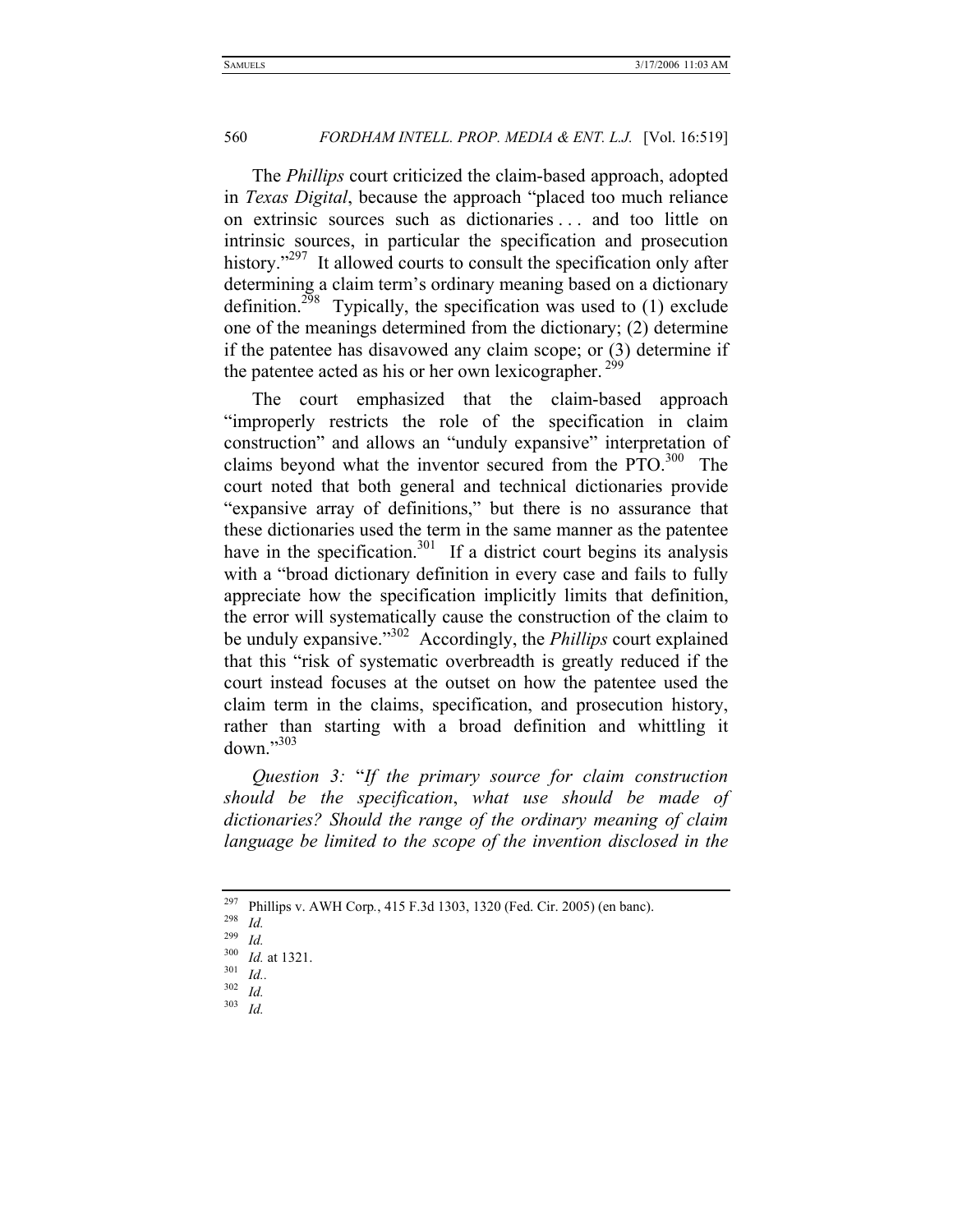*specification*, *for example*, *when only a single embodiment is*  disclosed and no other indications of breadth are disclosed?" <sup>304</sup>

The *Phillips* court attributed a secondary role to dictionaries, outweighed by the specification and the prosecution history. It rejected the claim-based approach, but failed to adequately address the underlying concern of *Texas Digita—*to avoid importing limitations from the specification into the claims.<sup>305</sup> "[T]here is sometimes a fine line between reading a claim in light of the specification, and reading a limitation into the claim from the specification."<sup>306</sup> The court explained that this line "can be discerned with reasonable certainty and predictability if the court's focus remains on understanding how a person of ordinary skill in the art would understand the claim terms."<sup>307</sup>

Unfortunately, the court's explanation on this key issue provides neither "clarity" nor "predictability." If we are to focus on how a person skilled in the art would understand the claim terms, we would probably need extrinsic evidence, such as expert testimony. Ironically, expert testimony has a subordinate role in claim construction because it is readily viewed as biased opinion. $308$  So, how can we rely on subordinate evidence to determine the role of the specification, the primary evidence for claim construction?

The *Phillips en banc* court also warned against limiting claims to specific embodiments in the specification, even if the patent described only a single embodiment.<sup>309</sup> The court maintained that reading the specification, with the understanding that its specific purpose is to teach, enable, and provide the best mode for practicing the invention, would in most instances clarify whether the patentee merely provided some examples or intended to limit the claims to the embodiments. $310$  The court acknowledged that in

<sup>&</sup>lt;sup>304</sup> Phillips v. AWH Corp., 376 F.3d 1382, 1383 (Fed. Cir. 2004).<br><sup>305</sup> Phillips v. AWH Corp., 415 F.3d 1303, 1323 (Fed. Cir. 2005) (en banc).<br><sup>306</sup> *Id.* (citing Comark Comms., Inc. v. Harris Corp., 156 F.3d 1182, 1186–8 1998)).<br> $^{307}$  *Id.* at 1323.

<sup>307</sup> *Id.* at 1323. 308 *Id.* at 1318. 309 *Id.* at 1323 (citing Gemstar-TV Guide Int'l, Inc. v. International Trade Comm'n, 383 F.3d 1352, 1366 (Fed. Cir. 2004)).

<sup>310</sup> *Id.* at 1323*.*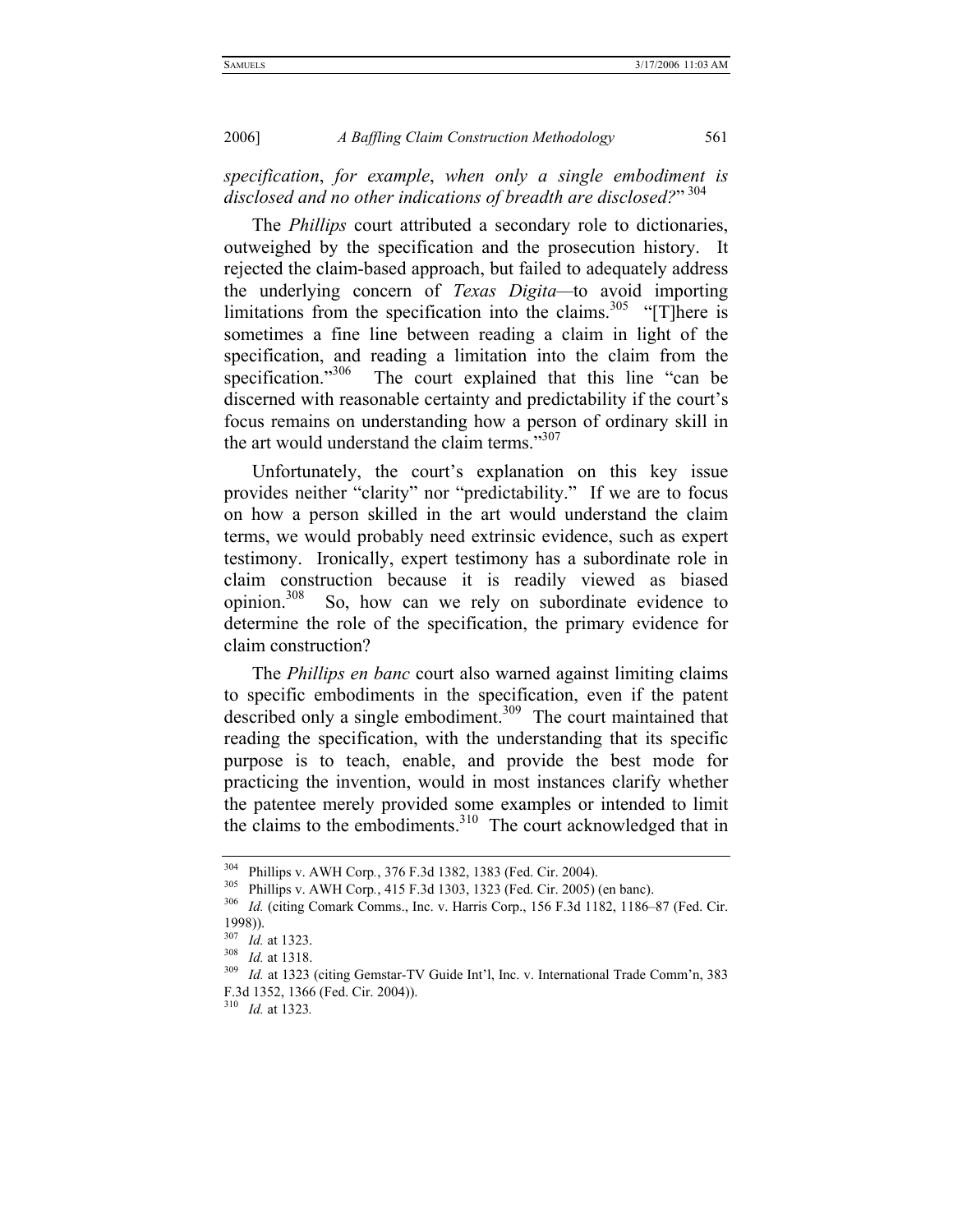some instances "it will be hard to determine whether a person of skill in the art would understand the embodiments to define the outer limits of the claim term or merely to be exemplary in nature."<sup>311</sup> Nevertheless, the court refrained from devising a "magic formula or catechism for conducting claim construction" and preferred to address this issue in the context of a specific patent.<sup>312</sup>

This decision leaves the door open for inconsistent judicial claim interpretation, as illustrated by how Judges Lourie and Newman construed the term "baffle" different from the majority.<sup>313</sup> The majority emphasized that the specification does not require all the advantages of the claim term to be accomplished; rather, any one advantage would suffice. $314$ Consequently, the term "baffle" should not be limited to acute or obtuse angles, but can also be oriented at a right angle.<sup>315</sup> Disagreeing with the majority's claim construction, Judges Lourie and Newman pointed out that the specification does not contain any disclosures of baffles with right angles, and so must be limited to acute or obtuse angles. $316$  This demonstrates that even when the Federal Circuit agrees on using a unified claim construction approach, the outcome of the case is still dependent on the judge's personal interpretation of claims.

*Question 4:* "*Instead of viewing the claim construction methodologies in the majority and dissent of the now-vacated panel decision as alternative*, *conflicting approaches*, *should the two approaches be treated as complementary methodologies such that there is a dual restriction on claim scope*, *and a patentee must satisfy both limiting methodologies in order to establish the claim coverage it seeks?*" 317

The *Phillips* court did not consider the two approaches complementary; instead, it favored the specification-based

 $\frac{311}{312}$  *Id.* at 1324.

<sup>&</sup>lt;sup>313</sup> *Id.* at 1329 (Lourie, J. & Newman, J., concurring in part, dissenting in part).<br><sup>314</sup> *Id.* at 1326–27.<br><sup>315</sup> *Id.* at 1327.<br><sup>316</sup> *Id.* at 1329–30 (Lourie, J. & Newman, J., concurring in part, dissenting in part).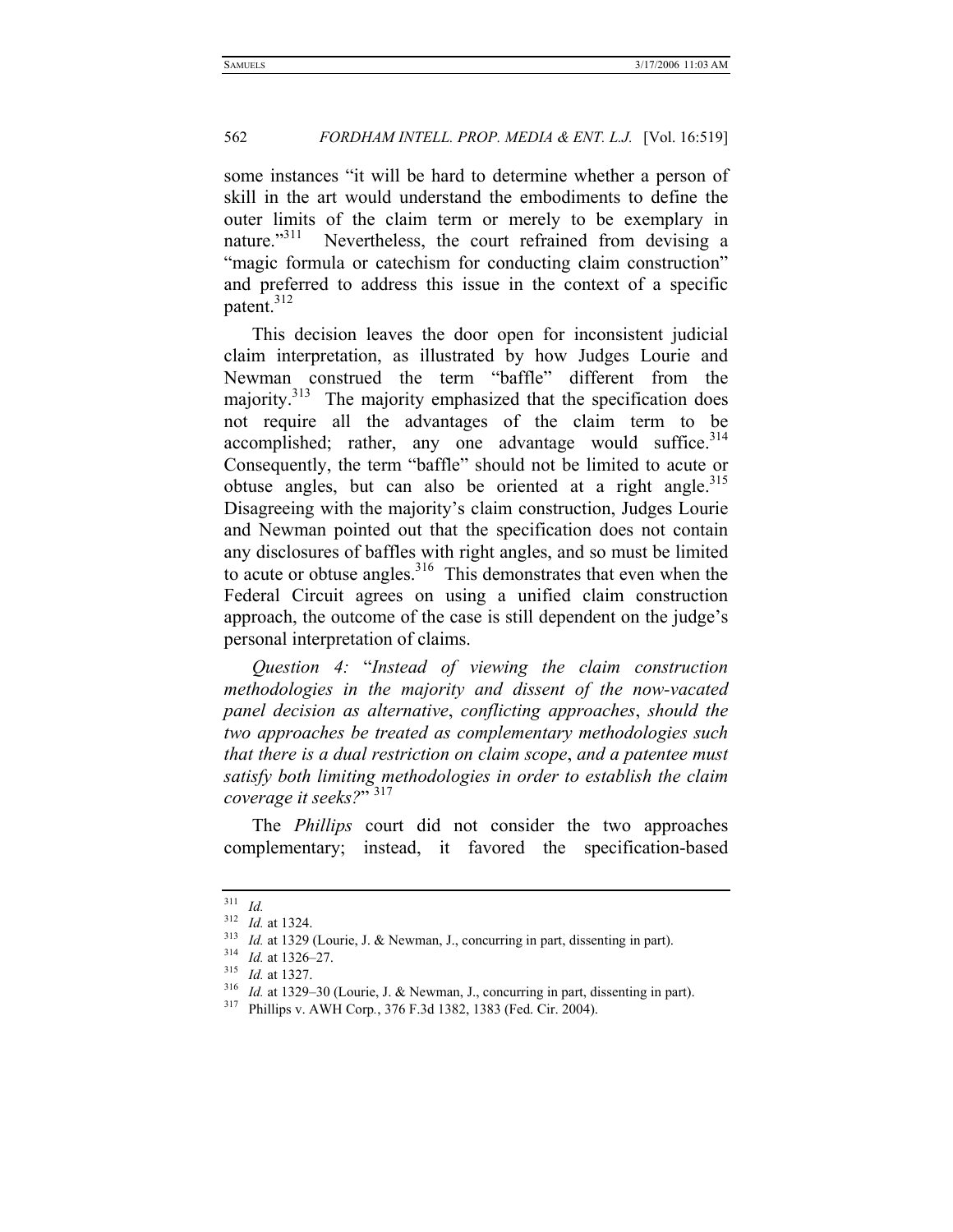approach over the claim-based approach.318 Like *Vitronics*, the court permitted the use of dictionaries and treatises, only to the extent that they do not "contradict claim meaning that is unambiguous in light of the intrinsic evidence."  $319$  It did not provide a "rigid algorithm for claim construction."320 Instead, the court encouraged district court judges to consider all evidence, in any sequence, and attribute more evidentiary weight to intrinsic evidence.<sup>321</sup>

*Question 5:* "*When*, *if ever*, *should claim language be narrowly construed for the sole purpose of avoiding invalidity under*, *e.g.*, *35 U.S.C.* §§ 102, 103 and 112?" <sup>322</sup>

The Federal Circuit continued its controversial practice of narrowly construing claims to preserve their validity.<sup>323</sup> While the court did not endorse a validity analysis as a regular component of claim construction, it limited such analysis only when "the court concludes, after applying all the available tools of claim construction, that the claim is still ambiguous. $324$  Since the court considered the term "baffle" as unambiguous, it refused to apply the "doctrine of construing claims to preserve their validity."<sup>325</sup>

Although the *Phillips* court permitted the commingling of validity analysis with claim construction, it misapplied the doctrine.<sup>326</sup> The doctrine requires that "[c]laims amenable to more than one construction should, when it is reasonably possible to do so, be construed to preserve their validity."<sup>327</sup> However, if after employing all the tools to claim construction, the claim is ambiguous or rendered invalid, the Federal Circuit should not "save" the claim from invalidity by reading extraneous limitations

<sup>&</sup>lt;sup>318</sup> *See Phillips v. AWH Corp., 415 F.3d 1303, 1325–27 (Fed. Cir. 2005) (en banc).*<br><sup>319</sup> *Id.* at 1324; *see Intel Corp. v. VIA Techs. Inc., 319 F.3d 1357, 1367 (Fed. Cir. 2003).*<br><sup>320</sup> *Phillips, 415 F.3d at 1324.*<br>*3* 

 $\frac{1996}{322}$ 

<sup>&</sup>lt;sup>322</sup> *Id.* at 1382.<br><sup>323</sup> *Id.* at 1327–28.<br><sup>324</sup> *Id.* at 1327 (quoting Liebel-Flarsheim Co. v. Medrad, Inc., 358 F.3d 898, 911 (Fed. Cir. 2004)).

<sup>325</sup> *Id.* at 1327–28. 326 *See id.*

<sup>327</sup> Karsten Mfg. Corp. v. Cleveland Golf Co*.*, 242 F.3d 1376, 1384 (Fed. Cir. 2001).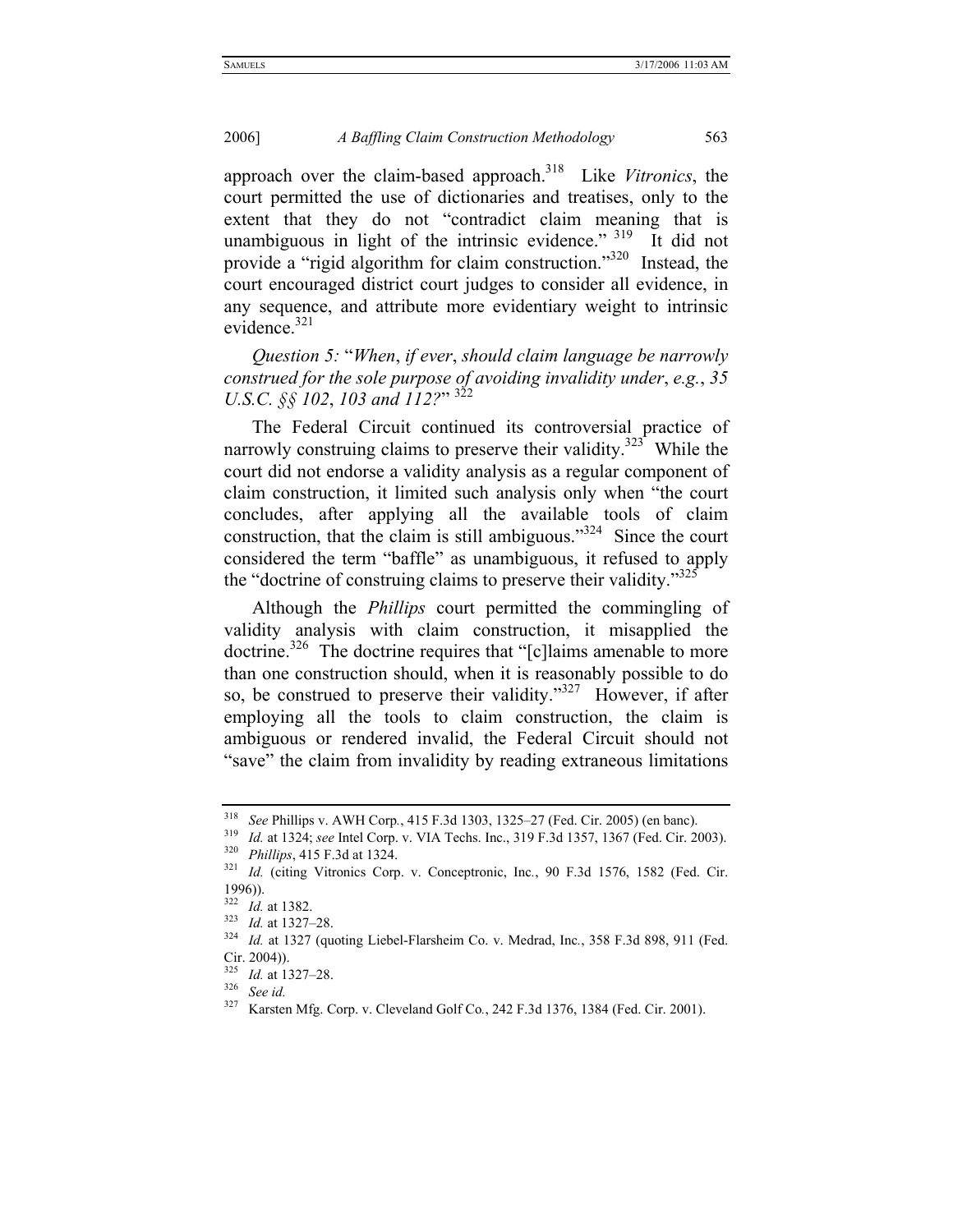into it.<sup>328</sup> Hence, the court should invoke the doctrine when a claim term is susceptible to more than one meaning, and not if the term is ambiguous, as the *Phillips* court has suggested.<sup>329</sup> Moreover, if the claim term is ambiguous, the court should refrain from "saving" the term from invalidity, rather than indulge in an effort to preserve its validity.

*Question 6:* "*What role should prosecution history and expert testimony by one of ordinary skill in the art play in determining the meaning of the disputed claim terms?*" 330

The prosecution history is part of the intrinsic record; therefore, it should be considered in determining the meaning of a disputed claim term, and must be attributed more evidentiary weight than any extrinsic evidence. $331$  It contains a "complete record of the proceeding before the PTO," including any explanations made by the patentee to obtain the patent.<sup>332</sup> However, "it often lacks the clarity of the specification and thus is less useful for claim construction purposes" because it only "represents an ongoing negotiation" between the patent applicant and the PTO.<sup>333</sup> Nevertheless, the prosecution history can be useful in claim construction by indicating "how the inventor understood the invention and whether the inventor limited the invention in the course of prosecution, making the claim scope narrower than it would otherwise be."<sup>334</sup>

Extrinsic evidence in the form of expert testimony is considered "less significant" and "less reliable" than the intrinsic evidence.<sup>335</sup> This is because expert testimony is "generated at the time of and for the purpose of litigation and thus can suffer from bias that is not present in intrinsic evidence."<sup>336</sup> However, it can have a constructive role in claim construction by (1) educating the court on the relevant technology; (2) explaining how the invention

<sup>&</sup>lt;sup>328</sup> See Liebel-Flarsheim, 358 F.3d at 911; *Karsten*, 242 F.3d at 1384.<br><sup>329</sup> See Phillips v. AWH Corp., 415 F.3d 1303, 1327 (Fed. Cir. 2005) (en banc).<br><sup>330</sup> Phillips v. AWH Corp., 376 F.3d 1382, 1382–84 (Fed. Cir. 200

<sup>334</sup> *Id.*

<sup>335</sup> *Id.* at 1317–19. 336 *Id.* at 1318.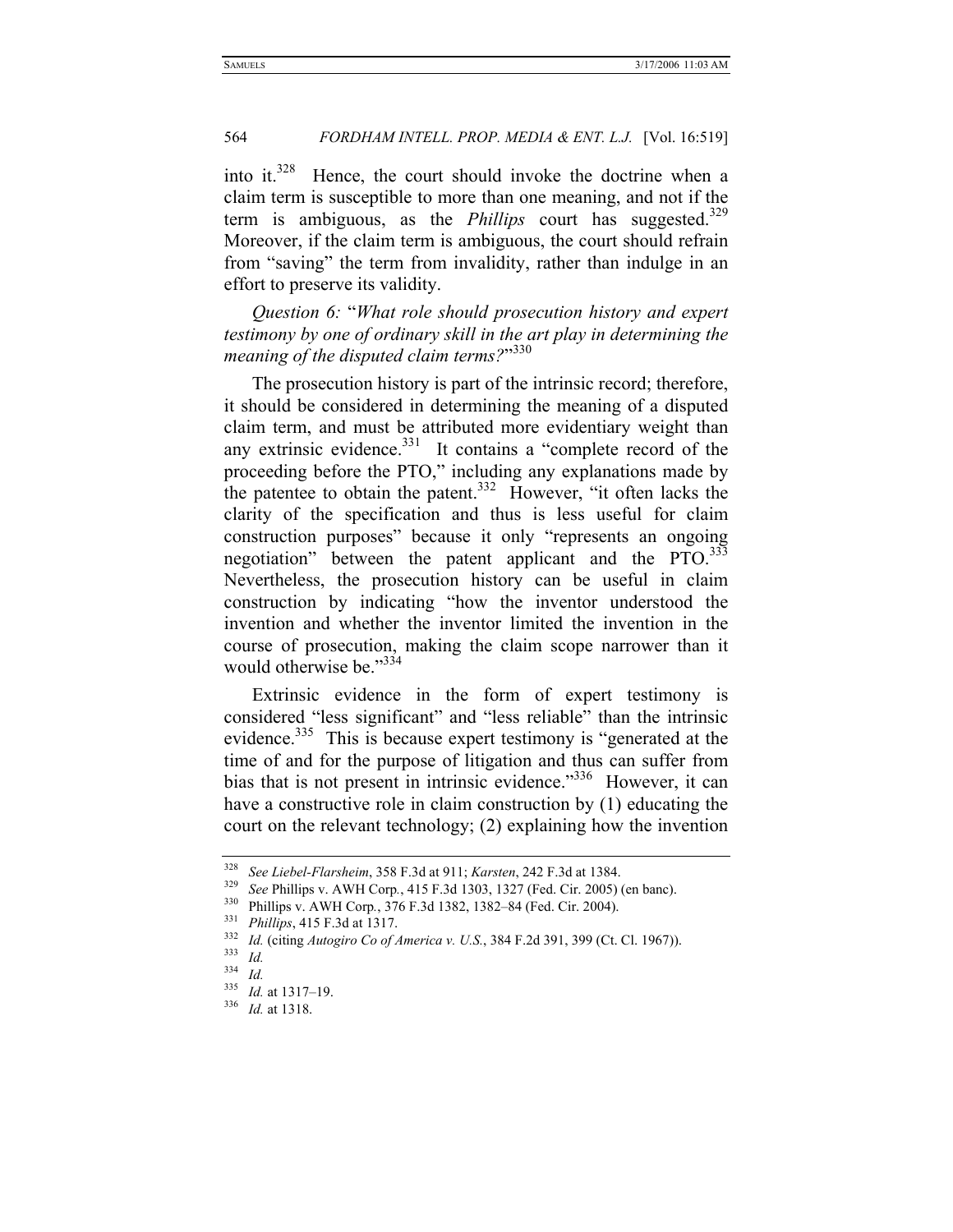works; (3) ensuring the court's understanding of the technology is consistent with that of a person of ordinary skill in the art; and (4) establishing a particular term's special meaning in the pertinent field.<sup>337</sup> Hence, expert testimony is useful, but must be considered in the context of and attributed less evidentiary weight than the intrinsic record. $338$ 

*Question 7:* "*Consistent with the Supreme Court's decision in Markman v. Westview Instruments*, *Inc.*, *517 U.S. 370 . . . (1996)*, *and our en banc decision in Cybor Corp. v. FAS Technologies*, *Inc.*, *138 F.3d 1448 (Fed.Cir.1998)*, *is it appropriate for this court to accord any deference to any aspect of trial court claim construction rulings? If so*, *on what aspects*, *in what circumstances*, *and to what extent?*" 339

The *Phillips* court decided not to change the *de novo* review of a trial court's claim construction ruling.<sup>340</sup> While many were hoping that the Federal Circuit would give some deference to a trial court's claim construction, the *en banc* court declined to address this issue in the present case.<sup>341</sup> This decision drew criticism from Judges Mayer and Newman.<sup>342</sup> They were disappointed that the majority did not say anything new, "but merely restate what has become the practice over the last ten years – that [the Federal Circuit] will decide cases according to whatever mode or method results in the outcome [it] desire[s]."<sup>343</sup> Using "dictionaries first, dictionaries second, never dictionaries, etc., etc, etc." are among the many alternative modes that the Federal Circuit has employed.<sup>344</sup> The dissenting judges emphasized that "there can be no workable standards by which this court will interpret claims so long as we are blind to the factual component of the task."345 Since the Federal Circuit has maintained status quo, this debate on the standard of review will continue unresolved.

<sup>&</sup>lt;sup>337</sup> *Id.* 1318–19.<br><sup>338</sup> *Id.* at 1317.<br><sup>339</sup> Phillips v. AWH Corp., 376 F.3d 1382, 1382 (Fed. Cir. 2004).<br><sup>340</sup> Phillips v. AWH Corp., 415 F.3d 1303, 1328 (Fed. Cir. 2005) (en banc).<br><sup>341</sup> *Id.* at 1328.<br><sup>342</sup> *See id.* 

<sup>345</sup> *Id.* at 1331.